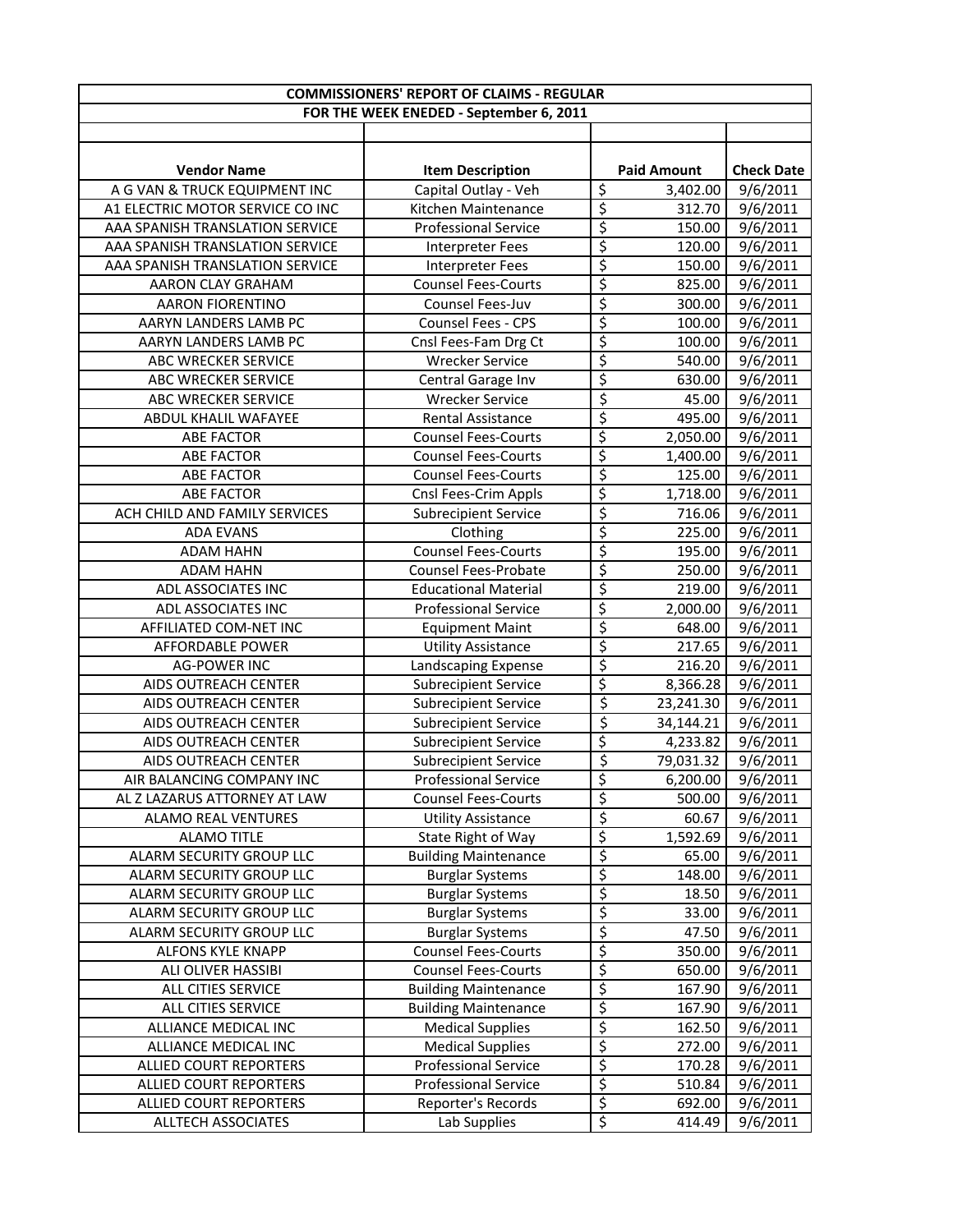| AMBER MEYERS                       | Clothing                    | $\overline{\mathcal{S}}$        | 223.99    | 9/6/2011              |
|------------------------------------|-----------------------------|---------------------------------|-----------|-----------------------|
| <b>AMBIT ENERGY LP</b>             | <b>Utility Assistance</b>   | $\overline{\xi}$                | 1,379.31  | 9/6/2011              |
| AMERICAN HOTEL REGISTER            | Sheriff Inventory           | $\overline{\varsigma}$          | 1,434.24  | 9/6/2011              |
| AMERICAN RESIDENTIAL SERVICES LLC  | <b>Building Maintenance</b> | $\overline{\xi}$                | 440.00    | 9/6/2011              |
| ANDY L SHEPPARD                    | Polygraph                   | $\overline{\xi}$                | 600.00    | 9/6/2011              |
| ANGEL HILLS FUNERAL DIRECTORS      | <b>County Burials</b>       | \$                              | 700.00    | 9/6/2011              |
| ANGELA RATZLAFF                    | Clothing                    | \$                              | 225.00    | $\overline{9}/6/2011$ |
| ANGELICA TAYLOR                    | Reporter's Records          | \$                              | 232.00    | 9/6/2011              |
| <b>ANTHONY GREEN</b>               | Counsel Fees-Juv            | \$                              | 850.96    | 9/6/2011              |
| <b>ANTHONY HERNANDEZ</b>           | Clothing                    | \$                              | 400.00    | 9/6/2011              |
| APAC TEXAS INC                     | Asphalt-Rock/Hot Mix        | \$                              | 1,439.63  | 9/6/2011              |
| <b>APPLIED BIOSYSTEMS</b>          | Lab Supplies                | \$                              | 13,443.64 | 9/6/2011              |
| ARAMARK UNIFORM SERVICES INC       | <b>Custodian Services</b>   | $\overline{\varsigma}$          | 5.50      | 9/6/2011              |
| ARAMARK UNIFORM SERVICES INC       | <b>Custodian Services</b>   | $\overline{\xi}$                | 49.95     | 9/6/2011              |
| ARAMARK UNIFORM SERVICES INC       | <b>Custodian Services</b>   | $\overline{\varsigma}$          | 73.00     | 9/6/2011              |
| ARAMARK UNIFORM SERVICES INC       | <b>Equipment Rentals</b>    | $\overline{\xi}$                | 153.80    | 9/6/2011              |
| ARAMARK UNIFORM SERVICES INC       | <b>Building Maintenance</b> | $\overline{\varsigma}$          | 22.75     | 9/6/2011              |
| ARAMARK UNIFORM SERVICES INC       | <b>Building Maintenance</b> | \$                              | 20.95     | 9/6/2011              |
| ARAMARK UNIFORM SERVICES INC       | <b>Custodian Services</b>   | $\overline{\xi}$                | 11.00     | 9/6/2011              |
| ARC/ AUSTIN RIBBON & COMPUTER      | LV Furn&Off Eq(Mod)         | \$                              | 4,300.83  | 9/6/2011              |
| ARC/ AUSTIN RIBBON & COMPUTER      | Supplies                    | \$                              | 376.74    | 9/6/2011              |
| ARC/ AUSTIN RIBBON & COMPUTER      | Supplies                    | \$                              | 584.23    | 9/6/2011              |
| ARC/ AUSTIN RIBBON & COMPUTER      | <b>Computer Supplies</b>    | \$                              | 305.65    | 9/6/2011              |
| ARC/ AUSTIN RIBBON & COMPUTER      | <b>Computer Supplies</b>    | \$                              | 149.26    | 9/6/2011              |
| ARC/ AUSTIN RIBBON & COMPUTER      | Software Maintenance        | $\overline{\xi}$                | 1,500.00  | 9/6/2011              |
| ARC/ AUSTIN RIBBON & COMPUTER      | Capital Outlay-Low V        | \$                              | 1,432.00  | 9/6/2011              |
| ARC/ AUSTIN RIBBON & COMPUTER      | Non-Track Equipment         | $\overline{\xi}$                | 71.98     | 9/6/2011              |
| ARC/ AUSTIN RIBBON & COMPUTER      | Capital Outlay-Low V        | $\overline{\xi}$                | 357.00    | 9/6/2011              |
| ARC/ AUSTIN RIBBON & COMPUTER      | Non-Track Equipment         | $\overline{\xi}$                | 178.94    | 9/6/2011              |
| ARC/ AUSTIN RIBBON & COMPUTER      | Non-Track Equipment         | $\overline{\boldsymbol{\zeta}}$ | 1,221.84  | 9/6/2011              |
| ARC/ AUSTIN RIBBON & COMPUTER      | <b>Supplies</b>             | \$                              | (224.36)  | 9/6/2011              |
| ARCHIVE SUPPLIES INC               | Photo Processing Inv        | \$                              | 125.87    | $\overline{9}/6/2011$ |
| ARLINGTON LIFE SHELTER             | Subrecipient Service        | \$                              | 399.00    | 9/6/2011              |
| <b>ARLINGTON WATER UTILITIES</b>   | Water                       | \$                              | 221.83    | 9/6/2011              |
| <b>ARLINGTON WATER UTILITIES</b>   | Water                       | \$                              | 777.73    | 9/6/2011              |
| <b>ARLINGTON WATER UTILITIES</b>   | Water                       | \$                              | 1,745.60  | 9/6/2011              |
| <b>ARLINGTON WATER UTILITIES</b>   | Water                       | Ś                               | 34.27     | 9/6/2011              |
| <b>ARLINGTON WATER UTILITIES</b>   | <b>Utility Assistance</b>   | $\overline{\xi}$                | 300.49    | 9/6/2011              |
| <b>ARLINGTON WATER UTILITIES</b>   | <b>Utility Assistance</b>   | $\overline{\varsigma}$          | 66.59     | 9/6/2011              |
| ARROW MAGNOLIA CO                  | Parts and Supplies          | \$                              | 199.67    | 9/6/2011              |
| <b>ASHLEY TUCKER</b>               | <b>Court Visitor</b>        | $\varsigma$                     | 243.00    | 9/6/2011              |
| ASSESSMENTS.COM                    | <b>Professional Service</b> | \$                              | 20,000.00 | 9/6/2011              |
|                                    |                             |                                 |           |                       |
| ASSOCIATED TIME INSTRUMENTS CO INC | <b>Equipment Maint</b>      | \$                              | 70.63     | 9/6/2011              |
| ATC FREIGHTLINER GROUP             | Parts and Supplies          | \$                              | 62.15     | 9/6/2011              |
| ATC FREIGHTLINER GROUP             | Parts and Supplies          | \$                              | 121.48    | 9/6/2011              |
| ATC FREIGHTLINER GROUP             | Parts and Supplies          | \$                              | 200.28    | 9/6/2011              |
| <b>ATMOS ENERGY CORP</b>           | Gas                         | \$                              | 150.94    | 9/6/2011              |
| <b>ATMOS ENERGY CORP</b>           | Gas                         | \$                              | 1.20      | 9/6/2011              |
| <b>ATMOS ENERGY CORP</b>           | Gas                         | \$                              | 14.17     | 9/6/2011              |
| <b>ATMOS ENERGY CORP</b>           | Gas                         | $\overline{\xi}$                | 1.38      | 9/6/2011              |
| <b>ATMOS ENERGY CORP</b>           | Gas                         | \$                              | 6.38      | 9/6/2011              |
| <b>ATMOS ENERGY CORP</b>           | Gas                         | \$                              | 32.52     | 9/6/2011              |
| <b>ATMOS ENERGY CORP</b>           | Gas                         | $\varsigma$                     | 7.75      | 9/6/2011              |
| <b>ATMOS ENERGY CORP</b>           | Gas                         | $\overline{\xi}$                | 854.22    | $\overline{9}/6/2011$ |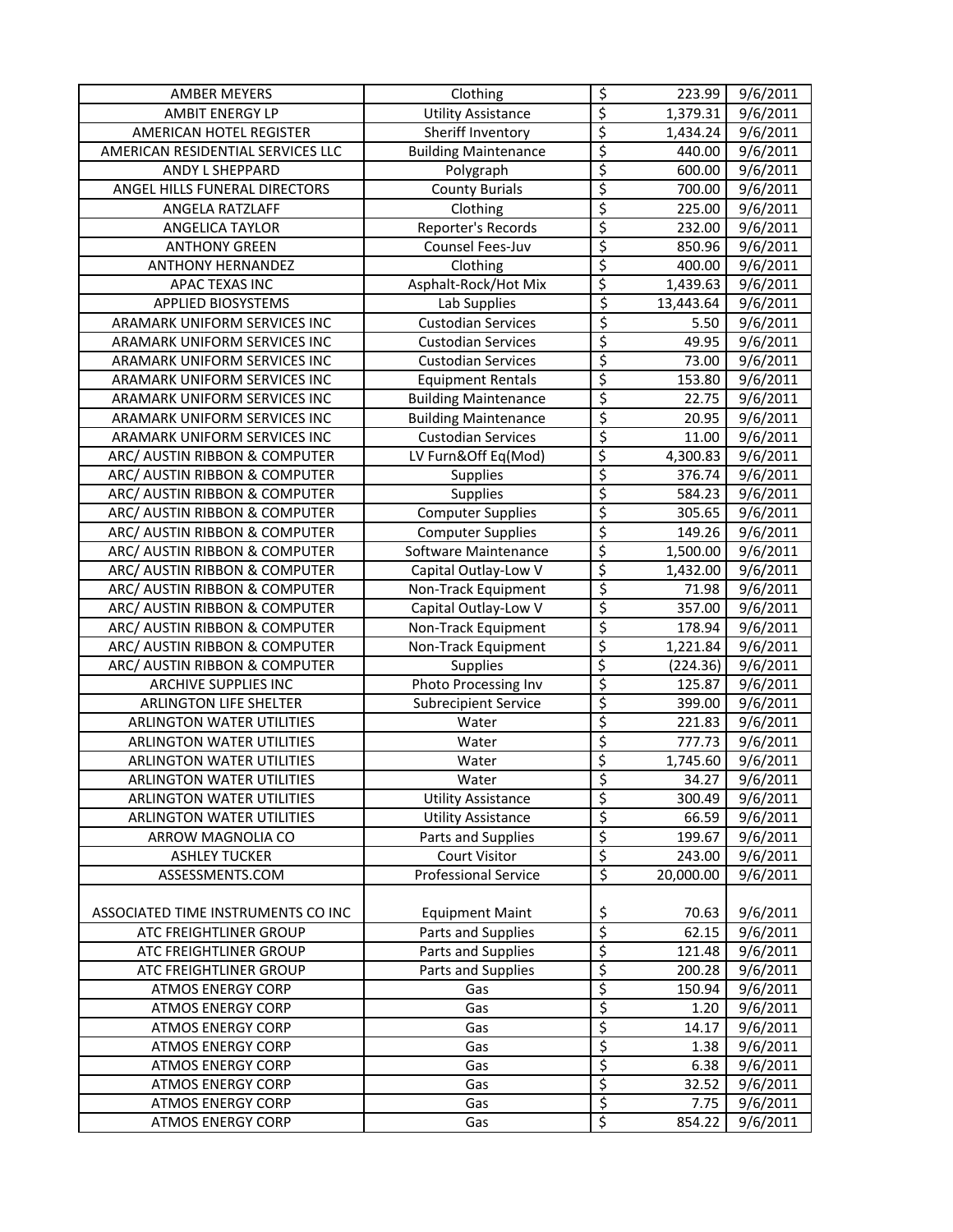| <b>ATMOS ENERGY CORP</b>                | Gas                         | $\overline{\varsigma}$          | 29.19                 | 9/6/2011              |
|-----------------------------------------|-----------------------------|---------------------------------|-----------------------|-----------------------|
| <b>ATMOS ENERGY CORP</b>                | Gas                         | \$                              | 30.08                 | 9/6/2011              |
| <b>ATMOS ENERGY CORP</b>                | Gas                         | $\varsigma$                     | 30.00                 | 9/6/2011              |
| <b>ATMOS ENERGY CORP</b>                | <b>Utility Assistance</b>   | \$                              | 14.44                 | 9/6/2011              |
| <b>ATMOS ENERGY CORP</b>                | Gas                         | \$                              | 18.36                 | 9/6/2011              |
| <b>ATMOS ENERGY CORP</b>                | Gas                         | \$                              | 43.92                 | 9/6/2011              |
| <b>ATMOS ENERGY CORP</b>                | Gas                         | \$                              | 3,286.87              | 9/6/2011              |
| <b>ATMOS ENERGY CORP</b>                | Gas                         | \$                              | 6.92                  | 9/6/2011              |
| <b>ATMOS ENERGY CORP</b>                | Utility Assistance          | \$                              | 819.99                | 9/6/2011              |
| <b>AUTISTIC TREATMENT CENTER</b>        | Clothing                    | \$                              | 213.59                | 9/6/2011              |
| <b>AUTOMATIC SPRINKLER OF TEXAS</b>     | <b>Building Maintenance</b> | \$                              | 1,718.25              | 9/6/2011              |
| AUTONATION FORT WORTH MOTORS            | Central Garage Inv          | \$                              | 285.89                | 9/6/2011              |
| AVIS RENT A CAR SYSTEM LLC              | Education                   | $\overline{\xi}$                | 217.41                | 9/6/2011              |
| AZLEWAY BOY'S RANCH INC                 | Clothing                    | \$                              | 450.00                | 9/6/2011              |
| <b>B &amp; H PHOTO VIDEO</b>            | <b>Building Maintenance</b> | \$                              | 528.00                | 9/6/2011              |
| <b>BAILEY &amp; GALYEN</b>              | <b>Counsel Fees-Courts</b>  | \$                              | 125.00                | 9/6/2011              |
| BAKER AND DAMERON LLC                   | <b>Counsel Fees-Courts</b>  | \$                              | 400.00                | 9/6/2011              |
| <b>BALANCE FORENSIC &amp; GENERAL</b>   | Psych Exam/Testimony        | \$                              | $\overline{1,}340.00$ | 9/6/2011              |
| <b>BALANCE FORENSIC &amp; GENERAL</b>   | Psych Exam/Testimony        | \$                              | 5,430.00              | 9/6/2011              |
| <b>BALANCE FORENSIC &amp; GENERAL</b>   | Psych Exam/Testimony        | \$                              | 2,600.00              | 9/6/2011              |
| <b>BALL &amp; HASE PC</b>               | <b>Counsel Fees-Courts</b>  | \$                              | 500.00                | 9/6/2011              |
|                                         |                             |                                 |                       |                       |
| BANKSTON FORD OF SOUTH FORT WORTH       | Central Garage Inv          | \$                              | 762.05                | 9/6/2011              |
| BARNEY HOLLAND OIL COMPANY              | Fuel                        | \$                              | 2,127.39              | 9/6/2011              |
| BARNEY HOLLAND OIL COMPANY              | Fuel                        | \$                              | 2,321.63              | 9/6/2011              |
| BARNEY HOLLAND OIL COMPANY              | Fuel                        | \$                              | 17,495.28             | 9/6/2011              |
| BARNEY HOLLAND OIL COMPANY              | Fuel                        | \$                              | 101.43                | 9/6/2011              |
| <b>BASECOM INC</b>                      | <b>Building Maintenance</b> | \$                              | 2,076.40              | 9/6/2011              |
| <b>BASECOM INC</b>                      | <b>Building Maintenance</b> | \$                              | 2,352.05              | 9/6/2011              |
| <b>BATTERIES PLUS</b>                   | <b>Computer Supplies</b>    | \$                              | 96.99                 | $\overline{9}/6/2011$ |
| BAUMGARDNER FUNERAL HOME                | <b>County Burials</b>       | \$                              | 330.00                | 9/6/2011              |
| <b>BAYTECH SUPPLY INC</b>               | <b>Building Maintenance</b> | \$                              | 840.00                | 9/6/2011              |
| <b>BEN BOAZ LPC</b>                     | <b>Professional Service</b> | \$                              | 245.00                | 9/6/2011              |
| <b>BEN LEONARD PLLC</b>                 | <b>Counsel Fees-Courts</b>  | \$                              | 860.00                | 9/6/2011              |
| <b>BENT COUNTRY LTD</b>                 | Trust - Constable 4         | \$                              | 21.00                 | 9/6/2011              |
| BH MANAGEMENT-LADERA PALMS              | Trust - JP 8                | \$                              | 85.00                 | 9/6/2011              |
| BIG BROTHERS BIG SISTERS OF NORTH T     | Subrecipient Service        | \$                              | 10.43                 | 9/6/2011              |
| <b>BINSWANGER GLASS</b>                 | <b>Building Maintenance</b> | $\overline{\xi}$                | 125.00                | 9/6/2011              |
| <b>BLAKE BURNS</b>                      | <b>Counsel Fees-Courts</b>  | \$                              | 4,700.00              | 9/6/2011              |
| <b>BOBBIE HILL</b>                      | Clothing                    | \$                              | 240.92                | 9/6/2011              |
| <b>BONNIE C WELLS</b>                   | Investigative               | \$                              | 726.50                | 9/6/2011              |
| <b>BONNIE C WELLS</b>                   | Investigative               | \$                              | 1,571.50              | 9/6/2011              |
| <b>BOYD MOONEY</b>                      | Counsel Fees-Juv            | \$                              | 350.00                | 9/6/2011              |
| <b>BOYS &amp; GIRLS CLUB OF GREATER</b> | <b>Subrecipient Service</b> | \$                              | 11,045.78             | 9/6/2011              |
| <b>BRADFORD SHAW</b>                    | <b>Counsel Fees-Courts</b>  | \$                              | 2,600.00              | 9/6/2011              |
| <b>BRAZELTON TOUCHPOINTS CENTER</b>     | Books/Pamphlets             | $\overline{\mathcal{L}}$        | 944.00                | 9/6/2011              |
| <b>BRENDA HANSEN</b>                    | Counsel Fees-Juv            | \$                              | 200.00                | 9/6/2011              |
| <b>BRENDA HEIN</b>                      | Reporter's Records          | \$                              | 1,296.00              | 9/6/2011              |
| <b>BRENDA LUND</b>                      | Education                   | \$                              | 250.00                | 9/6/2011              |
| <b>BRENDA R VONJOE</b>                  | <b>Counsel Fees-Courts</b>  | \$                              | 6,275.00              | 9/6/2011              |
| <b>BRENDA R VONJOE</b>                  | <b>Counsel Fees-Courts</b>  | $\overline{\boldsymbol{\zeta}}$ | 700.00                | 9/6/2011              |
| <b>BRENDA R VONJOE</b>                  | <b>Counsel Fees-Courts</b>  | \$                              | 225.00                | 9/6/2011              |
| <b>BRETT BOONE</b>                      | <b>Counsel Fees-Courts</b>  | $\overline{\xi}$                | 300.00                | 9/6/2011              |
| <b>BRETT BOONE</b>                      | <b>Counsel Fees-Courts</b>  | $\overline{\xi}$                | 125.00                | 9/6/2011              |
| BREVARD COUNTY CLERK OF THE             | Cert Copies/Trans           | \$                              | 16.95                 | 9/6/2011              |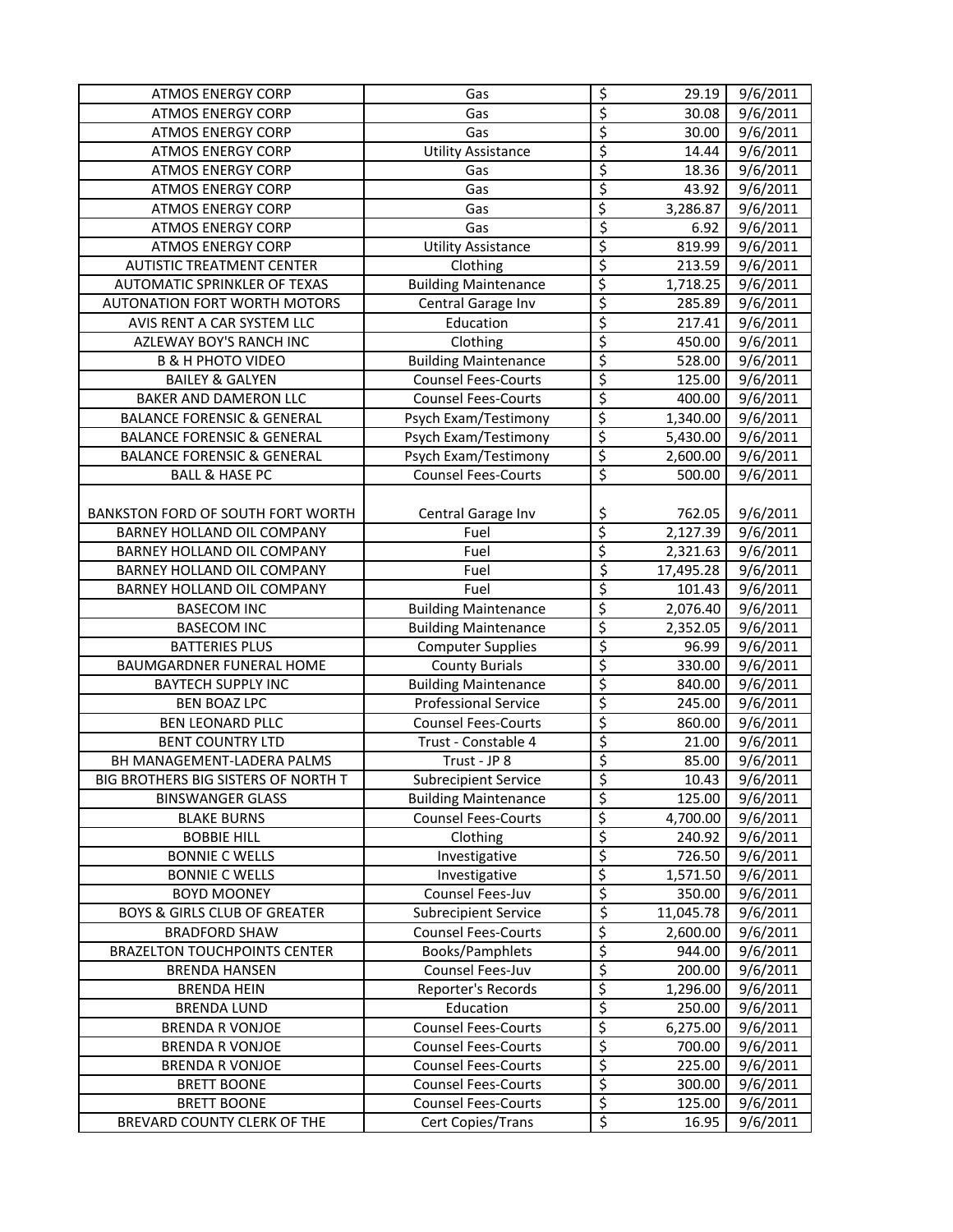| <b>BRIAN C SIMPSON</b>              | Counsel Fees - CPS          | \$               | 100.00   | 9/6/2011              |
|-------------------------------------|-----------------------------|------------------|----------|-----------------------|
| <b>BRIAN J WILLETT</b>              | <b>Counsel Fees-Courts</b>  | $\overline{\xi}$ | 675.00   | 9/6/2011              |
| <b>BRIAN J WILLETT</b>              | <b>Counsel Fees-Courts</b>  | \$               | 600.00   | 9/6/2011              |
| <b>BRIAN J WILLETT</b>              | Counsel Fees-Juv            | \$               | 200.00   | 9/6/2011              |
| <b>BRIAN M BOUFFARD</b>             | <b>Counsel Fees-Courts</b>  | \$               | 300.00   | 9/6/2011              |
| <b>BRIAN SALVANT</b>                | <b>Counsel Fees-Courts</b>  | \$               | 825.00   | $\frac{1}{9}$ /6/2011 |
| <b>BRIAN SALVANT</b>                | <b>Counsel Fees-Courts</b>  | $\overline{\xi}$ | 850.00   | $\overline{9}/6/2011$ |
| <b>BRIAN SALVANT</b>                | <b>Counsel Fees-Courts</b>  | \$               | 175.00   | 9/6/2011              |
| <b>BRIAN SALVANT</b>                | <b>Counsel Fees-Courts</b>  | \$               | 600.00   | 9/6/2011              |
| <b>BROOKE BAKER</b>                 | Counsel Fees - CPS          | \$               | 100.00   | 9/6/2011              |
| BROWN, OWENS AND BRUMLEY            | <b>County Burials</b>       | \$               | 495.00   | 9/6/2011              |
| <b>BRUCE ASHWORTH</b>               | <b>Counsel Fees-Courts</b>  | \$               | 900.00   | 9/6/2011              |
| <b>BRUCE ASHWORTH</b>               | <b>Counsel Fees-Courts</b>  | \$               | 515.00   | 9/6/2011              |
| <b>BRUCE ASHWORTH</b>               | <b>Counsel Fees-Courts</b>  | $\overline{\xi}$ | 350.00   | 9/6/2011              |
| <b>BUCKSTAFF PUBLIC SAFETY INC</b>  | Safety/Tact Supplies        | \$               | 299.70   | 9/6/2011              |
| <b>BULLER FIXTURE COMPANY</b>       | Kitchen Supplies            | $\overline{\xi}$ | 48.00    | 9/6/2011              |
|                                     |                             |                  |          |                       |
| BURLESON INDEPENDENT SCHOOL DISTRIC | <b>Restitution Payable</b>  | \$               | 140.00   | 9/6/2011              |
| <b>CABELA'S INC</b>                 | <b>Supplies</b>             | \$               | 18.83    | 9/6/2011              |
| <b>CALICO INDUSTRIES INC</b>        | Sheriff Inventory           | \$               | 453.50   | 9/6/2011              |
| <b>CALICO INDUSTRIES INC</b>        | Kitchen Supplies            | \$               | 69.40    | 9/6/2011              |
| CAMP FIRE USA FIRST TEXAS COUNCIL   | <b>Subrecipient Service</b> | \$               | 1,865.65 | 9/6/2011              |
| <b>CANAS &amp; FLORES</b>           | <b>Counsel Fees-Courts</b>  | \$               | 1,000.00 | 9/6/2011              |
| <b>CANAS &amp; FLORES</b>           | <b>Counsel Fees-Courts</b>  | \$               | 400.00   | 9/6/2011              |
| <b>CANAS &amp; FLORES</b>           | <b>Counsel Fees-Courts</b>  | \$               | 2,900.00 | 9/6/2011              |
| <b>CANAS &amp; FLORES</b>           | <b>Counsel Fees-Courts</b>  | \$               | 100.00   | 9/6/2011              |
| <b>CANAS &amp; FLORES</b>           | <b>Counsel Fees-Courts</b>  | \$               | 100.00   | 9/6/2011              |
| <b>CANAS &amp; FLORES</b>           | <b>Counsel Fees-Courts</b>  | \$               | 100.00   | 9/6/2011              |
| <b>CANAS &amp; FLORES</b>           | <b>Counsel Fees-Courts</b>  | \$               | 750.00   | 9/6/2011              |
| <b>CANAS &amp; FLORES</b>           | <b>Counsel Fees-Courts</b>  | $\overline{\xi}$ | 125.00   | $\frac{1}{9}$ /6/2011 |
| <b>CANAS &amp; FLORES</b>           | <b>Counsel Fees-Courts</b>  | \$               | 500.00   | 9/6/2011              |
| <b>CANYON LAKE RTC</b>              | Clothing                    | \$               | 192.97   | $\overline{9}/6/2011$ |
| <b>CAREY WALKER</b>                 | <b>Counsel Fees-Courts</b>  | \$               | 900.00   | 9/6/2011              |
| <b>CARIAN JOHNSON</b>               | Clothing                    | \$               | 313.95   | 9/6/2011              |
| Carley R Shelton                    | Mileage Allowance           | \$               | 207.57   | 9/6/2011              |
| Carley R Shelton                    | Travel                      | \$               | 100.00   | 9/6/2011              |
| CARLOS GUILLERMO GALLIANI           | <b>Counsel Fees-Courts</b>  | \$               | 370.00   | 9/6/2011              |
| <b>CAROL A BIRDWELL</b>             | <b>Counsel Fees-Courts</b>  | \$               | 150.00   | 9/6/2011              |
| Carol G Bennett                     | Education                   | \$               | 15.00    | 9/6/2011              |
| Carol G Bennett                     | Travel                      | \$               | 10.00    | 9/6/2011              |
| <b>CAROLE E PENNINGTON</b>          | Rental Assistance           | \$               | 545.00   | 9/6/2011              |
| <b>CAROLE KERR</b>                  | <b>Counsel Fees-Courts</b>  | \$               | 500.00   | 9/6/2011              |
| CAROLINA TEXTILES OKI INC           | <b>Bedding and Clothing</b> | \$               | 1,149.00 | 9/6/2011              |
| <b>CASEY COLE</b>                   | <b>Counsel Fees-Courts</b>  | \$               | 150.00   | 9/6/2011              |
| <b>CATHERINE DUNNAVANT</b>          | <b>Counsel Fees-Courts</b>  | \$               | 800.00   | 9/6/2011              |
| <b>CATHY WILKERSON</b>              | Clothing                    | \$               | 319.62   | 9/6/2011              |
| CATS EYE INTELLIGENCE SERVICE       | Investigative               | \$               | 391.50   | 9/6/2011              |
| CB FINCHER'S WESTERN WEAR           | <b>Supplies</b>             | \$               | 139.95   | 9/6/2011              |
| CBCF-CONGRESSIONAL BLACK CAUCUS     | Education                   | \$               | 85.00    | 9/6/2011              |
| <b>CDW GOVERNMENT INC</b>           | <b>Computer Supplies</b>    | \$               | 888.30   | 9/6/2011              |
| <b>CDW GOVERNMENT INC</b>           | <b>Supplies</b>             | \$               | 60.83    | 9/6/2011              |
| CDW GOVERNMENT INC                  | <b>Computer Supplies</b>    | \$               | 59.85    | 9/6/2011              |
| <b>CDW GOVERNMENT INC</b>           | <b>Computer Supplies</b>    | \$               | 63.84    | 9/6/2011              |
| <b>CDW GOVERNMENT INC</b>           | <b>Computer Maintenance</b> | $\varsigma$      | 61.64    | 9/6/2011              |
| <b>CDW GOVERNMENT INC</b>           | Capital Outlay-Low V        | \$               | 4,522.44 | 9/6/2011              |
|                                     |                             |                  |          |                       |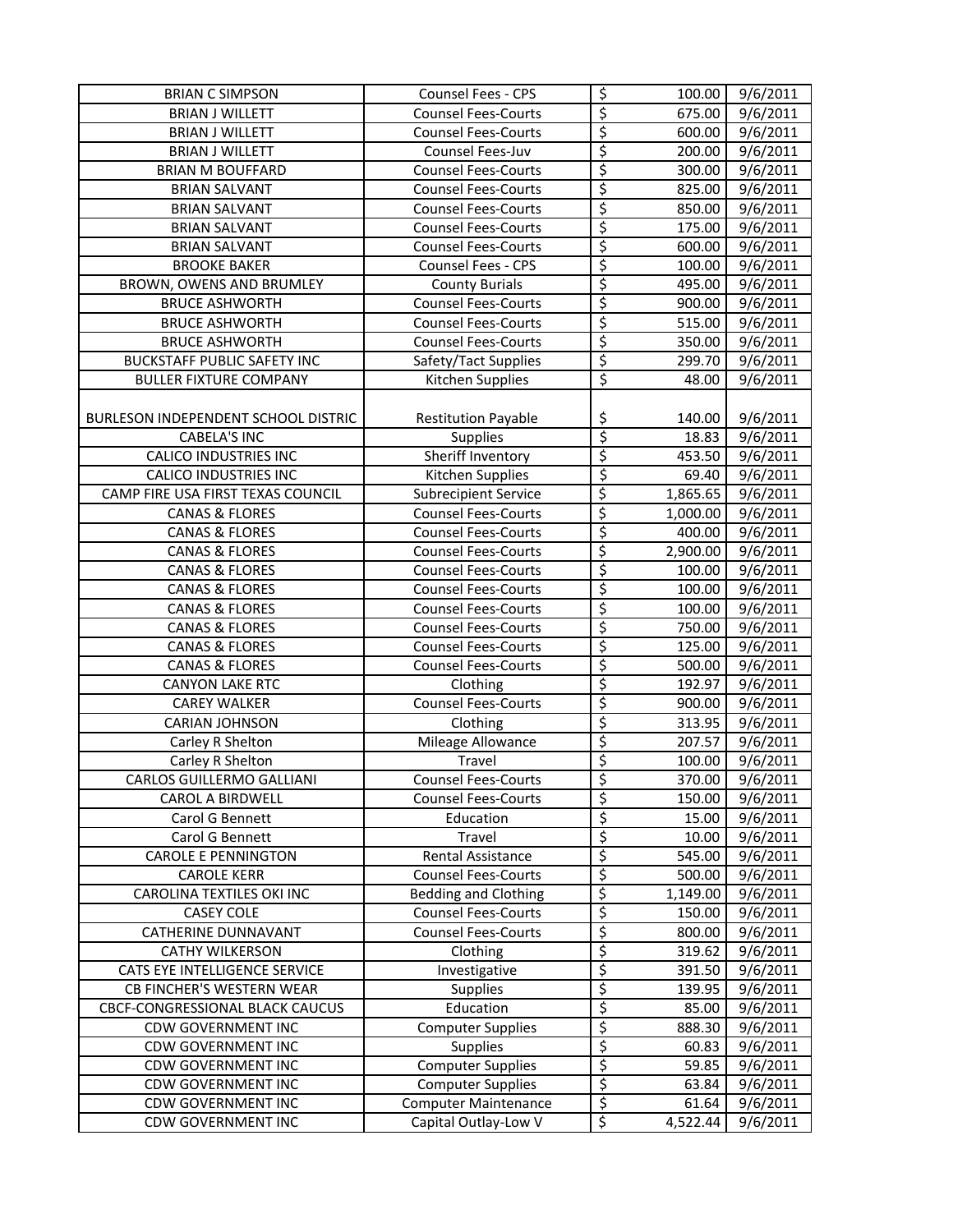| <b>CDW GOVERNMENT INC</b>               | Capital Outlay-Low V        | \$                       | 237.23   | 9/6/2011              |
|-----------------------------------------|-----------------------------|--------------------------|----------|-----------------------|
| <b>CDW GOVERNMENT INC</b>               | Non-Track Equipment         | \$                       | 194.75   | 9/6/2011              |
| CECO INDUSTRIAL SALES CORP              | <b>Building Maintenance</b> | $\overline{\xi}$         | 294.75   | 9/6/2011              |
| CEDAR HILL MEMORIAL PARK                | <b>County Burials</b>       | $\overline{\xi}$         | 3,175.00 | 9/6/2011              |
| CENTER FOR EDUCATION&EMPLOYMENT         |                             |                          |          |                       |
| LAW                                     | Law Books                   | \$                       | 164.95   | 9/6/2011              |
| <b>CHAD LEE</b>                         | <b>Counsel Fees-Courts</b>  | \$                       | 2,900.00 | 9/6/2011              |
| <b>CHANTHEON KUY</b>                    | <b>Restitution Payable</b>  | \$                       | 200.00   | 9/6/2011              |
| <b>CHARLES BURGESS</b>                  | <b>Counsel Fees-Courts</b>  | \$                       | 200.00   | $\overline{9}/6/2011$ |
| <b>CHARLES E WILLIAMS</b>               | <b>County Burials</b>       | \$                       | 1,050.00 | 9/6/2011              |
| <b>CHARTER COMMUNICATIONS</b>           | <b>Computer Supplies</b>    | \$                       | 186.98   | 9/6/2011              |
| <b>CHARTER COMMUNICATIONS</b>           | Subscriptions               | \$                       | 115.73   | 9/6/2011              |
| <b>CHARTER COMMUNICATIONS</b>           | Subscriptions               | $\overline{\varsigma}$   | 68.36    | 9/6/2011              |
| <b>CHARTER COMMUNICATIONS</b>           | Subscriptions               | $\overline{\xi}$         | 61.98    | 9/6/2011              |
| <b>CHEM AQUA</b>                        | A/C Maint Contract          | $\overline{\varsigma}$   | 150.00   | 9/6/2011              |
| CHICORY COURT XV LP                     | Rental Assistance           | $\overline{\varsigma}$   | 565.00   | 9/6/2011              |
| CHRISTINA GARZA                         | <b>Restitution Payable</b>  | $\overline{\xi}$         | 300.00   | 9/6/2011              |
| CHRISTOPHER LEO CASTANON                | <b>Counsel Fees-Courts</b>  | $\overline{\xi}$         | 650.00   | 9/6/2011              |
| CHRISTOPHER LEO CASTANON                | <b>Counsel Fees-Courts</b>  | \$                       | 650.00   | 9/6/2011              |
| <b>CHRISTOPHER LEO CASTANON</b>         | <b>Counsel Fees-Courts</b>  | \$                       | 450.00   | 9/6/2011              |
| <b>CIRRO ENERGY</b>                     | <b>Utility Assistance</b>   | \$                       | 582.88   | 9/6/2011              |
| <b>CITY OF ARLINGTON</b>                | Fuel                        | \$                       | 2,489.57 | 9/6/2011              |
| <b>CITY OF BEDFORD</b>                  | <b>Restitution Payable</b>  | \$                       | 1,210.07 | 9/6/2011              |
| <b>CITY OF EULESS</b>                   | Water                       | \$                       | 15.62    | 9/6/2011              |
| <b>CITY OF EULESS</b>                   | Water                       | \$                       | 12.78    | 9/6/2011              |
| CITY OF FOREST HILL UTILITIES           | <b>Utility Assistance</b>   | \$                       | 174.93   | 9/6/2011              |
| <b>CITY OF FORT WORTH</b>               | Gas                         | \$                       | 429.73   | 9/6/2011              |
| <b>CITY OF FORT WORTH</b>               | Water                       | \$                       | 6,921.48 | 9/6/2011              |
| <b>CITY OF GRAND PRAIRIE</b>            | <b>Utility Assistance</b>   | \$                       | 64.40    | 9/6/2011              |
| <b>CITY OF HALTOM CITY</b>              | Water                       | $\overline{\varsigma}$   | 26.73    | 9/6/2011              |
| <b>CITY OF HALTOM CITY</b>              | Water                       | $\overline{\mathcal{S}}$ | 12.01    | 9/6/2011              |
| <b>CITY OF LAKE WORTH</b>               | Water                       | \$                       | 91.59    | 9/6/2011              |
| <b>CITY OF LAKE WORTH</b>               | Water                       | \$                       | 64.05    | $\overline{9}/6/2011$ |
| <b>CITY OF RIVER OAKS</b>               | <b>Utility Assistance</b>   | \$                       | 101.09   | 9/6/2011              |
| <b>CLASSIC PARTS &amp; SERVICES INC</b> | Parts and Supplies          | \$                       | 189.96   | 9/6/2011              |
| <b>CLASSIC PARTS &amp; SERVICES INC</b> | Parts and Supplies          | \$                       | 112.44   | 9/6/2011              |
| <b>CLASSIC PARTS &amp; SERVICES INC</b> | Parts and Supplies          | $\overline{\mathsf{s}}$  | 134.85   | 9/6/2011              |
| <b>CLIFFORD GINN</b>                    | Investigative               | $\overline{\xi}$         | 950.00   | 9/6/2011              |
| <b>CLIFFORD GINN</b>                    | Investigative               | \$                       | 234.90   | 9/6/2011              |
| <b>CLIFFORD GINN</b>                    | Investigative               | $\overline{\xi}$         | 364.50   | 9/6/2011              |
| <b>CLIFFORD GINN</b>                    | Investigative               | \$                       | 3,118.05 | 9/6/2011              |
| Clifford M Hayes                        | Education                   | $\overline{\xi}$         | 179.00   | 9/6/2011              |
| COBB PARK TOWNHOMES II LP               | Rent Sub to L'Iords         | \$                       | 599.00   | 9/6/2011              |
| CODY L COFER                            | <b>Counsel Fees-Courts</b>  | \$                       | 1,250.00 | 9/6/2011              |
| CODY L COFER                            | Counsel Fees - CPS          | \$                       | 100.00   | 9/6/2011              |
| <b>COLE JENNINGS BRYAN</b>              | <b>Counsel Fees-Courts</b>  | \$                       | 200.00   | 9/6/2011              |
| <b>COLE JENNINGS BRYAN</b>              | <b>Counsel Fees-Courts</b>  | \$                       | 200.00   | 9/6/2011              |
| <b>COLE JENNINGS BRYAN</b>              | <b>Counsel Fees-Courts</b>  | \$                       | 300.00   | 9/6/2011              |
| <b>COLE JENNINGS BRYAN</b>              | Counsel Fees-Probate        | \$                       | 500.00   | 9/6/2011              |
| <b>COMFORT INN TYSONS</b>               | Education                   | \$                       | 435.96   | 9/6/2011              |
| <b>COMMERCIAL RECORDER</b>              | Advertis/Leg Notice         | $\overline{\mathcal{L}}$ | 110.00   | 9/6/2011              |
| <b>COMMUNITY PARTNERS</b>               | Clothing                    | \$                       | 824.76   | 9/6/2011              |
| <b>COMMUNITY PARTNERS</b>               | <b>Medical Services</b>     | $\overline{\xi}$         | 325.00   | 9/6/2011              |
| <b>COMMUNITY PARTNERS</b>               | <b>Supplies</b>             | $\overline{\mathcal{S}}$ | 649.03   | 9/6/2011              |
| <b>COMMUNITY PARTNERS</b>               | <b>Professional Service</b> | $\overline{\xi}$         | 176.80   | 9/6/2011              |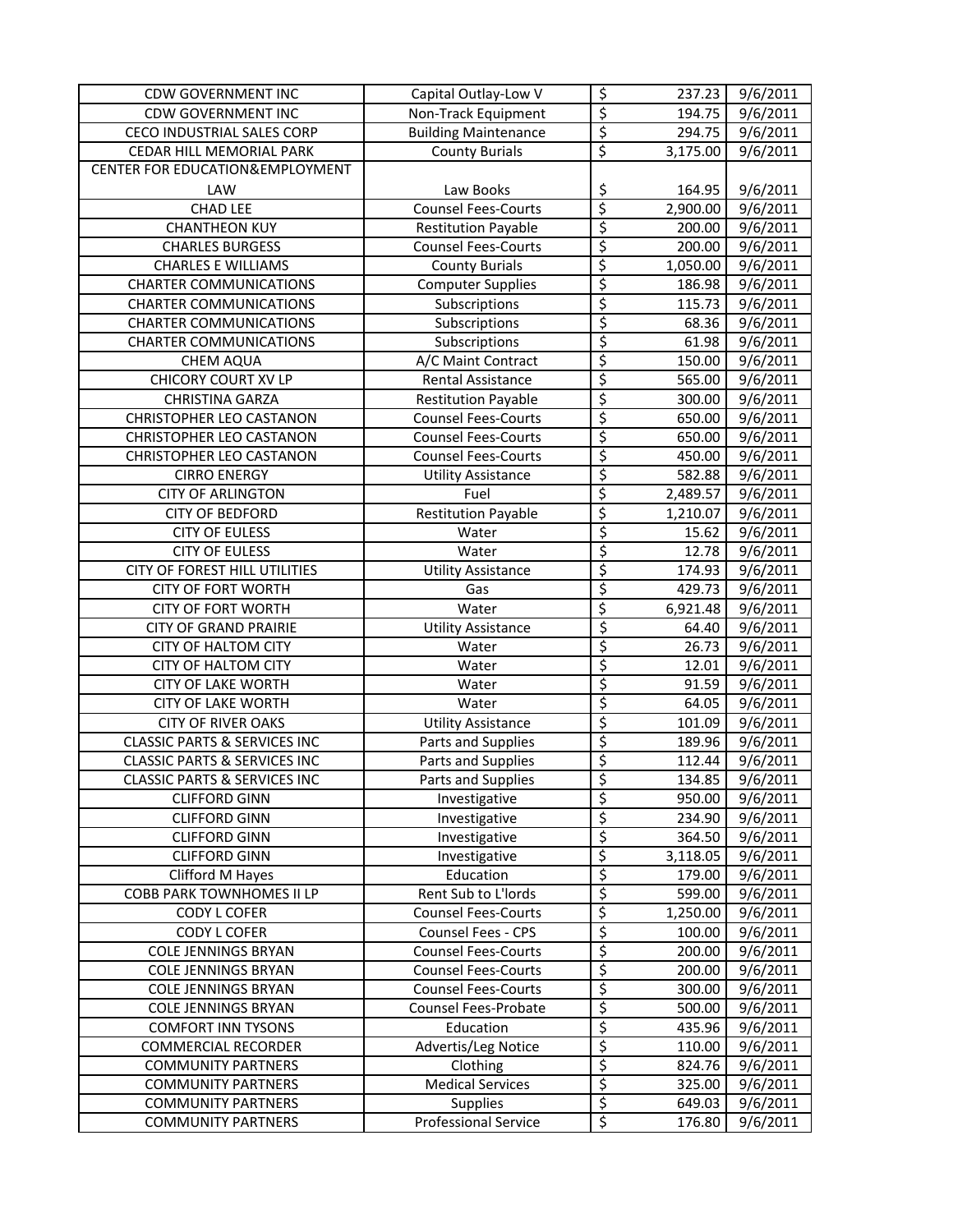| <b>COMMUNITY PARTNERS</b>      | Education                   | \$                       | 2,805.00  | 9/6/2011              |
|--------------------------------|-----------------------------|--------------------------|-----------|-----------------------|
| <b>COMMUNITY PARTNERS</b>      | Recreation                  | $\overline{\varsigma}$   | 37.86     | 9/6/2011              |
| <b>COMMUNITY PARTNERS</b>      | Education                   | \$                       | 1,995.98  | 9/6/2011              |
| CONCHO SUPPLY INC              | Central Garage Inv          | \$                       | 3,230.22  | 9/6/2011              |
| CONNIE BANISTER CHITWOOD       | <b>Professional Service</b> | $\overline{\mathcal{L}}$ | 750.00    | 9/6/2011              |
| <b>CONNIE PARKS</b>            | Clothing                    | \$                       | 1,225.47  | $\frac{1}{9}$ /6/2011 |
| Courtney A Mitchell            | Travel                      | $\overline{\varsigma}$   | 97.70     | $\overline{9}/6/2011$ |
| <b>COVENANT KIDS</b>           | <b>Foster Home Care</b>     | \$                       | 39.52     | 9/6/2011              |
| <b>CUEVAS DISTRIBUTION INC</b> | Lab Supplies                | \$                       | 997.50    | 9/6/2011              |
| <b>CUEVAS DISTRIBUTION INC</b> | Lab Supplies                | \$                       | 264.00    | 9/6/2011              |
| Cynthia J Mendoza              | Travel                      | \$                       | 904.00    | 9/6/2011              |
| <b>CYNTHIA MCKENZIE</b>        | <b>Counsel Fees-Courts</b>  | \$                       | 150.00    | 9/6/2011              |
| D ROBIN MCCARTY                | <b>Counsel Fees-Courts</b>  | \$                       | 450.00    | 9/6/2011              |
| D ROBIN MCCARTY                | <b>Counsel Fees-Courts</b>  | \$                       | 750.00    | 9/6/2011              |
| D ROBIN MCCARTY                | <b>Counsel Fees-Courts</b>  | \$                       | 300.00    | 9/6/2011              |
| DALE HEISCH                    | <b>Counsel Fees-Courts</b>  | \$                       | 350.00    | 9/6/2011              |
| DALE HEISCH                    | <b>Counsel Fees-Courts</b>  | \$                       | 550.00    | 9/6/2011              |
| <b>DALLAS COUNTY SHERIFF</b>   | Court Costs                 | $\overline{\varsigma}$   | 75.00     | 9/6/2011              |
| <b>DANA A DUFFEY</b>           | Counsel Fees - CPS          | \$                       | 510.00    | 9/6/2011              |
| DANETTE DEE ALVARADO           | Counsel Fees - CPS          | \$                       | 100.00    | 9/6/2011              |
| DANIEL HERNANDEZ               | <b>Counsel Fees-Courts</b>  | $\overline{\xi}$         | 500.00    | 9/6/2011              |
| DANIEL HERNANDEZ               | <b>Counsel Fees-Courts</b>  | \$                       | 450.00    | 9/6/2011              |
| DANIEL HERNANDEZ               | <b>Counsel Fees-Courts</b>  | \$                       | 700.00    | 9/6/2011              |
| <b>DANIEL HERNANDEZ</b>        | <b>Counsel Fees-Courts</b>  | $\overline{\mathcal{S}}$ | 50.00     | 9/6/2011              |
| DANIEL HERNANDEZ               | <b>Counsel Fees-Courts</b>  | \$                       | 100.00    | 9/6/2011              |
| DANIEL HERNANDEZ               | <b>Counsel Fees-Courts</b>  | \$                       | 425.00    | 9/6/2011              |
| DANIEL HERNANDEZ               | <b>Counsel Fees-Courts</b>  | \$                       | 100.00    | 9/6/2011              |
| DANIEL R ALTMAN                | Psych Exam/Testimony        | \$                       | 650.00    | 9/6/2011              |
| DANIEL R ALTMAN                | Psych Exam/Testimony        | \$                       | 750.00    | 9/6/2011              |
| DANIEL R ALTMAN                | Psych Exam/Testimony        | $\varsigma$              | 400.00    | 9/6/2011              |
| DANIEL RAY RUSSELL             | Professional Service        | \$                       | 3,000.00  | 9/6/2011              |
| <b>DANIEL YOUNG</b>            | <b>Counsel Fees-Courts</b>  | \$                       | 350.00    | $\frac{1}{9}$ /6/2011 |
| <b>DANIEL YOUNG</b>            | <b>Counsel Fees-Courts</b>  | \$                       | 125.00    | 9/6/2011              |
| DANIEL YOUNG                   | <b>Counsel Fees-Courts</b>  | \$                       | 302.50    | 9/6/2011              |
| DANNENBAUM ENGINEERING CORP    | <b>Professional Service</b> | $\overline{\xi}$         | 12,578.00 | 9/6/2011              |
| DANNY D PITZER                 | <b>Counsel Fees-Courts</b>  | \$                       | 935.00    | 9/6/2011              |
| DANNY D PITZER                 | <b>Counsel Fees-Courts</b>  | \$                       | 875.00    | 9/6/2011              |
| DANNY D PITZER                 | <b>Counsel Fees-Courts</b>  | \$                       | 150.00    | 9/6/2011              |
| DANNY D PITZER                 | Cnsl Fees-Crim Appls        | \$                       | 1,300.00  | 9/6/2011              |
| DARCY NILES DENO               | Counsel Fees - CPS          | \$                       | 100.00    | 9/6/2011              |
| DARWIN FRANCISCO MEJIA         | <b>Restitution Payable</b>  | \$                       | 195.00    | 9/6/2011              |
| DATASPAN INC                   | Supplies                    | \$                       | 61.80     | 9/6/2011              |
| DATASPAN INC                   | <b>Supplies</b>             | \$                       | 206.00    | 9/6/2011              |
| DAVID A FRISBY                 | <b>Counsel Fees-Courts</b>  | \$                       | 150.00    | 9/6/2011              |
| DAVID CLEVELAND                | Travel                      | \$                       | 370.18    | 9/6/2011              |
| <b>DAVID ENGLE</b>             | Clothing                    | \$                       | 398.48    | 9/6/2011              |
| <b>DAVID HELTON</b>            | Education                   | \$                       | 100.00    | 9/6/2011              |
| DAVID MARLOW                   | Investigative               | \$                       | 500.00    | 9/6/2011              |
| <b>DAVID PALMER</b>            | <b>Counsel Fees-Courts</b>  | $\overline{\xi}$         | 125.00    | 9/6/2011              |
| DAVID PEARSON, IV              | <b>Counsel Fees-Courts</b>  | $\overline{\xi}$         | 390.00    | 9/6/2011              |
| DAVID PEARSON, IV              | <b>Counsel Fees-Courts</b>  | \$                       | 1,571.00  | 9/6/2011              |
| DAVID PEARSON, IV              | <b>Counsel Fees-Courts</b>  | $\overline{\mathcal{S}}$ | 530.00    | 9/6/2011              |
| DAVID PEARSON, IV              | <b>Counsel Fees-Courts</b>  | \$                       | 310.00    | 9/6/2011              |
| DAVID PEARSON, IV              | <b>Litigation Expense</b>   | $\overline{\xi}$         | 3.80      | 9/6/2011              |
| DBC FAMILY LAW                 | Counsel Fees - CPS          | \$                       | 150.00    | 9/6/2011              |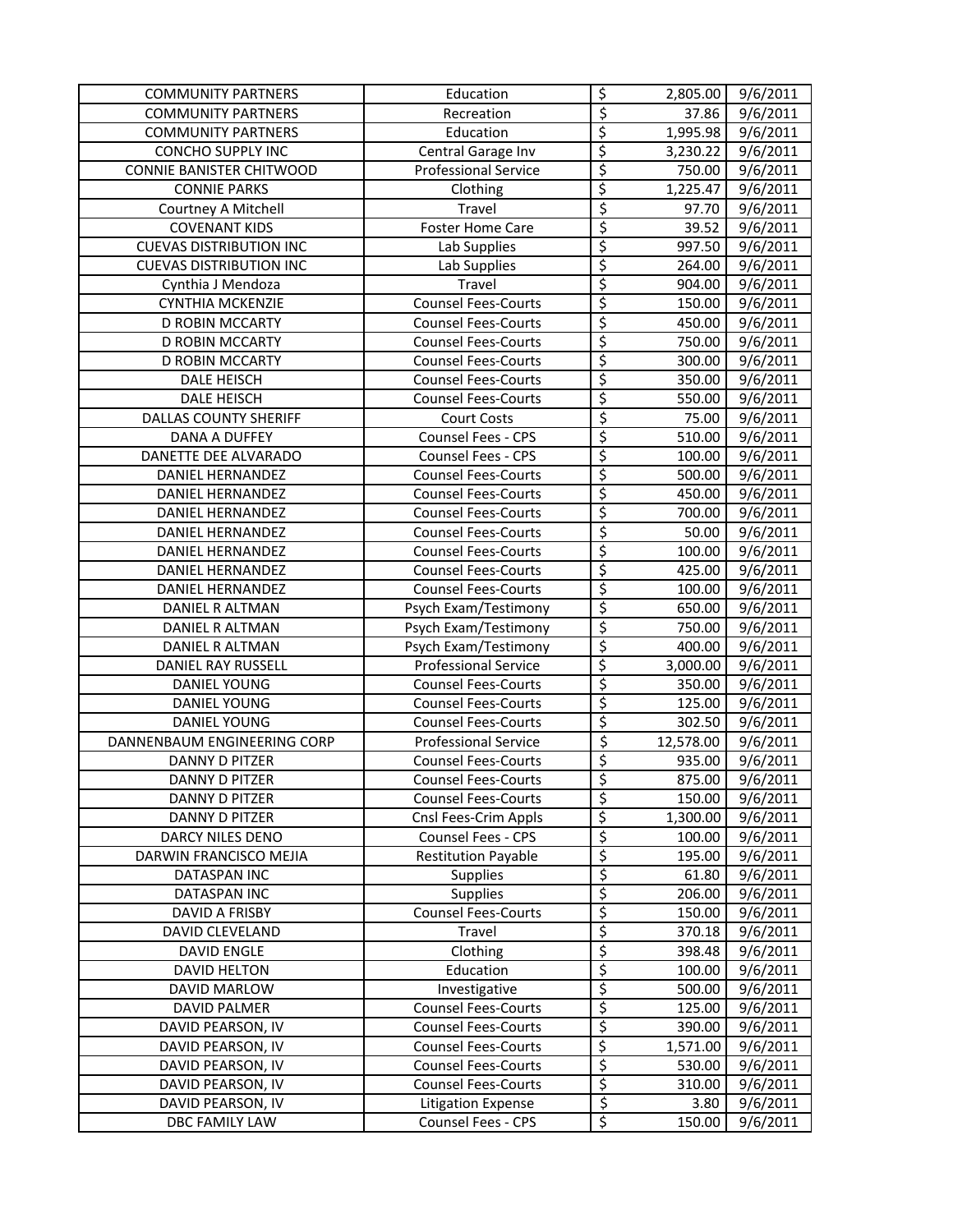| DEALERS ELECTRICAL SUPPLY        | <b>Building Maintenance</b> | \$                              | 330.65     | 9/6/2011              |
|----------------------------------|-----------------------------|---------------------------------|------------|-----------------------|
| Dean F Lampman                   | Prepaid - Travel            | \$                              | (382.24)   | 9/6/2011              |
| Dean F Lampman                   | Travel                      | $\overline{\varsigma}$          | 501.14     | 9/6/2011              |
| <b>DEBBIE EDWARDS</b>            | Reporter's Records          | \$                              | 40.00      | 9/6/2011              |
| DEBORAH SMITH PORTER             | Relative Assistance         | \$                              | 300.00     | 9/6/2011              |
| <b>DEBRA HARRISON</b>            | Clothing                    | \$                              | 197.43     | 9/6/2011              |
| <b>DEREK BROWN</b>               | <b>Counsel Fees-Courts</b>  | \$                              | 100.00     | $\overline{9}/6/2011$ |
| <b>DEREK BROWN</b>               | <b>Counsel Fees-Courts</b>  | \$                              | 362.50     | 9/6/2011              |
| DIAGNOSTIC HYBRIDS, INC.         | Lab Supplies                | \$                              | 201.42     | 9/6/2011              |
| <b>DIGITAL RESOURCES INC</b>     | <b>Equipment Maint</b>      | \$                              | 250.00     | 9/6/2011              |
| DIGITAL RESOURCES INC            | <b>Building Maintenance</b> | \$                              | 715.54     | 9/6/2011              |
| <b>DIRECT ENERGY LP</b>          | <b>Utility Assistance</b>   | \$                              | 1,501.81   | 9/6/2011              |
| DIRECT ENERGY LP                 | <b>Utility Assistance</b>   | $\overline{\varsigma}$          | 995.00     | 9/6/2011              |
| DIRECT ENERGY LP                 | <b>Utility Assistance</b>   | \$                              | 1,397.32   | 9/6/2011              |
| <b>DIRECTV INC</b>               | Data Transmiss Line         | $\overline{\xi}$                | 90.99      | 9/6/2011              |
| <b>DIRECTV INC</b>               | Subscriptions               | \$                              | 114.99     | 9/6/2011              |
| <b>DMDCARE INC</b>               | <b>County Burials</b>       | \$                              | 495.00     | 9/6/2011              |
| DOLORES STEWART & ASSOCIATES INC | <b>Professional Service</b> | \$                              | 2,724.48   | 9/6/2011              |
| DOLORES STEWART & ASSOCIATES INC | <b>Professional Service</b> | \$                              | 170.28     | 9/6/2011              |
| DOLORES STEWART & ASSOCIATES INC | <b>Professional Service</b> | \$                              | 340.56     | 9/6/2011              |
| DON DAVIDSON                     | Cnsl Fees-Crim Appls        | \$                              | 3,340.00   | 9/6/2011              |
| DON DAVIDSON                     | Crim Appeal-OthrCost        | \$                              | 134.34     | 9/6/2011              |
| <b>DON GANDY</b>                 | <b>Counsel Fees-Courts</b>  | \$                              | 900.00     | 9/6/2011              |
| DON M DAWES                      | <b>Counsel Fees-Courts</b>  | \$                              | 300.00     | 9/6/2011              |
| DONNIE LYNN OSINSKI              | <b>Restitution Payable</b>  | \$                              | 925.53     | 9/6/2011              |
| DOUBLE EAGLE MECHANICAL SERVICE  | <b>Building Maintenance</b> | \$                              | 295.00     | 9/6/2011              |
| DOUBLE EAGLE MECHANICAL SERVICE  | A/C Maint Contract          | \$                              | 5,450.00   | 9/6/2011              |
| DOUBLE EAGLE MECHANICAL SERVICE  | A/C Maint Contract          | \$                              | 1,250.00   | 9/6/2011              |
| DOUBLE EAGLE MECHANICAL SERVICE  | <b>Building Maintenance</b> | \$                              | 1,316.34   | $\frac{1}{9}$ /6/2011 |
| <b>DOUG PATTERSON</b>            | <b>Probation Fees</b>       | \$                              | 45.00      | 9/6/2011              |
| DT WOODLAND OAKS APARTMENTS LP   | Rental Assistance           | $\overline{\xi}$                | 450.00     | 9/6/2011              |
| DT WOODLAND OAKS APARTMENTS LP   | <b>Utility Assistance</b>   | \$                              | 29.88      | 9/6/2011              |
| DURHAM SCHOOL SERVICES LP        | Transportation              | \$                              | 3,908.70   | 9/6/2011              |
| EAGLE MOUNTAIN / SAGINAW ISD     | <b>Estray Livestock</b>     | \$                              | 1,200.00   | 9/6/2011              |
| <b>EAGLE TRANSMISSION INC</b>    | Central Garage Inv          | \$                              | 1,225.00   | 9/6/2011              |
| EAN HOLDINGS LLC                 | Travel                      | \$                              | 57.34      | 9/6/2011              |
| EARL E BATES JR                  | <b>Counsel Fees-Courts</b>  | Ś                               | 500.00     | 9/6/2011              |
| <b>EDWARD G JONES</b>            | <b>Counsel Fees-Courts</b>  | \$                              | 350.00     | 9/6/2011              |
| <b>EDWARD G JONES</b>            | <b>Counsel Fees-Courts</b>  | \$                              | 1,000.00   | 9/6/2011              |
| <b>EDWIN YOUNGBLOOD</b>          | <b>Counsel Fees-Courts</b>  | \$                              | 675.00     | 9/6/2011              |
| <b>EDWIN YOUNGBLOOD</b>          | <b>Counsel Fees-Courts</b>  | \$                              | 735.00     | 9/6/2011              |
| EDWIN YOUNGBLOOD                 | Counsel Fees-Juv            | \$                              | 100.00     | 9/6/2011              |
| ELDON B MAHON INN OF COURT       | Dues                        | \$                              | 345.00     | 9/6/2011              |
| <b>ELECTRIC PARTNERS LLP</b>     | <b>Utility Assistance</b>   | \$                              | 820.98     | 9/6/2011              |
| ELECTRONIC TECHNOLOGIES CORP USA | <b>Equipment Maint</b>      | \$                              | 317.50     | 9/6/2011              |
| <b>ELIZABETH CORTRIGHT</b>       | <b>Professional Service</b> | \$                              | 300.00     | 9/6/2011              |
| <b>ELOY SEPULVEDA</b>            | <b>Counsel Fees-Courts</b>  | \$                              | 1,598.75   | 9/6/2011              |
| ELOY SEPULVEDA                   | <b>Counsel Fees-Courts</b>  | \$                              | 1,100.00   | 9/6/2011              |
| <b>EMC CORPORATION</b>           | <b>Computer Maintenance</b> | \$                              | 120,751.82 | 9/6/2011              |
| <b>ENCON SYSTEMS INC</b>         | <b>Equipment Maint</b>      | $\overline{\mathcal{L}}$        | 176.40     | 9/6/2011              |
| <b>ENVIROMATIC SYSTEMS</b>       | A/C Maint Contract          | \$                              | 1,458.52   | 9/6/2011              |
| <b>ENVIROMATIC SYSTEMS</b>       | A/C Maint Contract          | \$                              | 142.50     | 9/6/2011              |
| <b>ENVIROMATIC SYSTEMS</b>       | A/C Maint Contract          | $\overline{\boldsymbol{\zeta}}$ | 380.00     | 9/6/2011              |
| <b>ENVIROMATIC SYSTEMS</b>       | A/C Maint Contract          | $\overline{\mathcal{L}}$        | 195.00     | 9/6/2011              |
| <b>ENVIROMATIC SYSTEMS</b>       | <b>Energy Mgmt Maint</b>    | \$                              | 3,000.00   | 9/6/2011              |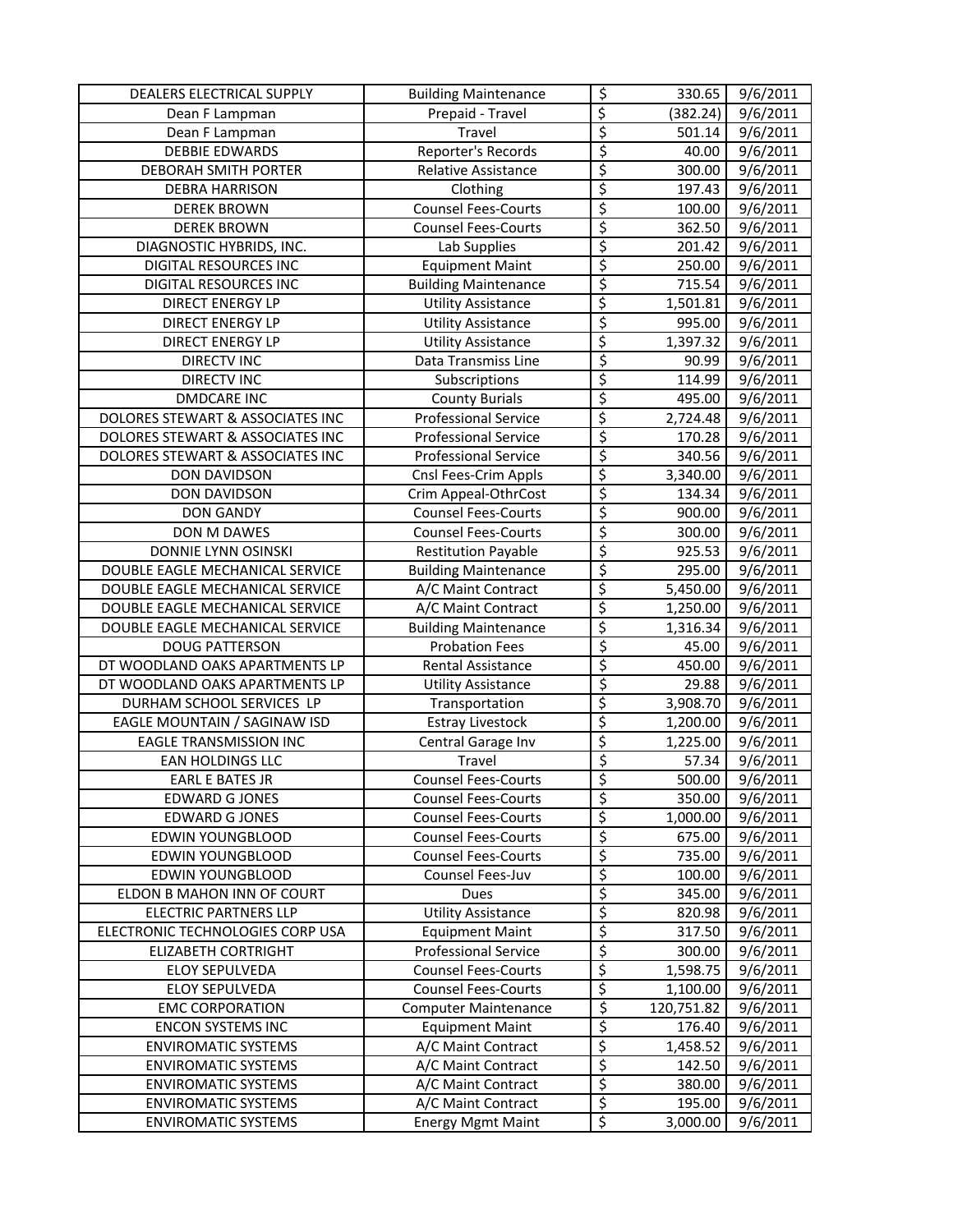| <b>ENVIROMATIC SYSTEMS</b>            | <b>Energy Mgmt Maint</b>    | \$               | 3,000.00        | 9/6/2011              |
|---------------------------------------|-----------------------------|------------------|-----------------|-----------------------|
| ER INVESTIGATIVE NETWORK              | Investigative               | \$               | 500.00          | 9/6/2011              |
| <b>EVCO PARTNERS LP</b>               | Supplies                    | \$               | 53.40           | 9/6/2011              |
| <b>EVCO PARTNERS LP</b>               | <b>Supplies</b>             | \$               | 150.24          | 9/6/2011              |
| <b>EVCO PARTNERS LP</b>               | <b>Supplies</b>             | \$               | 13.22           | $\frac{1}{9}$ /6/2011 |
| <b>EVCO PARTNERS LP</b>               | <b>Supplies</b>             | \$               | 30.27           | 9/6/2011              |
| <b>EVCO PARTNERS LP</b>               | <b>Supplies</b>             | \$               | 34.37           | 9/6/2011              |
| <b>EVCO PARTNERS LP</b>               | <b>Supplies</b>             | \$               | 9.54            | $\frac{1}{9}$ /6/2011 |
| <b>EVCO PARTNERS LP</b>               | <b>Supplies</b>             | \$               | 9.52            | $\overline{9}/6/2011$ |
| <b>EVCO PARTNERS LP</b>               | Computer Supplies           | \$               | 9.52            | $\frac{1}{9}$ /6/2011 |
| <b>EVCO PARTNERS LP</b>               | <b>Equipment Maint</b>      | \$               | 184.93          | 9/6/2011              |
| <b>EVCO PARTNERS LP</b>               | <b>Building Maintenance</b> | \$               | 43.08           | 9/6/2011              |
| <b>EVCO PARTNERS LP</b>               | <b>Building Maintenance</b> | \$               | 143.29          | 9/6/2011              |
| <b>EVCO PARTNERS LP</b>               | <b>Building Maintenance</b> | \$               | 73.92           | 9/6/2011              |
| <b>EVCO PARTNERS LP</b>               | A/C Maint Contract          | \$               | 89.42           | 9/6/2011              |
| <b>EVCO PARTNERS LP</b>               | Landscaping Expense         | \$               | 149.60          | 9/6/2011              |
| <b>EVCO PARTNERS LP</b>               | Supplies                    | $\overline{\xi}$ | 9.52            | 9/6/2011              |
| <b>EVCO PARTNERS LP</b>               | Parts and Supplies          | \$               | 108.50          | 9/6/2011              |
| <b>EVCO PARTNERS LP</b>               | Field Equip&Supplies        | \$               | 192.24          | 9/6/2011              |
| <b>EVCO PARTNERS LP</b>               | <b>Small Tools</b>          | \$               | 92.44           | 9/6/2011              |
| <b>EVCO PARTNERS LP</b>               | <b>Supplies</b>             | \$               | 14.25           | 9/6/2011              |
| <b>EXECUTIVE FORMS &amp; SUPPLIES</b> | <b>Supplies</b>             | \$               | 445.92          | 9/6/2011              |
| EZ ELECTRICAL CONTRACTORS LLC         | <b>Building Maintenance</b> | \$               | 257.86          | 9/6/2011              |
| <b>FARMERS MARKET</b>                 | Food                        | \$               | 595.11          | 9/6/2011              |
| Farzin A Abshari                      | Education                   | \$               | 15.00           | 9/6/2011              |
| Farzin A Abshari                      | Travel                      | \$               | 10.00           | 9/6/2011              |
| <b>FASTENAL</b>                       | <b>Building Maintenance</b> | \$               | 456.93          | 9/6/2011              |
| <b>FAYE R HARDEN</b>                  | <b>Counsel Fees-Courts</b>  | \$               |                 | 9/6/2011              |
| FEDERAL HOME LOAN MORTGAGE CORP       | Trust - JP 8                | \$               | 600.00<br>80.00 | 9/6/2011              |
| <b>FEDEX</b>                          |                             | \$               | 515.16          | 9/6/2011              |
| <b>FEDEX</b>                          | Postage                     | \$               | 25.13           | 9/6/2011              |
| <b>FEDEX</b>                          | Postage                     | \$               | 163.01          |                       |
|                                       | Postage                     | \$               |                 | 9/6/2011              |
| <b>FEDEX</b>                          | Postage                     | \$               | 1,638.47        | 9/6/2011              |
| <b>FEDEX</b>                          | Postage                     |                  | 73.16           | $\overline{9}/6/2011$ |
| <b>FEDEX</b>                          | Postage                     | \$               | 43.41           | 9/6/2011              |
| <b>FEDEX</b>                          | Postage                     | \$<br>\$         | 131.84          | $\frac{1}{9}$ /6/2011 |
| <b>FELIPE O CALZADA</b>               | <b>Counsel Fees-Juv</b>     |                  | 550.00          | 9/6/2011              |
| FELIPE O CALZADA                      | Counsel Fees - CPS          | \$               | 100.00          | 9/6/2011              |
| <b>FIRST CHOICE POWER</b>             | <b>Utility Assistance</b>   | \$               | 816.54          | 9/6/2011              |
| <b>FISHER SCIENTIFIC</b>              | Lab Supplies                | \$               | 14.79           | 9/6/2011              |
| <b>FISHER SCIENTIFIC</b>              | Lab Supplies                | \$               | 369.18          | 9/6/2011              |
| <b>FISHER SCIENTIFIC</b>              | Lab Supplies                | \$               | 256.61          | 9/6/2011              |
| FIVE STAR CORRECTIONAL SERVICES INC   | <b>Food Contr/Prisoners</b> | \$               | 79,438.48       | 9/6/2011              |
| FIVE STAR CORRECTIONAL SERVICES INC   | Food Contr/Employees        | \$               | 2,562.53        | 9/6/2011              |
| FLEET SAFETY EQUIPMENT INC            | Parts and Supplies          | \$               | 722.16          | 9/6/2011              |
| FLYNN, FRANCIS & CLARK LLP            | Counsel Fees - CPS          | \$               | 100.00          | 9/6/2011              |
| FORT WORTH AUTO GLASS CENTER LTD      | Central Garage Inv          | \$               | 229.94          | 9/6/2011              |
| FORT WORTH CHAMPION SPRING            | Central Garage Inv          | \$               | 61.15           | 9/6/2011              |
| FORT WORTH CHAMPION SPRING            | Parts and Supplies          | \$               | 425.00          | 9/6/2011              |
| FORT WORTH ELECTRIC                   | <b>Building Maintenance</b> | \$               | 228.00          | 9/6/2011              |
| FORT WORTH TRANSPORTATION             |                             |                  |                 |                       |
| <b>AUTHORITY</b>                      | Fuel                        | <u>\$</u>        | 82.13           | 9/6/2011              |
| FORT WORTH WATER DEPARTMENT           | Water                       | \$               | 96.29           | 9/6/2011              |
| FORT WORTH WATER DEPARTMENT           | Water                       | \$               | 8,911.49        | $\frac{1}{9}$ /6/2011 |
| FORT WORTH WATER DEPARTMENT           | Water                       | \$               | (5,477.46)      | 9/6/2011              |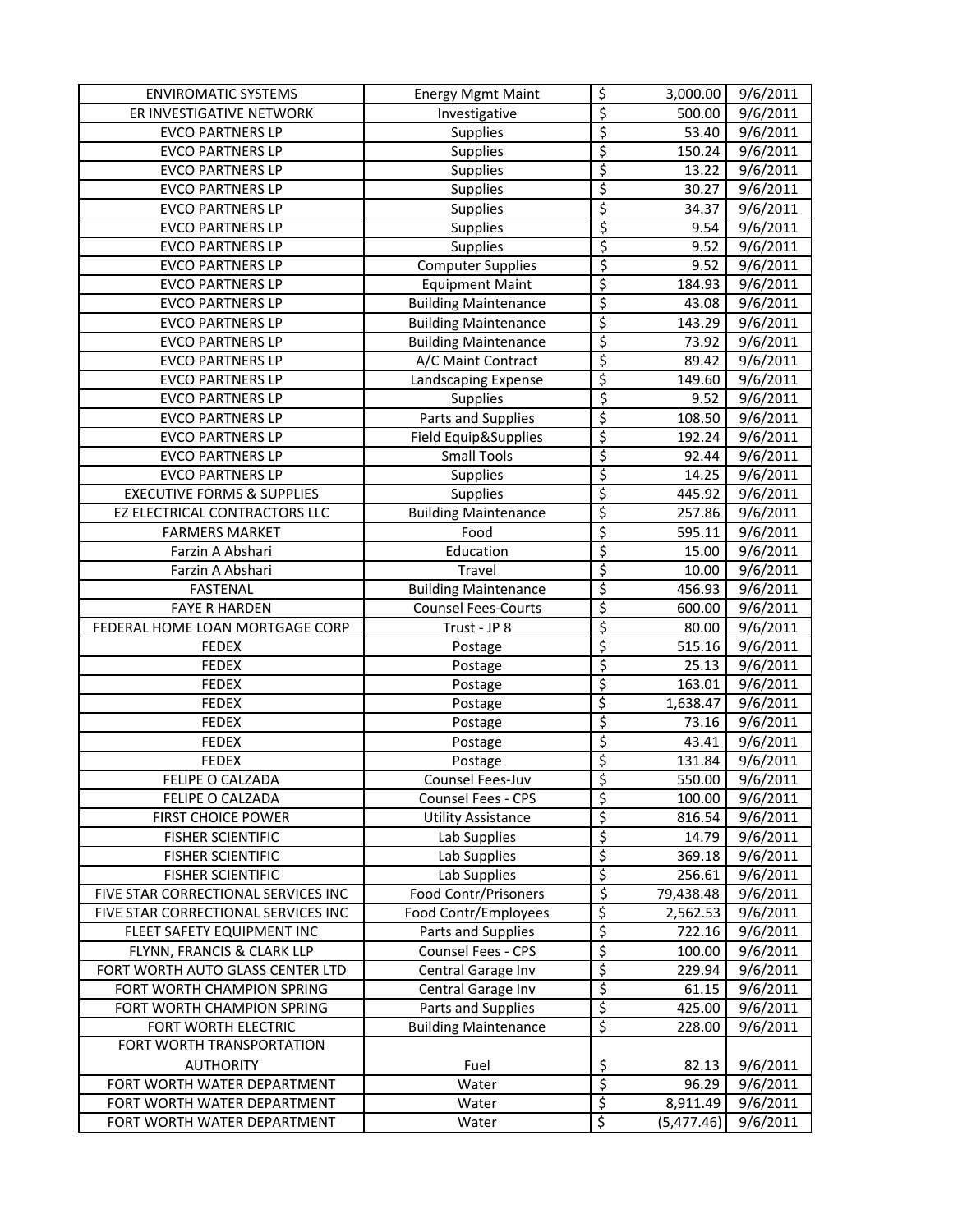| FORT WORTH WATER DEPARTMENT            | Water                       | $\overline{\mathcal{S}}$ | 10,882.09 | 9/6/2011 |
|----------------------------------------|-----------------------------|--------------------------|-----------|----------|
| FORT WORTH WATER DEPARTMENT            | Water                       | $\overline{\varsigma}$   | 20,171.42 | 9/6/2011 |
| FORT WORTH WATER DEPARTMENT            | Water                       | \$                       | 981.10    | 9/6/2011 |
| FORT WORTH WATER DEPARTMENT            | Water                       | \$                       | 493.14    | 9/6/2011 |
| FORT WORTH WATER DEPARTMENT            | Water                       | \$                       | 1,365.52  | 9/6/2011 |
| FORT WORTH WATER DEPARTMENT            | Water                       | \$                       | 599.18    | 9/6/2011 |
| FORT WORTH WATER DEPARTMENT            | Water                       | \$                       | 28.41     | 9/6/2011 |
| FORT WORTH WATER DEPARTMENT            | Water                       | \$                       | 182.13    | 9/6/2011 |
| FORT WORTH WATER DEPARTMENT            | Water                       | \$                       | 1,939.69  | 9/6/2011 |
| FORT WORTH WATER DEPARTMENT            | Water                       | \$                       | 613.57    | 9/6/2011 |
| FORT WORTH WATER DEPARTMENT            | Water                       | \$                       | 831.63    | 9/6/2011 |
| FORT WORTH WATER DEPARTMENT            | Water                       | \$                       | 91.52     | 9/6/2011 |
| FORT WORTH WATER DEPARTMENT            | Water                       | \$                       | 1,642.02  | 9/6/2011 |
| FORT WORTH WATER DEPARTMENT            | Water                       | \$                       | 349.63    | 9/6/2011 |
| FORT WORTH WATER DEPARTMENT            | Water                       | \$                       | 469.89    | 9/6/2011 |
| FORT WORTH WATER DEPARTMENT            | Water                       | \$                       | 503.93    | 9/6/2011 |
| FORT WORTH WATER DEPARTMENT            | Water                       | \$                       | 231.72    | 9/6/2011 |
| FORT WORTH WATER DEPARTMENT            | Water                       | \$                       | 26.25     | 9/6/2011 |
| FORT WORTH WATER DEPARTMENT            | Water                       | \$                       | 183.44    | 9/6/2011 |
| FORT WORTH WATER DEPARTMENT            | Water                       | \$                       | 139.23    | 9/6/2011 |
| FORT WORTH WATER DEPARTMENT            | Water                       | \$                       | 666.74    | 9/6/2011 |
| FORT WORTH WATER DEPARTMENT            | <b>Utility Assistance</b>   | \$                       | 3,481.44  | 9/6/2011 |
| FORT WORTH WATER DEPARTMENT            | Water                       | \$                       | 235.45    | 9/6/2011 |
| <b>FRANCES B JANEZIC</b>               | <b>Professional Service</b> | \$                       | 1,021.68  | 9/6/2011 |
| FRANCISCO HERNANDEZ JR                 | <b>Counsel Fees-Courts</b>  | \$                       | 350.00    | 9/6/2011 |
| FRANCISCO HERNANDEZ JR                 | Interpreter Fees            | \$                       | 150.00    | 9/6/2011 |
| <b>FRANK ADLER</b>                     | Counsel Fees-Juv            | \$                       | 265.00    | 9/6/2011 |
| <b>FRANK ADLER</b>                     | Counsel Fees - CPS          | \$                       | 100.00    | 9/6/2011 |
| <b>FRANK ADLER</b>                     | Cnsl Fees-Fam Drg Ct        | \$                       | 100.00    | 9/6/2011 |
| FRANK KENT MOTOR COMPANY               | Central Garage Inv          | \$                       | 20.62     | 9/6/2011 |
| FRANK W NEAL & ASSOC INC               | <b>Professional Service</b> | \$                       | 720.00    | 9/6/2011 |
| FREER MECHANICAL CONTRACTORS           | <b>Building Maintenance</b> | \$                       | 219.11    | 9/6/2011 |
| FREER MECHANICAL CONTRACTORS           | <b>Building Maintenance</b> | \$                       | 160.18    | 9/6/2011 |
| <b>FRONING &amp; ASSOCIATES</b>        | <b>Professional Service</b> | \$                       | 1,021.68  | 9/6/2011 |
| <b>FRONTIER UTILITIES INC</b>          | <b>Utility Assistance</b>   | \$                       | 152.82    | 9/6/2011 |
| FT WORTH LAUNDRY & DRY CLEAN           | Lab Equip Mainten           | \$                       | 100.50    | 9/6/2011 |
| <b>G ANDREW PLATT</b>                  | <b>Counsel Fees-Courts</b>  | \$                       | 350.00    | 9/6/2011 |
| <b>G ANDREW PLATT</b>                  | <b>Counsel Fees-Courts</b>  | \$                       | 100.00    | 9/6/2011 |
| <b>G4S JUSTICE SERVICES INC</b>        | Electronic Monitor'g        | \$                       | 3,475.72  | 9/6/2011 |
| Gayla J Neal                           | Education                   | \$                       | 220.00    | 9/6/2011 |
| <b>GEORGE MACKEY</b>                   | <b>Counsel Fees-Courts</b>  | \$                       | 450.00    | 9/6/2011 |
| <b>GEORGE MACKEY</b>                   | <b>Counsel Fees-Courts</b>  | \$                       | 1,660.00  | 9/6/2011 |
| <b>GEORGE PATTON ASSOCIATES INC</b>    | <b>Building Maintenance</b> | \$                       | 106.84    | 9/6/2011 |
| <b>GEORGE R TRIMBER LAW OFFICE</b>     | <b>Counsel Fees-Courts</b>  | \$                       | 450.00    | 9/6/2011 |
| <b>GEORGE R TRIMBER LAW OFFICE</b>     | <b>Counsel Fees-Courts</b>  | \$                       | 150.00    | 9/6/2011 |
| <b>GEORGIA DEPT OF DRIVER SERVICES</b> | Cert Copies/Trans           | \$                       | 8.00      | 9/6/2011 |
| Georgia P Cartwright                   | Education                   | \$                       | 140.00    | 9/6/2011 |
| GES                                    | <b>Building Maintenance</b> | \$                       | 255.12    | 9/6/2011 |
| <b>GES</b>                             | <b>Building Maintenance</b> | \$                       | 629.97    | 9/6/2011 |
| <b>GES</b>                             | <b>Building Maintenance</b> | \$                       | 403.19    | 9/6/2011 |
| GES                                    | <b>Building Maintenance</b> | \$                       | 186.00    | 9/6/2011 |
| GES                                    | A/C Maint Contract          | \$                       | 481.76    | 9/6/2011 |
| <b>GES</b>                             | A/C Maint Contract          | \$                       | 686.42    | 9/6/2011 |
| <b>GES</b>                             | A/C Maint Contract          | \$                       | 1,098.55  | 9/6/2011 |
| GES                                    | A/C Maint Contract          | \$                       | 496.00    | 9/6/2011 |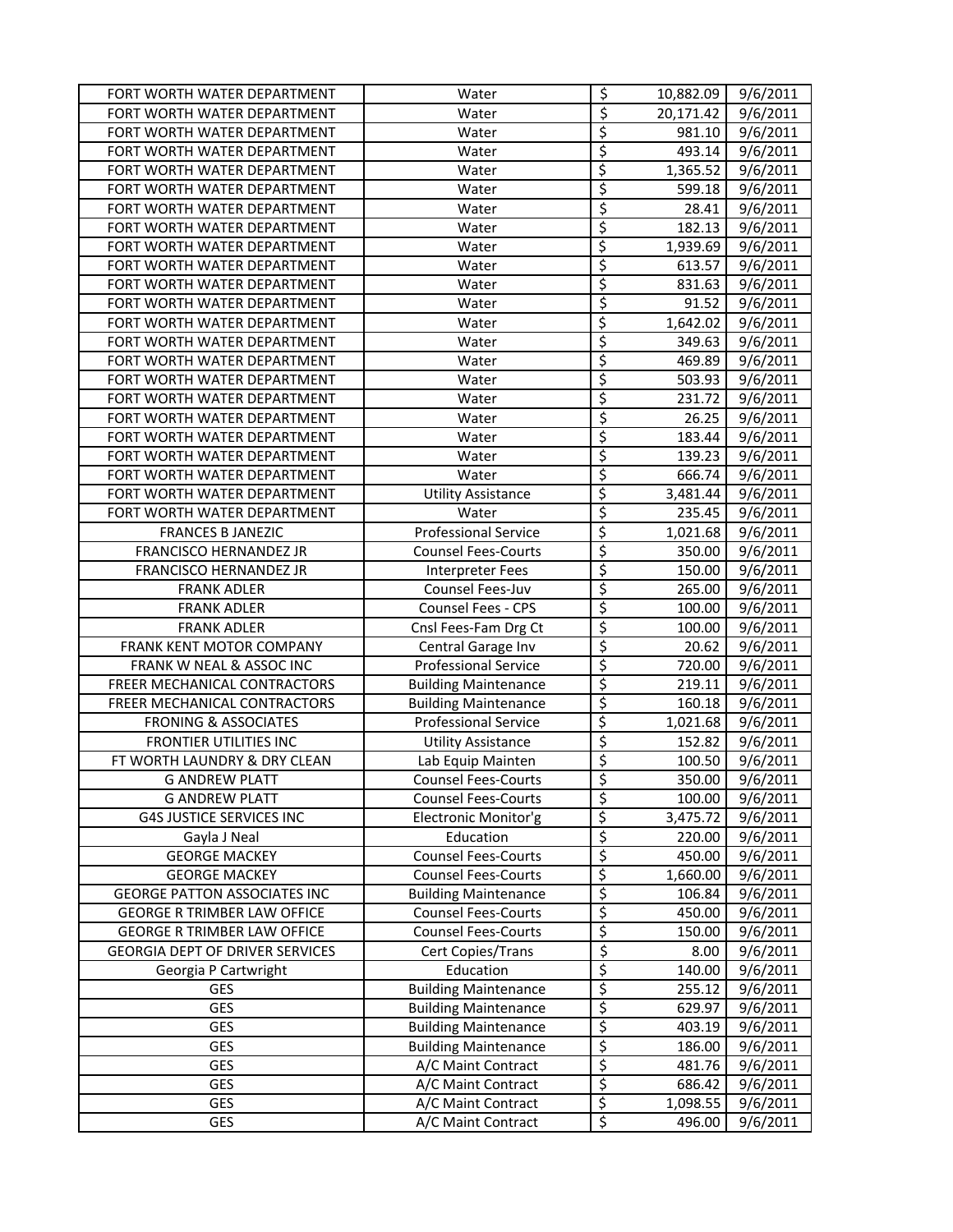| GES                                            | A/C Maint Contract          | $\overline{\mathcal{S}}$ | 124.00    | 9/6/2011              |
|------------------------------------------------|-----------------------------|--------------------------|-----------|-----------------------|
| GES                                            | Kitchen Maintenance         | \$                       | 248.00    | 9/6/2011              |
| GES                                            | A/C Maint Contract          | \$                       | 124.00    | 9/6/2011              |
| <b>Gil A Flores</b>                            | Travel                      | \$                       | 116.27    | $\frac{1}{9}$ /6/2011 |
| <b>GILBERT RUSSELL ROWE</b>                    | <b>Counsel Fees-Courts</b>  | \$                       | 100.00    | 9/6/2011              |
| <b>GLENN &amp; JERRY'S AUTO SALVAGE INC</b>    | Central Garage Inv          | \$                       | 85.00     | $\frac{1}{9}$ /6/2011 |
| <b>GLOBAL LANGUAGE CENTER</b>                  | Interpreter Fees            | \$                       | 190.00    | 9/6/2011              |
| GOVERNMENTJOBS.COM INC                         | Education                   | \$                       | 261.75    | 9/6/2011              |
| <b>GRANDBERRY INTERVENTION</b>                 | <b>Foster Home Care</b>     | \$                       | 79.04     | 9/6/2011              |
| <b>GRANICUS INC</b>                            | Software Maintenance        | \$                       | 2,500.00  | 9/6/2011              |
|                                                |                             |                          |           |                       |
| <b>GRAPEVINE RELIEF &amp; COMMUNITY EXCHAN</b> | <b>Subrecipient Service</b> | \$                       | 585.00    | 9/6/2011              |
| <b>GREEN MOUNTAIN ENERGY COMPANY</b>           | <b>Utility Assistance</b>   | \$                       | 350.00    | 9/6/2011              |
| <b>GREEN MOUNTAIN ENERGY COMPANY</b>           | <b>Utility Assistance</b>   | \$                       | 300.70    | 9/6/2011              |
| <b>GREEN MOUNTAIN ENERGY COMPANY</b>           | <b>Utility Assistance</b>   | $\overline{\mathcal{S}}$ | 141.52    | 9/6/2011              |
| <b>GREEN MOUNTAIN ENERGY COMPANY</b>           | <b>Utility Assistance</b>   | \$                       | 203.13    | 9/6/2011              |
| <b>GREEN MOUNTAIN ENERGY COMPANY</b>           | <b>Utility Assistance</b>   | $\overline{\xi}$         | 190.97    | 9/6/2011              |
| <b>GREEN MOUNTAIN ENERGY COMPANY</b>           | <b>Utility Assistance</b>   | \$                       | 316.73    | 9/6/2011              |
| <b>GREEN MOUNTAIN ENERGY COMPANY</b>           | <b>Utility Assistance</b>   | \$                       | 176.10    | 9/6/2011              |
| <b>GREEN PLANET INC</b>                        | Lab Equip Mainten           | \$                       | 220.00    | 9/6/2011              |
| <b>GREENWOOD MOUNT OLIVET</b>                  | <b>County Burials</b>       | \$                       | 990.00    | 9/6/2011              |
| <b>GREYHOUND PACKAGE EXPRESS</b>               | Transportation              | \$                       | 101.75    | 9/6/2011              |
| Grover G Fickes                                | Travel                      | \$                       | 934.55    | 9/6/2011              |
| <b>GST PUBLIC SAFETY SUPPLY</b>                | Clothing                    | \$                       | 972.60    | $\frac{1}{9}$ /6/2011 |
| <b>GST PUBLIC SAFETY SUPPLY</b>                | Clothing                    | \$                       | 2,929.41  | 9/6/2011              |
| <b>GST PUBLIC SAFETY SUPPLY</b>                | Clothing                    | \$                       | (140.81)  | 9/6/2011              |
| <b>GST PUBLIC SAFETY SUPPLY</b>                | Clothing                    | \$                       | 2,130.62  | 9/6/2011              |
| <b>GST PUBLIC SAFETY SUPPLY</b>                | Clothing                    | \$                       | 1,163.21  | 9/6/2011              |
| <b>GST PUBLIC SAFETY SUPPLY</b>                | Clothing                    | \$                       | 625.31    | 9/6/2011              |
| <b>GST PUBLIC SAFETY SUPPLY</b>                | Clothing                    | \$                       | 84.90     | $\frac{1}{9}$ /6/2011 |
| <b>GST PUBLIC SAFETY SUPPLY</b>                | Clothing                    | \$                       | 258.46    | 9/6/2011              |
| <b>GT INVESTIGATIVE SERVICES</b>               | Investigative               | \$                       | 211.50    | 9/6/2011              |
| HALL & MIXON PLLC                              | Counsel Fees-Probate        | \$                       | 2,200.00  | $\frac{1}{9}$ /6/2011 |
| HALO BRANDED SOLUTIONS INC                     | Education                   | \$                       | 110.00    | 9/6/2011              |
| HAMIDA A ABDAL-KHALLAQ INC                     | Counsel Fees-Courts         | \$                       | 200.00    | 9/6/2011              |
| HAMIDA A ABDAL-KHALLAQ INC                     | <b>Counsel Fees-Courts</b>  | \$                       | 1,825.00  | 9/6/2011              |
| HAMIDA A ABDAL-KHALLAQ INC                     | <b>Counsel Fees-Courts</b>  | \$                       | 212.50    | 9/6/2011              |
| HAMIDA A ABDAL-KHALLAQ INC                     | <b>Counsel Fees-Courts</b>  | \$                       | 250.00    | 9/6/2011              |
| HANSON PIPE & PRECAST INC                      | Culverts                    | \$                       | 11,864.00 | 9/6/2011              |
| HAROLD V JOHNSON                               | <b>Counsel Fees-Courts</b>  | \$                       | 975.00    | 9/6/2011              |
| HAROLD V JOHNSON                               | <b>Counsel Fees-Courts</b>  | \$                       | 650.00    | 9/6/2011              |
| HAROLD V JOHNSON                               | <b>Counsel Fees-Courts</b>  | \$                       | 450.00    | 9/6/2011              |
| HAROLD V JOHNSON                               | <b>Counsel Fees-Courts</b>  | \$                       | 200.00    | 9/6/2011              |
| HARRIS COUNTY TOLL ROAD AUTHORITY              | Travel                      | \$                       | 37.50     | 9/6/2011              |
| HARRY HARRIS, III                              | <b>Counsel Fees-Courts</b>  | $\overline{\mathcal{S}}$ | 200.00    | 9/6/2011              |
| HAVENWOOD ASSOCIATES LTD                       | Rental Assistance           | \$                       | 396.00    | 9/6/2011              |
| HAVENWOOD ASSOCIATES LTD                       | <b>Utility Assistance</b>   | \$                       | 14.87     | 9/6/2011              |
| HD SUPPLY CONSTRUCTION SUPPLY LTD              | Field Equip&Supplies        | \$                       | 184.50    | 9/6/2011              |
| HD SUPPLY CONSTRUCTION SUPPLY LTD              | <b>Small Tools</b>          | \$                       | 1,363.74  | 9/6/2011              |
| <b>HEATHER GARDINER</b>                        | Clothing                    | \$                       | 167.88    | 9/6/2011              |
| HEATHER YVONNE OGIER                           | Counsel Fees - CPS          | \$                       | 100.00    | 9/6/2011              |
| <b>HEATHER YVONNE OGIER</b>                    | Cnsl Fees-Fam Drg Ct        | \$                       | 100.00    | 9/6/2011              |
| <b>HELBING'S MOBIL SERVICE</b>                 | Central Garage Inv          | $\varsigma$              | 133.75    | 9/6/2011              |
| <b>HENRY JOBE</b>                              | Trust - JP 8                | $\overline{\xi}$         | 40.00     | 9/6/2011              |
| <b>HENRY SCHEIN</b>                            | Lab Supplies                | \$                       | 117.90    | 9/6/2011              |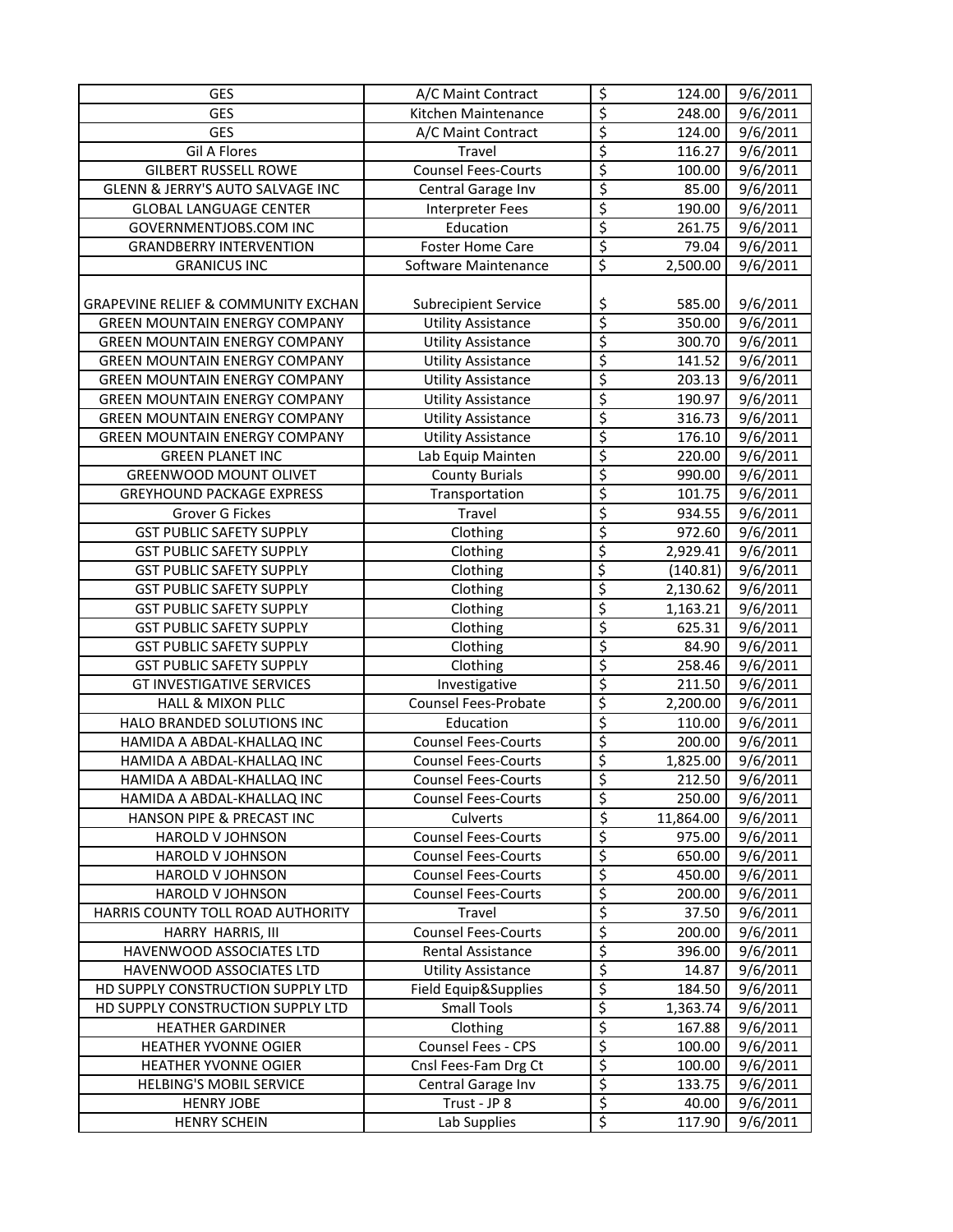| <b>HENRY SCHEIN</b>                   | Lab Supplies                | $\overline{\mathcal{S}}$ | 117.90                | 9/6/2011              |
|---------------------------------------|-----------------------------|--------------------------|-----------------------|-----------------------|
| <b>HENRY SCHEIN</b>                   | <b>Medical Supplies</b>     | $\overline{\xi}$         | 1,684.82              | 9/6/2011              |
| <b>HENRY SCHEIN</b>                   | <b>Medical Supplies</b>     | $\overline{\mathcal{S}}$ | 25.50                 | 9/6/2011              |
| <b>HENRY SCHEIN</b>                   | <b>Medical Supplies</b>     | \$                       | 10.05                 | 9/6/2011              |
| HIDDEN HOLLOW                         | Rental Assistance           | \$                       | 385.00                | 9/6/2011              |
| HIRED HANDS INC                       | <b>Interpreter Fees</b>     | \$                       | 140.00                | 9/6/2011              |
| HOLT COMPANY OF TEXAS                 | Parts and Supplies          | \$                       | 41.53                 | 9/6/2011              |
| <b>HOUSTON SERENITY PLACE</b>         | Clothing                    | \$                       | 225.00                | 9/6/2011              |
| HPI INTERNATIONAL INC                 | <b>Supplies</b>             | \$                       | 362.50                | 9/6/2011              |
| <b>HUITT-ZOLLARS INC</b>              | <b>Professional Service</b> | \$                       | 1,421.10              | 9/6/2011              |
| 12 INC                                | Education                   | \$                       | 1,175.00              | 9/6/2011              |
| ICS                                   | <b>Bedding and Clothing</b> | \$                       | 3,208.32              | 9/6/2011              |
| <b>IDENTITEC</b>                      | <b>Building Maintenance</b> | $\overline{\varsigma}$   | 125.00                | 9/6/2011              |
| INDEPENDENT ENVIRONMENTAL SERV        | <b>Disposal Service</b>     | $\overline{\xi}$         | 185.00                | 9/6/2011              |
| INDEPENDENT ENVIRONMENTAL SERV        | <b>Disposal Service</b>     | $\overline{\xi}$         | 50.00                 | 9/6/2011              |
| INDEPENDENT ENVIRONMENTAL SERV        | <b>Disposal Service</b>     | \$                       | 520.00                | 9/6/2011              |
| INDEPENDENT ENVIRONMENTAL SERV        | <b>Disposal Service</b>     | \$                       | 260.00                | 9/6/2011              |
| <b>INDUSTRO TECH INC</b>              | <b>Equipment Maint</b>      | \$                       | 1,024.64              | 9/6/2011              |
| INSTALLER SALES AND SERVICE           | Central Garage Inv          | \$                       | 661.57                | 9/6/2011              |
| <b>INTELLIGENT INTERIORS INC</b>      | Supplies                    | \$                       | 116.95                | 9/6/2011              |
| <b>INTERBORO PACKAGING CORP</b>       | Sheriff Inventory           | \$                       | 840.00                | 9/6/2011              |
| <b>INTERSTATE BATTERY OF FT WORTH</b> | Central Garage Inv          | $\overline{\mathcal{S}}$ | 173.85                | 9/6/2011              |
| <b>INX INC</b>                        | Non-Track Equipment         | \$                       | 7,933.95              | 9/6/2011              |
| IRONWOOD RANCH TOWNHOMES LP           | Rental Assistance           | $\overline{\xi}$         | 700.00                | 9/6/2011              |
| Isaac T Samaniego                     | Travel                      | $\overline{\xi}$         | 183.85                | 9/6/2011              |
| J A SEXAUER                           | <b>Building Maintenance</b> | \$                       | 3,781.13              | 9/6/2011              |
| J AND N SUPPLY                        | Parts and Supplies          | $\overline{\xi}$         | 104.18                | 9/6/2011              |
| J H LADD                              | Investigative               | $\overline{\mathcal{L}}$ | 1,421.64              | 9/6/2011              |
| <b>J STEVEN BUSH</b>                  | <b>Counsel Fees-Courts</b>  | \$                       | 520.00                | $\frac{1}{9/6}/2011$  |
| <b>J STEVEN BUSH</b>                  | <b>Counsel Fees-Courts</b>  | \$                       | 280.00                | 9/6/2011              |
| <b>J STEVEN BUSH</b>                  | <b>Counsel Fees-Courts</b>  | \$                       | 100.00                | 9/6/2011              |
| JACK G DUFFY, JR.                     | <b>Counsel Fees-Courts</b>  | \$                       | 950.00                | 9/6/2011              |
| JACK V. STRICKLAND                    | Cnsl Fees-Crim Appls        | \$                       | 1,468.75              | 9/6/2011              |
| JACK V. STRICKLAND                    | Crim Appeal-OthrCost        | \$                       | 58.90                 | 9/6/2011              |
| <b>JACKIE DILWORTH</b>                | Clothing                    | $\overline{\xi}$         | 163.25                | 9/6/2011              |
| <b>JACKIE MARTIN</b>                  | Counsel Fees - CPS          | \$                       | 3,580.00              | 9/6/2011              |
| <b>JAMES FREEMAN</b>                  | <b>Probation Fees</b>       | \$                       | 15.00                 | 9/6/2011              |
| <b>JAMES R WILSON</b>                 | <b>Counsel Fees-Courts</b>  | $\overline{\mathcal{S}}$ | 100.00                | 9/6/2011              |
| <b>JANA KAY BRAVO</b>                 | <b>Professional Service</b> | \$                       | 340.56                | 9/6/2011              |
| <b>JANA KAY BRAVO</b>                 | Reporter's Records          | \$                       | 94.90                 | 9/6/2011              |
| Janet M Denton                        | Education                   | \$                       | 81.00                 | 9/6/2011              |
| <b>JANPAK</b>                         | Kitchen Supplies            | \$                       | 168.81                | 9/6/2011              |
| <b>JANPAK</b>                         | <b>Custodian Supplies</b>   | \$                       | 1,966.00              | $\frac{1}{9/6}$ /2011 |
| <b>JANPAK</b>                         | <b>Custodian Supplies</b>   | \$                       | 589.80                | 9/6/2011              |
| JAY GILBERT CABALLERO                 | <b>Counsel Fees-Courts</b>  | \$                       | 600.00                | 9/6/2011              |
| Jeanette M Hanna                      | Education                   | \$                       | 180.00                | 9/6/2011              |
| JEANIE LEE REED                       | <b>Restitution Payable</b>  | $\overline{\mathcal{S}}$ | 12.50                 | 9/6/2011              |
| <b>JEANIE MORRIS</b>                  | <b>Professional Service</b> | $\varsigma$              | $\overline{1,}532.52$ | 9/6/2011              |
| <b>JEANNE ROSE</b>                    | Education                   | \$                       | 287.50                | 9/6/2011              |
| JEFF S HOOVER                         | <b>Counsel Fees-Courts</b>  | $\overline{\xi}$         | 400.00                | 9/6/2011              |
| JEFF S HOOVER                         | <b>Counsel Fees-Courts</b>  | \$                       | 125.00                | 9/6/2011              |
| JEFFERY DAVID BONCEK                  | <b>Counsel Fees-Courts</b>  | $\overline{\mathcal{S}}$ | 250.00                | 9/6/2011              |
| JEFFREY S STEWART PC                  | <b>Counsel Fees-Courts</b>  | $\overline{\xi}$         | 700.00                | 9/6/2011              |
| JENNIFER M SMITH                      | Clothing                    | $\overline{\xi}$         | 83.85                 | $\frac{1}{9}$ /6/2011 |
| Jennifer M Thomas                     | Education                   | $\overline{\xi}$         | 15.00                 | 9/6/2011              |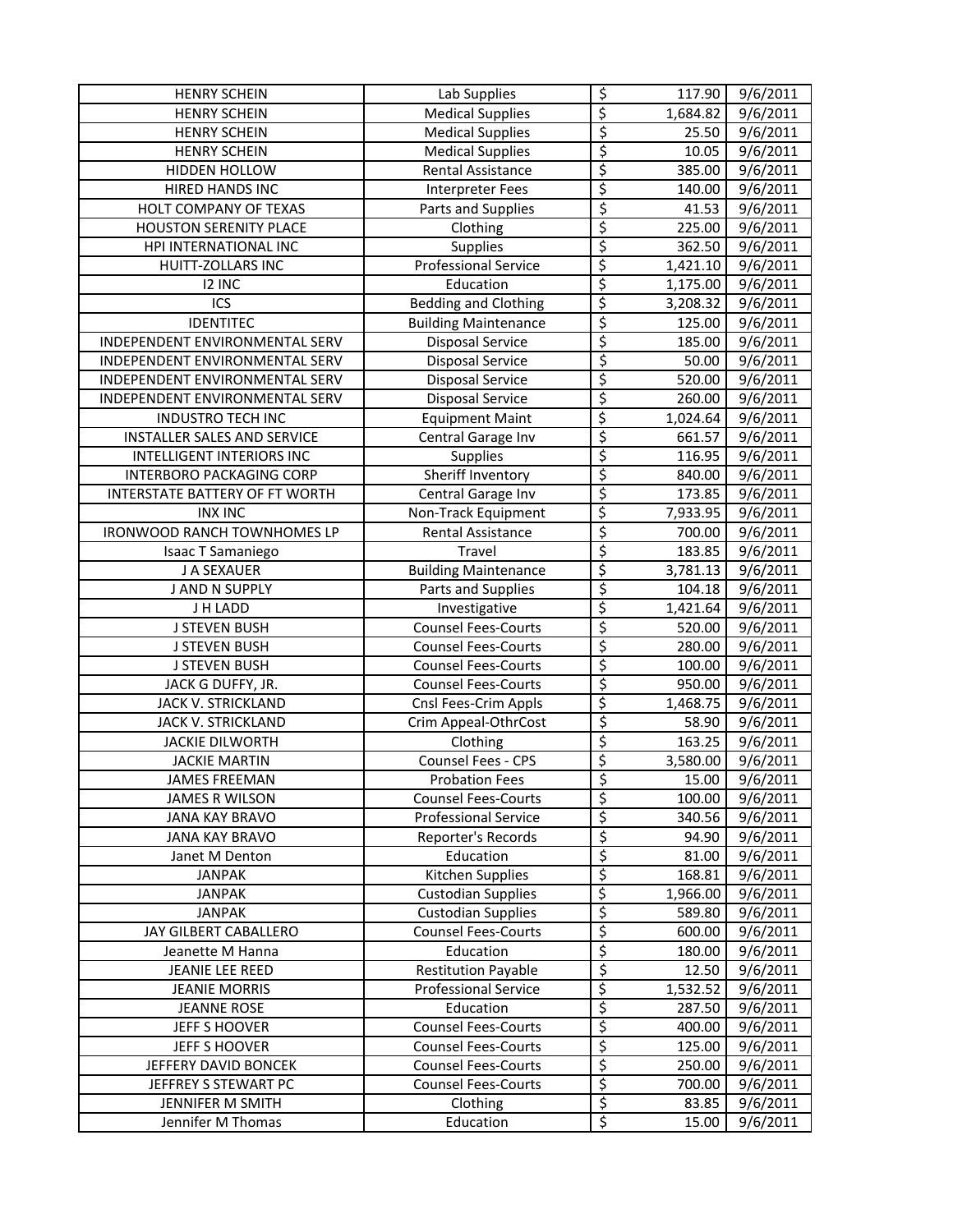| Jennifer M Thomas               | Travel                      | \$                              | 10.00    | 9/6/2011 |
|---------------------------------|-----------------------------|---------------------------------|----------|----------|
| <b>JERRY WOOD</b>               | <b>Counsel Fees-Courts</b>  | $\overline{\xi}$                | 350.00   | 9/6/2011 |
| <b>JERRY WOOD</b>               | <b>Counsel Fees-Courts</b>  | $\overline{\varsigma}$          | 800.00   | 9/6/2011 |
| <b>JERRY WOOD</b>               | <b>Counsel Fees-Courts</b>  | \$                              | 1,400.00 | 9/6/2011 |
| <b>JERRY WOOD</b>               | <b>Counsel Fees-Courts</b>  | $\overline{\varsigma}$          | 450.00   | 9/6/2011 |
| <b>JESUS NEVAREZ</b>            | <b>Counsel Fees-Courts</b>  | \$                              | 100.00   | 9/6/2011 |
| <b>JESUS NEVAREZ</b>            | Counsel Fees - CPS          | \$                              | 100.00   | 9/6/2011 |
| JIM BEARDEN AND ASSOCIATES PLLC | Counsel Fees - CPS          | \$                              | 100.00   | 9/6/2011 |
| <b>JIM CULBERTSON</b>           | <b>Counsel Fees-Courts</b>  | \$                              | 100.00   | 9/6/2011 |
| <b>JIM CULBERTSON</b>           | Counsel Fees-Juv            | \$                              | 200.00   | 9/6/2011 |
| <b>JIM LANE</b>                 | <b>Counsel Fees-Courts</b>  | \$                              | 1,475.00 | 9/6/2011 |
| JIM'S FUNERAL HOME              | <b>County Burials</b>       | \$                              | 495.00   | 9/6/2011 |
| <b>JMP INTEREST LTD</b>         | Law Books                   | $\overline{\varsigma}$          | 956.60   | 9/6/2011 |
| <b>JOETTA KEENE</b>             | <b>Counsel Fees-Courts</b>  | \$                              | 1,150.00 | 9/6/2011 |
| <b>JOETTA KEENE</b>             | <b>Counsel Fees-Courts</b>  | \$                              | 1,550.00 | 9/6/2011 |
| <b>JOETTA KEENE</b>             | <b>Counsel Fees-Courts</b>  | \$                              | 1,400.00 | 9/6/2011 |
| <b>JOETTA KEENE</b>             | <b>Counsel Fees-Courts</b>  | \$                              | 550.00   | 9/6/2011 |
| <b>JOETTA KEENE</b>             | <b>Counsel Fees-Courts</b>  | \$                              | 1,000.00 | 9/6/2011 |
| <b>JOHN BENOIST</b>             | Counsel Fees-Probate        | \$                              | 1,000.00 | 9/6/2011 |
| <b>JOHN CARL BEATTY</b>         | <b>Counsel Fees-Courts</b>  | \$                              | 700.00   | 9/6/2011 |
| JOHN CARL BEATTY                | <b>Counsel Fees-Courts</b>  | \$                              | 1,600.00 | 9/6/2011 |
| JOHN CARL BEATTY                | <b>Counsel Fees-Courts</b>  | \$                              | 500.00   | 9/6/2011 |
| <b>JOHN ECK</b>                 | Counsel Fees - CPS          | \$                              | 250.00   | 9/6/2011 |
| <b>JOHN EHLERS</b>              | <b>Restitution Payable</b>  | \$                              | 30.00    | 9/6/2011 |
| <b>JOHN HARDING</b>             | <b>Counsel Fees-Courts</b>  | \$                              | 100.00   | 9/6/2011 |
| JOHN LINEBARGER                 | <b>Counsel Fees-Courts</b>  | \$                              | 300.00   | 9/6/2011 |
| JOHN LINEBARGER                 | <b>Counsel Fees-Courts</b>  | $\overline{\xi}$                | 600.00   | 9/6/2011 |
| <b>JOHN LINEBARGER</b>          | <b>Counsel Fees-Courts</b>  | \$                              | 125.00   | 9/6/2011 |
| JOHN LINEBARGER                 | <b>Counsel Fees-Courts</b>  | \$                              | 100.00   | 9/6/2011 |
| John P Chupp                    | Education                   | \$                              | 1,259.40 | 9/6/2011 |
| JOHN W STICKELS                 | <b>Counsel Fees-Courts</b>  | \$                              | 700.00   | 9/6/2011 |
| JOHN W STICKELS                 | <b>Counsel Fees-Courts</b>  | \$                              | 200.00   | 9/6/2011 |
| <b>JOHNSON &amp; JOHNSON</b>    | <b>Counsel Fees-Courts</b>  | \$                              | 475.00   | 9/6/2011 |
| <b>JONATHAN SIMPSON</b>         | <b>Counsel Fees-Courts</b>  | \$                              | 500.00   | 9/6/2011 |
| <b>JORDAN WATSON</b>            | <b>Counsel Fees-Courts</b>  | \$                              | 400.00   | 9/6/2011 |
| <b>JOSHUA HANCHETT</b>          | Clothing                    | \$                              | 450.00   | 9/6/2011 |
| JOYCE E STEVENS P.C.            | <b>Counsel Fees-Courts</b>  | Ś                               | 300.00   | 9/6/2011 |
| JOYCE E STEVENS P.C.            | <b>Counsel Fees-Courts</b>  | \$                              | 500.00   | 9/6/2011 |
| <b>JUAN GARCIA</b>              | <b>Restitution Payable</b>  | \$                              | 5.25     | 9/6/2011 |
| JUDITH VAN HOOF                 | Counsel Fees - CPS          | \$                              | 100.00   | 9/6/2011 |
| <b>JULIE JACOBSON</b>           | Counsel Fees - CPS          | \$                              | 635.00   | 9/6/2011 |
| <b>JULIE R BOOTH</b>            | <b>Professional Service</b> | \$                              | 170.28   | 9/6/2011 |
| <b>JULIE R BOOTH</b>            | <b>Professional Service</b> | \$                              | 1,021.68 | 9/6/2011 |
| <b>JUST ENERGY TEXAS I CORP</b> | <b>Utility Assistance</b>   | \$                              | 1,611.74 | 9/6/2011 |
| Justin E Sims                   | Travel                      | \$                              | 75.72    | 9/6/2011 |
| K MAR MOBILE HOME PARK          | <b>Utility Assistance</b>   | \$                              | 278.86   | 9/6/2011 |
| <b>KARA CARRERAS</b>            | <b>Counsel Fees-Courts</b>  | \$                              | 5,212.00 | 9/6/2011 |
| <b>KARA CARRERAS</b>            | <b>Counsel Fees-Courts</b>  | \$                              | 300.00   | 9/6/2011 |
| <b>KARA CARRERAS</b>            | <b>Counsel Fees-Courts</b>  | \$                              | 500.00   | 9/6/2011 |
| <b>KARMEN JOHNSON</b>           | <b>Counsel Fees-Courts</b>  | $\overline{\mathcal{L}}$        | 100.00   | 9/6/2011 |
| <b>KARMEN JOHNSON</b>           | Counsel Fees-Juv            | \$                              | 200.00   | 9/6/2011 |
| <b>KARMEN JOHNSON</b>           | Counsel Fees - CPS          | $\overline{\xi}$                | 100.00   | 9/6/2011 |
| <b>KARMEN JOHNSON</b>           | Cnsl Fees-Fam Drg Ct        | $\overline{\boldsymbol{\zeta}}$ | 100.00   | 9/6/2011 |
| KARTEN PSYCHOLOGICAL SERVICES   | Psych Exam/Testimony        | \$                              | 450.00   | 9/6/2011 |
| KARTEN PSYCHOLOGICAL SERVICES   | Psych Exam/Testimony        | $\overline{\mathcal{S}}$        | 550.00   | 9/6/2011 |
|                                 |                             |                                 |          |          |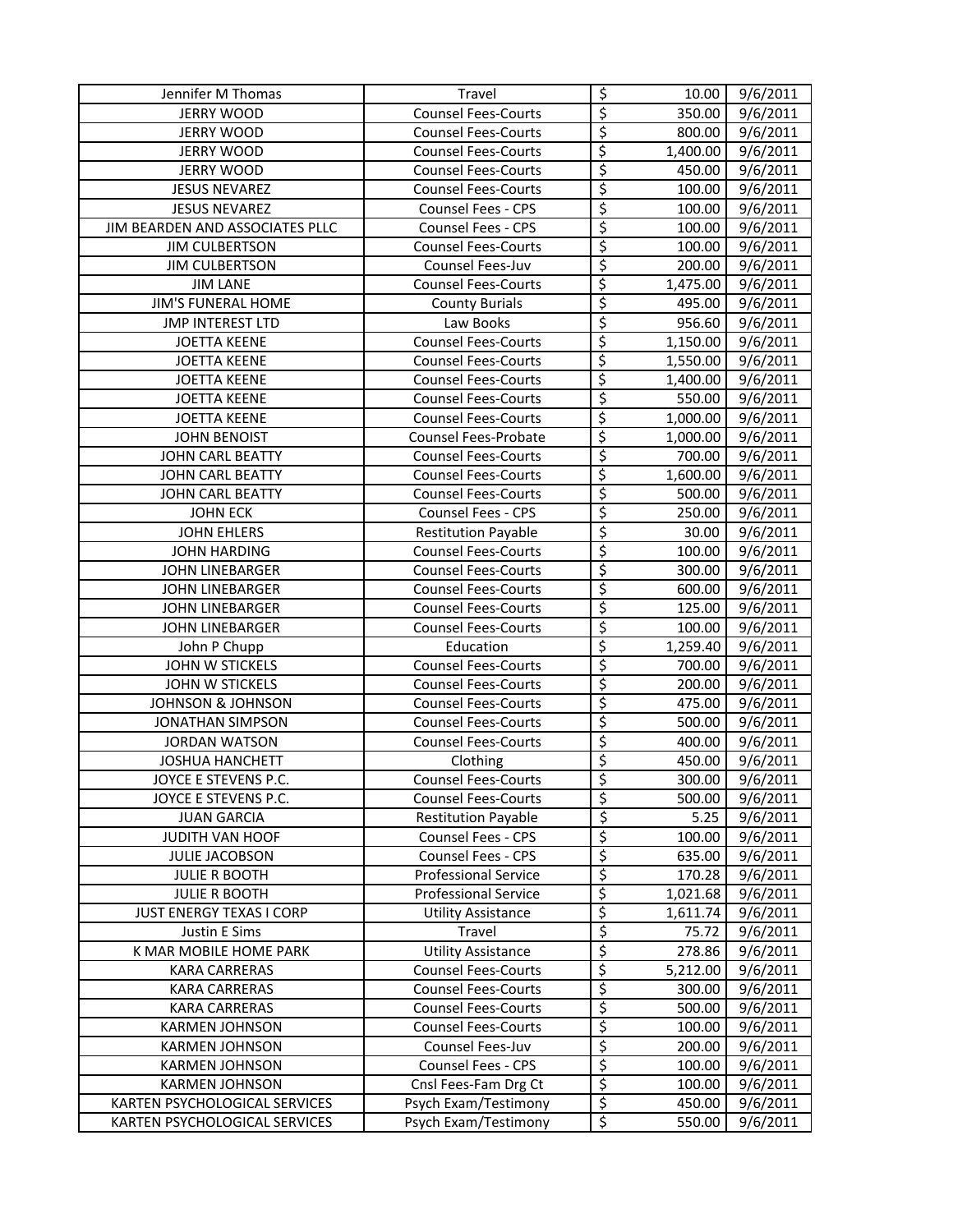| KATHERINE MARIE ALLEN             | Counsel Fees-Juv            | \$                       | 200.00   | 9/6/2011              |
|-----------------------------------|-----------------------------|--------------------------|----------|-----------------------|
| KATHERINE MARIE ALLEN             | Counsel Fees - CPS          | \$                       | 2,957.30 | 9/6/2011              |
| KATHERYN HAYWOOD                  | <b>Counsel Fees-Courts</b>  | \$                       | 1,800.00 | 9/6/2011              |
| KATHERYN HAYWOOD                  | <b>Counsel Fees-Courts</b>  | \$                       | 625.00   | 9/6/2011              |
| <b>KATHRYN CRAVEN</b>             | Counsel Fees - CPS          | \$                       | 4,017.50 | 9/6/2011              |
| <b>KATHY A LOWTHORP</b>           | <b>Counsel Fees-Courts</b>  | \$                       | 300.00   | $\overline{9}/6/2011$ |
| KATHY A LOWTHORP                  | <b>Counsel Fees-Courts</b>  | \$                       | 100.00   | $\overline{9}/6/2011$ |
| <b>KATHY BRADFORD</b>             | Clothing                    | \$                       | 200.00   | 9/6/2011              |
| <b>KATHY COUSIN</b>               | Clothing                    | \$                       | 225.00   | 9/6/2011              |
| Katie A Woods                     | Education                   | \$                       | 201.99   | 9/6/2011              |
| Kayleen N Thomason                | Education                   | \$                       | 15.00    | 9/6/2011              |
| Kayleen N Thomason                | Travel                      | \$                       | 10.00    | 9/6/2011              |
| KEARNEY/WYNN ATTORNEYS AT LAW     | <b>Counsel Fees-Courts</b>  | $\overline{\varsigma}$   | 100.00   | 9/6/2011              |
| <b>KEITH MCKAY</b>                | <b>Counsel Fees-Courts</b>  | $\overline{\xi}$         | 300.00   | 9/6/2011              |
| KELLY R GOODNESS PHD              | Psych Exam/Testimony        | \$                       | 450.00   | 9/6/2011              |
| KELLY R GOODNESS PHD              | Psych Exam/Testimony        | $\overline{\xi}$         | 900.00   | 9/6/2011              |
| KELLY R GOODNESS PHD              | Psych Exam/Testimony        | \$                       | 900.00   | 9/6/2011              |
| <b>KELLY R GOODNESS PHD</b>       | Psych Exam/Testimony        | $\overline{\xi}$         | 450.00   | 9/6/2011              |
| <b>KELLYE SWANDA</b>              | Cnsl Fees-Fam Drg Ct        | \$                       | 960.00   | 9/6/2011              |
| <b>KENNETH CUTRER</b>             | <b>Counsel Fees-Courts</b>  | \$                       | 900.00   | 9/6/2011              |
| KENNETH R GORDON PC               | <b>Counsel Fees-Courts</b>  | \$                       | 700.00   | 9/6/2011              |
| KENNETH W MULLEN                  | <b>Counsel Fees-Courts</b>  | \$                       | 500.00   | 9/6/2011              |
| <b>KENNETH W MULLEN</b>           | <b>Counsel Fees-Courts</b>  | \$                       | 800.00   | 9/6/2011              |
| KENNETH W MULLEN                  | Cnsl Fees-Crim Appls        | \$                       | 510.00   | 9/6/2011              |
| <b>KERRY OWENS</b>                | <b>Counsel Fees-Courts</b>  | \$                       | 100.00   | 9/6/2011              |
| <b>KERRY OWENS</b>                | Counsel Fees - CPS          | \$                       | 892.50   | 9/6/2011              |
| <b>KERRY YANEZ</b>                | <b>Counsel Fees-Courts</b>  | $\overline{\xi}$         | 100.00   | 9/6/2011              |
| <b>KERRY YANEZ</b>                | <b>Counsel Fees-Courts</b>  | \$                       | 125.00   | 9/6/2011              |
| <b>KERRY YANEZ</b>                | <b>Counsel Fees-Courts</b>  | \$                       | 125.00   | 9/6/2011              |
| <b>KEVIN KYLE KNIGHT</b>          | <b>Professional Service</b> | \$                       | 4,800.00 | 9/6/2011              |
| KILPATRICK INSURANCE AGNCY        | <b>Bonds</b>                | \$                       | 71.00    | 9/6/2011              |
| KILPATRICK INSURANCE AGNCY        | <b>Bonds</b>                | \$                       | 71.00    | $\frac{1}{9}$ /6/2011 |
| KILPATRICK INSURANCE AGNCY        | <b>Bonds</b>                | \$                       | 71.00    | 9/6/2011              |
| KIMBERLEY CAMPBELL                | <b>Counsel Fees-Courts</b>  | \$                       | 800.00   | 9/6/2011              |
| <b>KOBBY T WARREN</b>             | <b>Counsel Fees-Courts</b>  | \$                       | 300.00   | 9/6/2011              |
| <b>KOBBY T WARREN</b>             | <b>Counsel Fees-Courts</b>  | \$                       | 500.00   | 9/6/2011              |
| KONICA MINOLTA BUSINESS SOLUTIONS | <b>Equipment Maint</b>      | Ś                        | 46.06    | 9/6/2011              |
| <b>KRISTINA WEST</b>              | Counsel Fees-Juv            | \$                       | 200.00   | 9/6/2011              |
| Kristine A Soule                  | Education                   | $\overline{\varsigma}$   | 108.00   | 9/6/2011              |
| <b>KSM EXCHANGE LLC</b>           | Parts and Supplies          | \$                       | 1,633.31 | 9/6/2011              |
| <b>KSM EXCHANGE LLC</b>           | Parts and Supplies          | \$                       | 466.85   | 9/6/2011              |
| <b>KSM EXCHANGE LLC</b>           | Parts and Supplies          | \$                       | 361.32   | 9/6/2011              |
| <b>KSM EXCHANGE LLC</b>           | Parts and Supplies          | \$                       | 566.06   | 9/6/2011              |
| <b>KSM EXCHANGE LLC</b>           | Parts and Supplies          | \$                       | 886.47   | 9/6/2011              |
| <b>KWP MARINA CLUB</b>            | <b>Utility Assistance</b>   | \$                       | 29.09    | 9/6/2011              |
| LA PRIMAVERA ASSOCIATES LP        | Rental Assistance           | \$                       | 565.00   | 9/6/2011              |
| LA QUINTA INN AUSTIN CAPITOL      | Travel                      | \$                       | 123.17   | 9/6/2011              |
| LA QUINTA MOPAC                   | Travel                      | \$                       | 391.00   | 9/6/2011              |
| LaKesha D Barnes                  | Travel                      | \$                       | 138.03   | 9/6/2011              |
| LASERLINK INTERNATIONAL INC       | Supplies                    | \$                       | 80.00    | 9/6/2011              |
| LASERLINK INTERNATIONAL INC       | Supplies                    | \$                       | 95.00    | 9/6/2011              |
| LASERLINK INTERNATIONAL INC       | <b>Supplies</b>             | \$                       | 115.00   | 9/6/2011              |
| LASERLINK INTERNATIONAL INC       | <b>Supplies</b>             | $\overline{\mathcal{L}}$ | 395.00   | 9/6/2011              |
| LASERLINK INTERNATIONAL INC       | <b>Supplies</b>             | \$                       | 186.00   | 9/6/2011              |
| LASERLINK INTERNATIONAL INC       | <b>Supplies</b>             | \$                       | 609.00   | 9/6/2011              |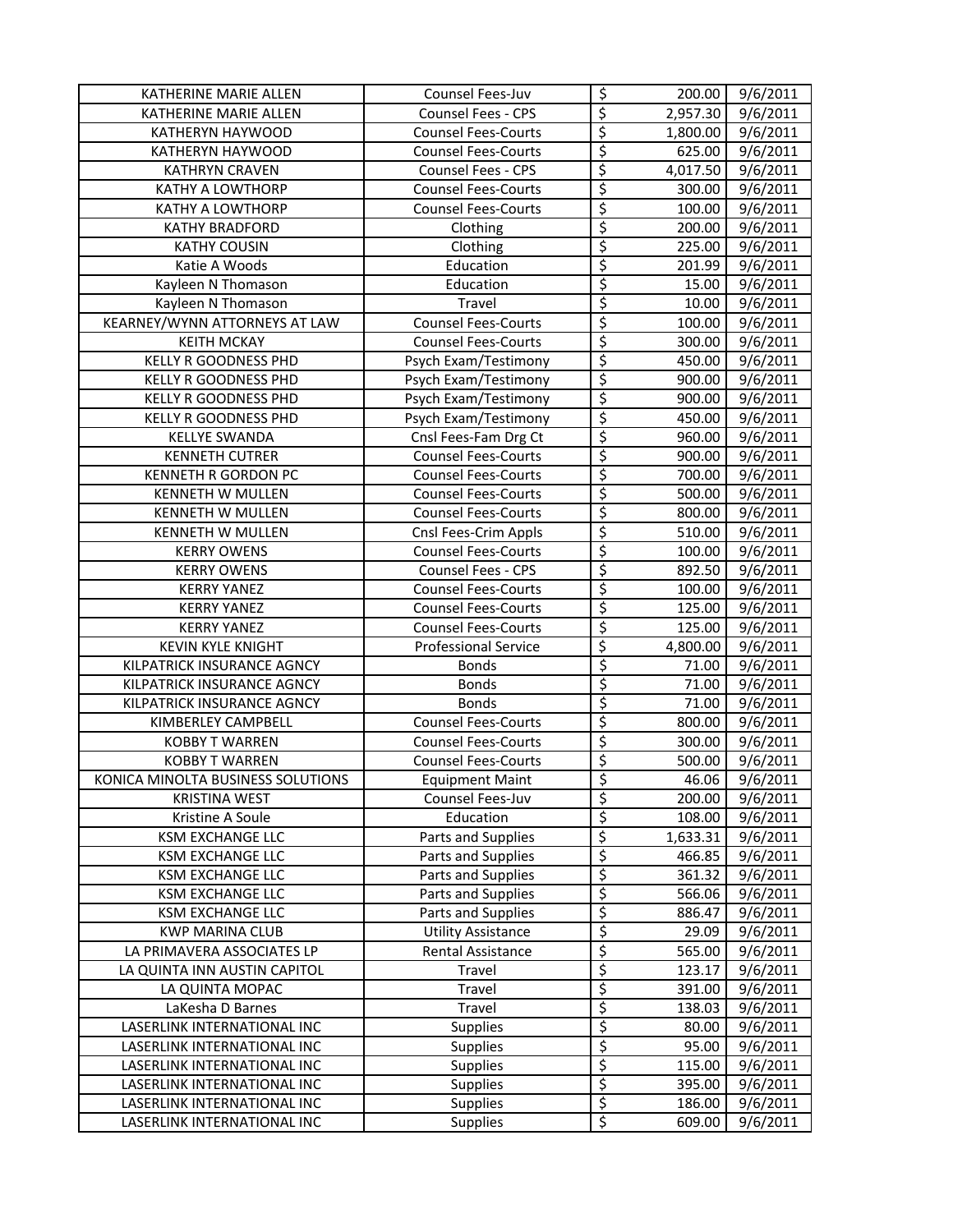| LASERLINK INTERNATIONAL INC       | Supplies                    | $\overline{\mathcal{S}}$                       | 93.00     | 9/6/2011              |
|-----------------------------------|-----------------------------|------------------------------------------------|-----------|-----------------------|
| LASERLINK INTERNATIONAL INC       | <b>Computer Supplies</b>    | $\overline{\xi}$                               | 368.00    | 9/6/2011              |
| LAST GROUP ENTERPRISES INC        | Sheriff Inventory           | $\overline{\xi}$                               | 2,501.52  | 9/6/2011              |
| LATEPH ADENIJI                    | <b>Counsel Fees-Courts</b>  | $\overline{\xi}$                               | 675.00    | 9/6/2011              |
| LATEPH ADENIJI                    | <b>Counsel Fees-Courts</b>  | \$                                             | 575.00    | 9/6/2011              |
| LATEPH ADENIJI                    | <b>Counsel Fees-Courts</b>  | \$                                             | 600.00    | 9/6/2011              |
| LATEPH ADENIJI                    | <b>Counsel Fees-Courts</b>  | \$                                             | 175.00    | 9/6/2011              |
| LATEPH ADENIJI                    | Counsel Fees-Juv            | \$                                             | 200.00    | 9/6/2011              |
| LATEPH ADENIJI                    | Counsel Fees - CPS          | \$                                             | 100.00    | 9/6/2011              |
| Laurie F Crawford                 | Education                   | $\overline{\xi}$                               | 52.00     | 9/6/2011              |
| LAW OFFICE EDWARD E CASTILLO PLLC | <b>Counsel Fees-Courts</b>  | $\overline{\xi}$                               | 450.00    | 9/6/2011              |
| LAW OFFICE EDWARD E CASTILLO PLLC | Counsel Fees-Juv            | \$                                             | 112.50    | 9/6/2011              |
| LAW OFFICE OF ALEXANDER KIM       | <b>Counsel Fees-Courts</b>  | $\overline{\xi}$                               | 350.00    | 9/6/2011              |
| LAW OFFICE OF ALEXANDER KIM       | <b>Counsel Fees-Courts</b>  | $\overline{\xi}$                               | 1,230.00  | 9/6/2011              |
| LAW OFFICE OF ALEXANDER KIM       | <b>Counsel Fees-Courts</b>  | $\overline{\xi}$                               | 1,365.00  | 9/6/2011              |
| LAW OFFICE OF BRADLEY L CLARK PC  | <b>Counsel Fees-Courts</b>  | $\overline{\xi}$                               | 400.00    | 9/6/2011              |
| LAW OFFICE OF BRADLEY L CLARK PC  | <b>Counsel Fees-Courts</b>  | $\overline{\xi}$                               | 100.00    | 9/6/2011              |
| LAW OFFICE OF BRADLEY L CLARK PC  | Counsel Fees - CPS          | \$                                             | 12,170.00 | 9/6/2011              |
| LAW OFFICE OF BRADLEY L CLARK PC  | Counsel Fees - CPS          | $\overline{\xi}$                               | 100.00    | 9/6/2011              |
| LAW OFFICE OF BRADLEY L CLARK PC  | Cnsl Fees-Fam Drg Ct        | $\overline{\xi}$                               | 100.00    | 9/6/2011              |
| LAW OFFICE OF GANOZA & RODRIGUEZ  | <b>Counsel Fees-Courts</b>  | \$                                             | 450.00    | 9/6/2011              |
| LAW OFFICE OF HARMONY M SCHUERMAN |                             |                                                |           |                       |
| P                                 | <b>Counsel Fees-Courts</b>  | \$                                             | 200.00    | 9/6/2011              |
| LAW OFFICE OF KEE A ABLES PC      | Counsel Fees - CPS          | \$                                             | 3,237.50  | 9/6/2011              |
| LAW OFFICE OF KEE A ABLES PC      | Cnsl Fees-Fam Drg Ct        | $\overline{\xi}$                               | 100.00    | 9/6/2011              |
| LAW OFFICE OF LISA HAINES         | <b>Counsel Fees-Courts</b>  | \$                                             | 1,202.00  | 9/6/2011              |
| LAW OFFICE OF LISA HAINES         | <b>Counsel Fees-Courts</b>  | $\overline{\xi}$                               | 950.00    | 9/6/2011              |
| LAW OFFICE OF LORI A SPEARMAN PC  | <b>Counsel Fees-Courts</b>  | $\overline{\xi}$                               | 220.00    | 9/6/2011              |
| LAW OFFICE OF LORI A SPEARMAN PC  | <b>Counsel Fees - CPS</b>   | $\overline{\xi}$                               | 300.00    | 9/6/2011              |
| LAW OFFICE OF LORI A SPEARMAN PC  | Counsel Fees - CPS          | \$                                             | 150.00    | 9/6/2011              |
| LAW OFFICE OF LORI A SPEARMAN PC  | Counsel Fees - CPS          | \$                                             | 320.00    | 9/6/2011              |
| LAW OFFICE OF PETROVICH & GIRAUD  | Counsel Fees - CPS          | \$                                             | 150.00    | 9/6/2011              |
| LAW OFFICES OF TIOMBE JONES       | <b>Counsel Fees-Courts</b>  | \$                                             | 400.00    | 9/6/2011              |
| LEAH HOLMES                       | Hith Dept Immu Fees         | \$                                             | 105.00    | 9/6/2011              |
| LEIGH ANN SCHENK                  | Counsel Fees - CPS          | $\overline{\xi}$                               | 100.00    | 9/6/2011              |
| Leighton G Iles                   | <b>Training Supplies</b>    | \$                                             | 205.00    | 9/6/2011              |
| LEONTYNE DOMINICK                 | Clothing                    | $\overline{\underline{\underline{\varsigma}}}$ | 625.00    | 9/6/2011              |
| <b>LESA PAMPLIN</b>               | <b>Counsel Fees-Courts</b>  | $\overline{\xi}$                               | 1,050.00  | 9/6/2011              |
| LESLIE JOHNS                      | <b>Counsel Fees-Courts</b>  | \$                                             | 1,200.00  | 9/6/2011              |
| <b>LESLIE JOHNS</b>               | <b>Counsel Fees-Courts</b>  | \$                                             | 175.00    | 9/6/2011              |
| LESLIE JOHNS                      | <b>Counsel Fees-Courts</b>  | $\overline{\xi}$                               | 550.00    | 9/6/2011              |
| LEX JOHNSTON                      | <b>Counsel Fees-Courts</b>  | $\overline{\xi}$                               | 300.00    | 9/6/2011              |
| <b>LISA HOOBLER</b>               | <b>Counsel Fees-Courts</b>  | \$                                             | 580.00    | 9/6/2011              |
| <b>LISA HOOBLER</b>               | <b>Counsel Fees-Courts</b>  | \$                                             | 230.00    | 9/6/2011              |
| <b>LISA HOOBLER</b>               | <b>Counsel Fees-Courts</b>  | \$                                             | 330.00    | 9/6/2011              |
| Lisa McKamie-Muttiah              | Prepaid - Travel            | \$                                             | (652.36)  | 9/6/2011              |
| Lisa McKamie-Muttiah              | Travel                      | $\overline{\mathsf{S}}$                        | 787.18    | $\frac{1}{9}$ /6/2011 |
| Lisa McKamie-Muttiah              | Travel                      | $\overline{\mathcal{S}}$                       | 10.00     | 9/6/2011              |
| Lisa McKamie-Muttiah              | Travel                      | \$                                             | 268.25    | 9/6/2011              |
| LISA MULLEN                       | <b>Counsel Fees-Courts</b>  | $\overline{\xi}$                               | 2,415.00  | 9/6/2011              |
| LISA MULLEN                       | <b>Counsel Fees-Courts</b>  | $\overline{\mathcal{S}}$                       | 350.00    | 9/6/2011              |
| LOCK TIGHT SECURITY INC           | <b>Supplies</b>             | \$                                             | 45.00     | 9/6/2011              |
| LOCK TIGHT SECURITY INC           | <b>Building Maintenance</b> | $\overline{\xi}$                               | 200.00    | 9/6/2011              |
| LOCK TIGHT SECURITY INC           | <b>Building Maintenance</b> | \$                                             | 64.75     | 9/6/2011              |
| LOREN C GREEN PC                  | <b>Counsel Fees-Courts</b>  | $\overline{\xi}$                               | 400.00    | 9/6/2011              |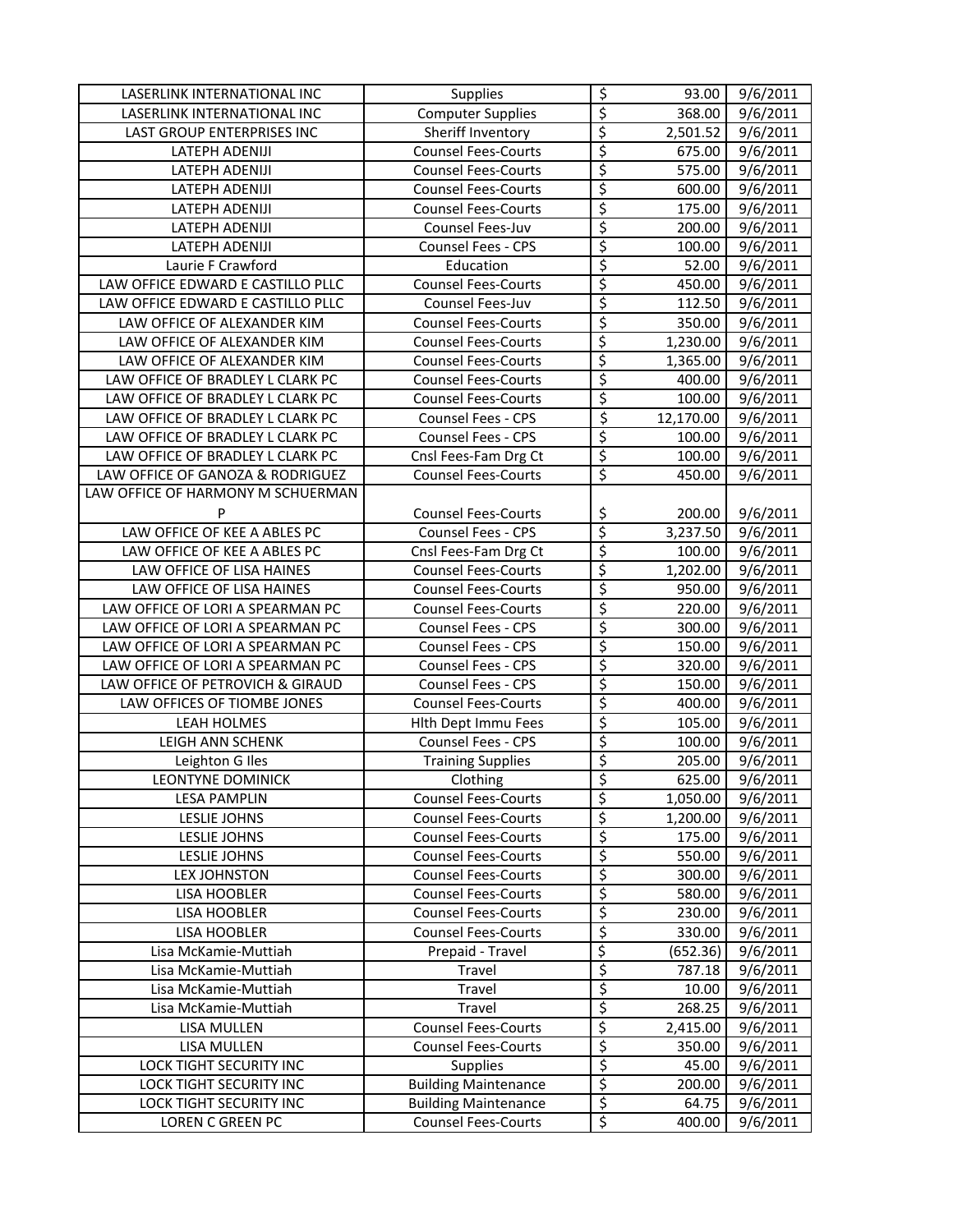| <b>LOREN C GREEN PC</b>             | <b>Counsel Fees-Courts</b>  | \$                       | 515.00    | $\frac{1}{9}$ /6/2011 |
|-------------------------------------|-----------------------------|--------------------------|-----------|-----------------------|
| <b>LORIE GRAHAM</b>                 | Reporter's Records          | \$                       | 1,296.00  | 9/6/2011              |
| Lorraine C Adams                    | Mileage Allowance           | $\overline{\xi}$         | 40.52     | 9/6/2011              |
| Lorraine C Adams                    | Travel                      | $\overline{\varsigma}$   | 37.75     | 9/6/2011              |
| LOWE'S                              | Landscaping Expense         | \$                       | 770.26    | 9/6/2011              |
| LOWE'S                              | <b>Building Maintenance</b> | \$                       | 233.32    | 9/6/2011              |
| LYNN S OLINGER                      | Cnsl Fees-Fam Drg Ct        | $\overline{\xi}$         | 100.00    | 9/6/2011              |
| M & S TECHNOLOGIES INC              | Computers (Mod)             | \$                       | 10,565.48 | $\frac{1}{9}$ /6/2011 |
| M & S TECHNOLOGIES INC              | <b>Computer Supplies</b>    | \$                       | 2,040.00  | $\overline{9}/6/2011$ |
| M F PENDERGRAF                      | Investigative               | \$                       | 889.96    | 9/6/2011              |
| M MONIQUE WALTERS                   | <b>Counsel Fees-Courts</b>  | \$                       | 100.00    | 9/6/2011              |
| M SUZANNE FROSSARD PC               | Counsel Fees - CPS          | \$                       | 100.00    | 9/6/2011              |
| M TRENT LOFTIN                      | <b>Counsel Fees-Courts</b>  | \$                       | 400.00    | 9/6/2011              |
| M TRENT LOFTIN                      | <b>Counsel Fees-Courts</b>  | \$                       | 125.00    | 9/6/2011              |
| M.A.N.S. DISTRIBUTORS INC           | <b>Custodian Supplies</b>   | \$                       | 113.25    | 9/6/2011              |
| MAMIE BUSH JOHNSON                  | <b>Counsel Fees-Courts</b>  | \$                       | 300.00    | 9/6/2011              |
| MAMIE BUSH JOHNSON                  | <b>Counsel Fees-Courts</b>  | \$                       | 500.00    | 9/6/2011              |
| <b>MANDALAY BAY RESORT</b>          | Education                   | $\overline{\xi}$         | 560.00    | 9/6/2011              |
| MANER FIRE EQUIPMENT, INC           | <b>Equipment Maint</b>      | \$                       | 278.72    | 9/6/2011              |
| MANER FIRE EQUIPMENT, INC           | <b>Building Maintenance</b> | \$                       | 86.38     | 9/6/2011              |
| MANSFIELD OIL COMPANY               | Fuel                        | \$                       | 1,187.98  | 9/6/2011              |
| <b>MARC GAULT</b>                   | Counsel Fees - CPS          | \$                       | 100.00    | 9/6/2011              |
| <b>MARCUSE AND SON</b>              | A/C Maint Contract          | \$                       | 278.75    | 9/6/2011              |
| MARCUSE AND SON                     | A/C Maint Contract          | \$                       | 280.00    | 9/6/2011              |
| MARK D SCOTT & ASSOCIATES           | <b>Counsel Fees-Courts</b>  | \$                       | 137.50    | 9/6/2011              |
| MARK D SCOTT & ASSOCIATES PLLC      | <b>Counsel Fees-Courts</b>  | \$                       | 375.00    | 9/6/2011              |
| MARK D SCOTT & ASSOCIATES PLLC      | <b>Counsel Fees-Courts</b>  | \$                       | 100.00    | 9/6/2011              |
| <b>MARK DANIEL</b>                  | Cnsl Fees-Cap Murder        | $\overline{\xi}$         | 25,000.00 | 9/6/2011              |
| <b>MARK L SIMMONS</b>               | Clothing                    | \$                       | 979.06    | 9/6/2011              |
| <b>MARK ROSTEET</b>                 | <b>Counsel Fees-Courts</b>  | $\overline{\varsigma}$   | 650.00    | 9/6/2011              |
| <b>MARK ROSTEET</b>                 | <b>Counsel Fees-Courts</b>  | \$                       | 600.00    | 9/6/2011              |
| <b>MARK ROSTEET</b>                 | <b>Counsel Fees-Courts</b>  | $\overline{\xi}$         | 900.00    | $\frac{1}{9}$ /6/2011 |
| <b>MARK ROSTEET</b>                 | <b>Counsel Fees-Courts</b>  | \$                       | 600.00    | 9/6/2011              |
| <b>MARK'S PLUMBING PARTS</b>        | <b>Building Maintenance</b> | \$                       | 15.06     | 9/6/2011              |
| MARRIOTT LOUISVILLE DOWNTOWN        | Education                   | \$                       | 324.33    | 9/6/2011              |
| MARTIN EAGLE OIL COMPANY INC        | Gasoline Inventory          | \$                       | 36,857.35 | 9/6/2011              |
| <b>MARTIN EAGLE OIL COMPANY INC</b> | Gasoline Inventory          | \$                       | 27,857.83 | 9/6/2011              |
| <b>MARY B THORNTON</b>              | <b>Counsel Fees-Courts</b>  | \$                       | 200.00    | 9/6/2011              |
| MARY J YOUNG                        | <b>Counsel Fees-Courts</b>  | \$                       | 500.00    | 9/6/2011              |
| MARY J YOUNG                        | Counsel Fees-Juv            | \$                       | 250.00    | 9/6/2011              |
| <b>MARY M BURDETTE</b>              | Investigative               | \$                       | 1,500.50  | 9/6/2011              |
| <b>MARY R THOMSEN</b>               | Counsel Fees - CPS          | \$                       | 100.00    | 9/6/2011              |
| MASSIE'S LOCKSMITH                  | <b>Building Maintenance</b> | \$                       | 345.60    | 9/6/2011              |
| MATTHEW BENDER & COMPANY INC        | Law Books                   | \$                       | 672.62    | 9/6/2011              |
| MATTHEW BENDER & COMPANY INC        | Law Books                   | \$                       | 316.14    | 9/6/2011              |
| MATTHEW BENDER & COMPANY INC        | Law Books                   | \$                       | 123.26    | 9/6/2011              |
| MCQUAY INTERNATIONAL                | A/C Maint Contract          | \$                       | 1,011.50  | 9/6/2011              |
| MEDINA & MEDINA INC                 | Central Garage Inv          | \$                       | 320.00    | 9/6/2011              |
| <b>MELANIE F WEBB</b>               | Psych Exam/Testimony        | \$                       | 3,050.00  | 9/6/2011              |
| MELISSA L HAMRICK                   | <b>Counsel Fees-Courts</b>  | \$                       | 200.00    | 9/6/2011              |
| MEMBER'S BUILDING MAINTENANCE LTD   | <b>Custodian Services</b>   | \$                       | 1,010.16  | 9/6/2011              |
| MERCEDES MEDICAL INC                | <b>Medical Supplies</b>     | \$                       | 390.00    | 9/6/2011              |
| MERCEDES MEDICAL INC                | <b>Medical Supplies</b>     | $\overline{\mathcal{L}}$ | 129.11    | 9/6/2011              |
| MERCEDES MEDICAL INC                | <b>Medical Supplies</b>     | \$                       | 387.37    | 9/6/2011              |
| MERCEDES MEDICAL INC                | <b>Medical Supplies</b>     | $\overline{\mathcal{S}}$ | 378.08    | 9/6/2011              |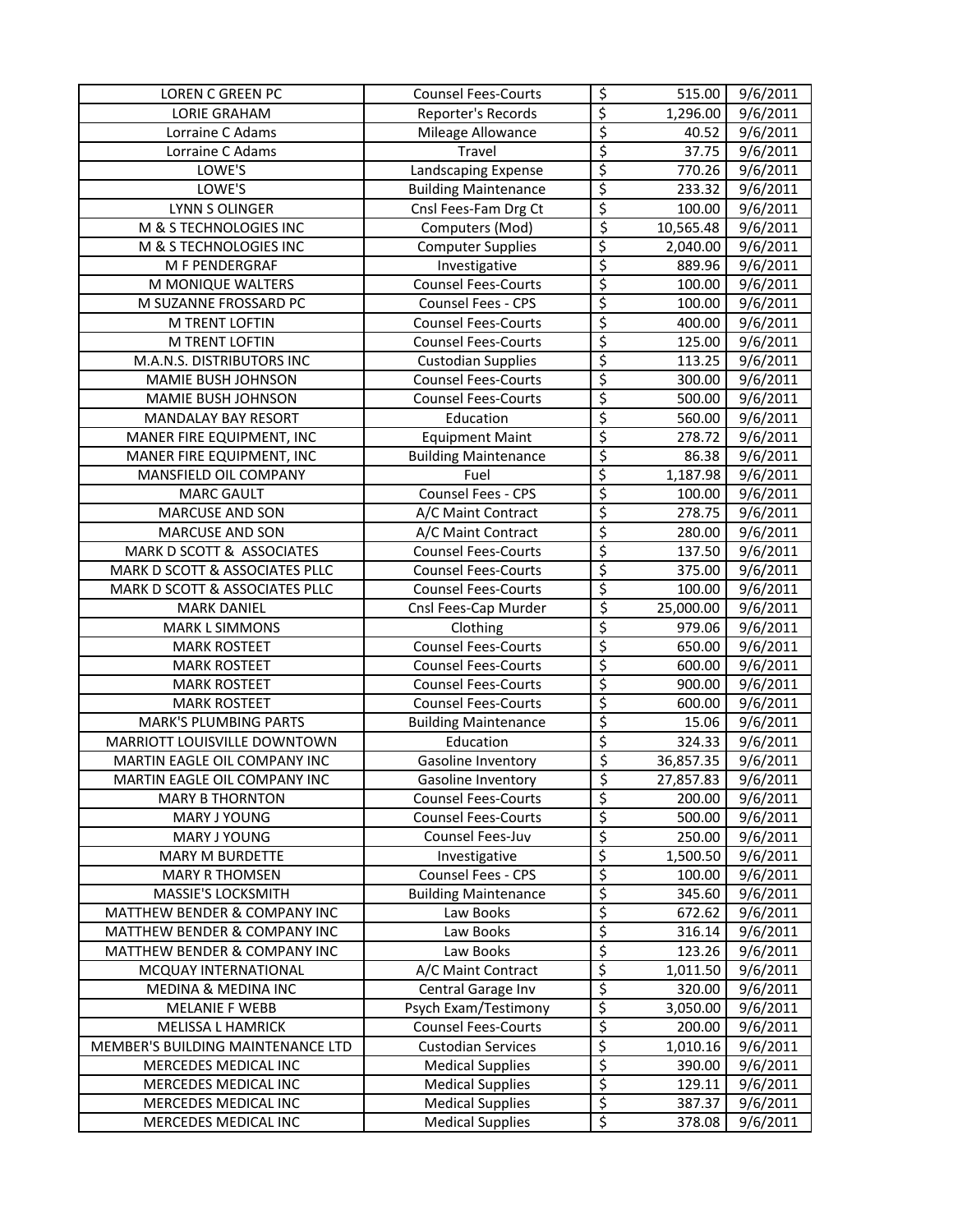| <b>MERRY LAUREEN MOORE</b>          | <b>Counsel Fees-Probate</b> | \$                       | 2,200.00 | 9/6/2011              |
|-------------------------------------|-----------------------------|--------------------------|----------|-----------------------|
| METROPLEX REALTY INC                | Rental Assistance           | $\overline{\xi}$         | 850.00   | 9/6/2011              |
| METROPLEX SERVICE WELDING SUPPLY IN | <b>Building Maintenance</b> | \$                       | 17.98    | 9/6/2011              |
| METROPLEX SERVICE WELDING SUPPLY IN | Lab Equip Mainten           | \$                       | 735.00   | 9/6/2011              |
|                                     |                             |                          |          |                       |
| METROPLEX SERVICE WELDING SUPPLY IN | Parts and Supplies          | \$                       | 44.20    | 9/6/2011              |
| METROPLEX SERVICE WELDING SUPPLY IN | Parts and Supplies          | \$                       | 15.50    | 9/6/2011              |
| METROPLEX SERVICE WELDING SUPPLY IN | <b>Building Maintenance</b> | \$                       | 22.62    | 9/6/2011              |
| METROPLEX SERVICE WELDING SUPPLY IN | Professional Service        | \$                       | (17.50)  | 9/6/2011              |
| MICHAEL BERGER                      | Counsel Fees - CPS          | \$                       | 100.00   | 9/6/2011              |
| MICHAEL BERGER                      | Cnsl Fees-Crim Appls        | \$                       | 535.00   | 9/6/2011              |
| MICHAEL DEEGAN                      | <b>Counsel Fees-Courts</b>  | \$                       | 650.00   | 9/6/2011              |
| MICHAEL J GROVER                    | <b>Counsel Fees-Probate</b> | \$                       | 500.00   | 9/6/2011              |
| MICROSOFT CORP                      | Education                   | \$                       | 2,398.00 | 9/6/2011              |
| MIDWEST MEDICAL SUPPLY CO, LLC      | Lab Supplies                | \$                       | 87.26    | 9/6/2011              |
| MIDWEST MEDICAL SUPPLY CO, LLC      | Lab Supplies                | $\overline{\xi}$         | 82.40    | 9/6/2011              |
| MIDWEST MEDICAL SUPPLY CO, LLC      | <b>Medical Supplies</b>     | \$                       | 337.10   | 9/6/2011              |
| MIDWEST MEDICAL SUPPLY CO, LLC      | <b>Medical Supplies</b>     | \$                       | 157.60   | 9/6/2011              |
| MIDWEST MEDICAL SUPPLY CO, LLC      | <b>Medical Supplies</b>     | \$                       | 160.00   | 9/6/2011              |
| <b>MIKE THOMAS</b>                  | <b>Restitution Payable</b>  | \$                       | 62.75    | 9/6/2011              |
| MIMOSA LANE LLC                     | Water                       | \$                       | 136.99   | 9/6/2011              |
| MIMOSA LANE LLC                     | Water                       | \$                       | 83.95    | 9/6/2011              |
| MINICK LAW PC                       | <b>Counsel Fees-Courts</b>  | \$                       | 200.00   | 9/6/2011              |
| <b>MONARCH RESOURCES</b>            | Lab Supplies                | \$                       | 488.80   | 9/6/2011              |
| <b>MONTE LAWLIS</b>                 | Travel                      | \$                       | 323.02   | 9/6/2011              |
| MOORE MEDICAL LLC                   | <b>Medical Supplies</b>     | \$                       | (118.80) | 9/6/2011              |
| MOORE MEDICAL LLC                   | Sheriff Inventory           | \$                       | 818.40   | 9/6/2011              |
| MOORE MEDICAL LLC                   | Personal Hygiene            | \$                       | 330.00   | 9/6/2011              |
| <b>MOPEC</b>                        | Lab Supplies                | \$                       | 762.63   | 9/6/2011              |
| <b>MORITZ CHEVROLET CHRYSLER</b>    | Central Garage Inv          | \$                       | 120.14   | 9/6/2011              |
| Mr Alfredo Valverde                 | Education                   | \$                       | 108.00   | 9/6/2011              |
| Mr Carnelius L Carey                | Transportation              | \$                       | 61.62    | 9/6/2011              |
| Mr Christopher J Dearing            | Education                   | \$                       | 140.00   | 9/6/2011              |
| Mr D Miles Brissette                | Travel                      | \$                       | 163.00   | 9/6/2011              |
| Mr Darran R Gabbert                 | Education                   | \$                       | 108.00   | 9/6/2011              |
| Mr Daryl R Coffey                   | Education                   | \$                       | 263.00   | 9/6/2011              |
| Mr David B Lobingier                | Education                   | \$                       | 108.00   | 9/6/2011              |
| Mr Duane R Barritt                  | Education                   | \$                       | 15.00    | 9/6/2011              |
| Mr Duane R Barritt                  | Travel                      | \$                       | 10.00    | 9/6/2011              |
| Mr Edward A Gordon                  | Education                   | \$                       | 108.00   | $\frac{1}{9}$ /6/2011 |
| Mr Jerry Rangel                     | Education                   | \$                       | 15.00    | 9/6/2011              |
| Mr Jerry Rangel                     | Travel                      | \$                       | 10.00    | 9/6/2011              |
| Mr John J Nicholson                 | Education                   | \$                       | 100.00   | 9/6/2011              |
| Mr Lloyd E Whelchel                 | Travel                      | \$                       | 168.33   | 9/6/2011              |
| Mr Michael De La Flor III           | Miscellaneous               | $\overline{\mathcal{S}}$ | 7.46     | 9/6/2011              |
| Mr Renee Castoreno                  | Travel                      | \$                       | 10.00    | 9/6/2011              |
| Mr Sergio Deleon                    | Education                   | \$                       | 28.04    | 9/6/2011              |
| Mr Sergio Deleon                    | Education                   | \$                       | 97.33    | 9/6/2011              |
| Mr Stephen Vickers                  | Education                   | \$                       | 10.00    | 9/6/2011              |
| Mr Vincent Giardino                 | Education                   | $\overline{\xi}$         | 210.04   | 9/6/2011              |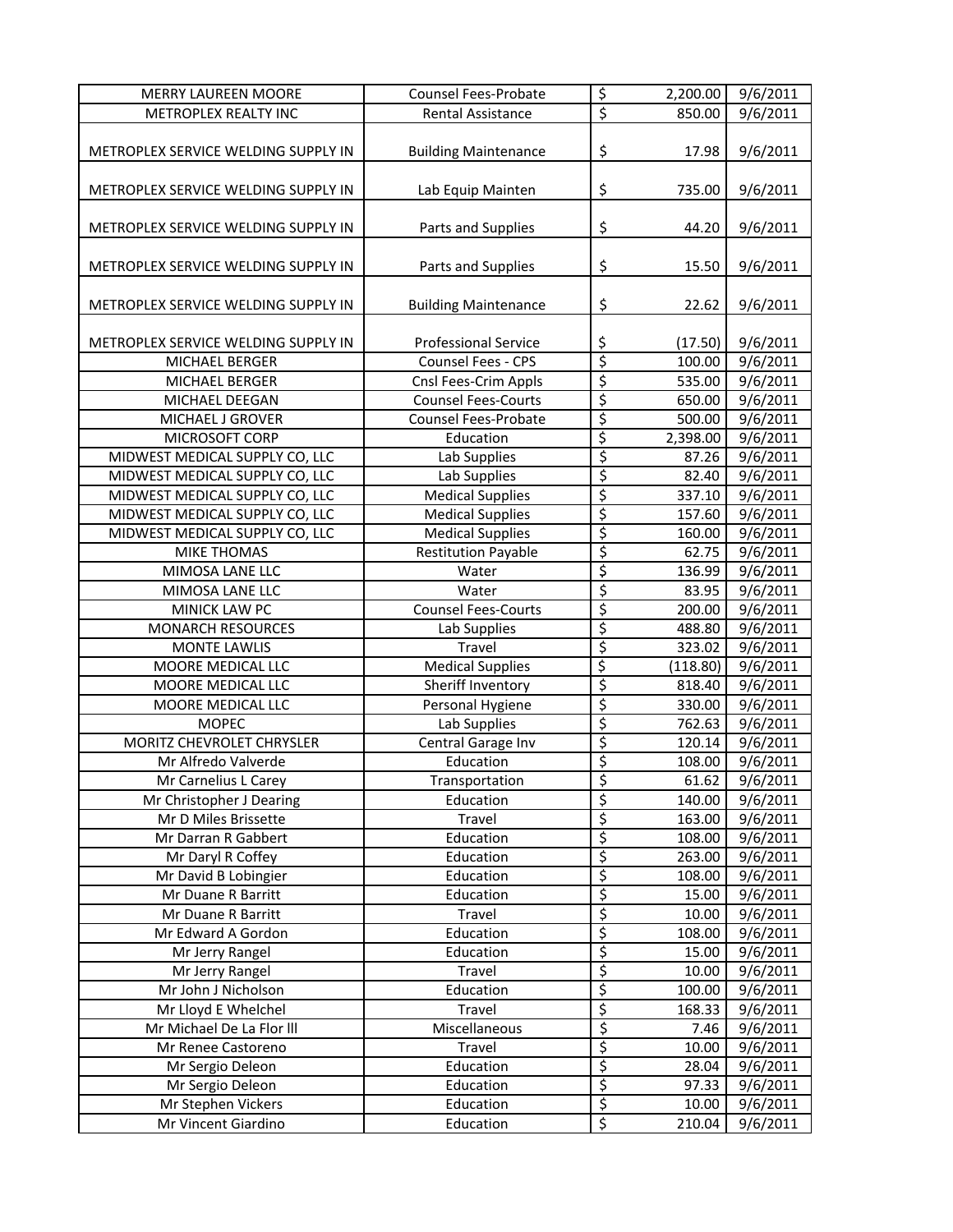| Mr W Mark Fondren                  | Education                   | \$                       | 389.60   | 9/6/2011              |
|------------------------------------|-----------------------------|--------------------------|----------|-----------------------|
| MRS BAIRD'S BAKERIES INC           | Food                        | \$                       | 202.65   | 9/6/2011              |
| Ms Ann L Salyer-Caldwell           | Travel                      | $\overline{\mathcal{S}}$ | 92.00    | 9/6/2011              |
| Ms Belinda D McLeod                | Education                   | $\overline{\xi}$         | 48.88    | 9/6/2011              |
| Ms Carrol E Baughman               | Education                   | $\overline{\mathcal{S}}$ | 16.00    | 9/6/2011              |
| Ms Cynthia G Williams              | <b>Training Supplies</b>    | \$                       | 66.18    | $\frac{1}{9}$ /6/2011 |
| Ms Cynthia G Williams              | Travel                      | \$                       | 897.78   | $\overline{9}/6/2011$ |
| Ms Dana Tarter                     | <b>Meeting Expenses</b>     | \$                       | 32.50    | 9/6/2011              |
| Ms Danna R Quintana                | Education                   | \$                       | 16.00    | 9/6/2011              |
| Ms Esther Goodwin                  | Education                   | \$                       | 108.00   | 9/6/2011              |
| Ms Gayle D Hamilton                | Education                   | \$                       | 10.00    | 9/6/2011              |
| Ms Jaclyn Harlos                   | Education                   | \$                       | 50.00    | 9/6/2011              |
| Ms Jana J Johnson                  | Education                   | \$                       | 129.70   | 9/6/2011              |
| Ms Jennifer Rymell                 | Dues                        | $\overline{\xi}$         | 225.00   | 9/6/2011              |
| Ms Margie S Drake                  | Prepaid - Travel            | \$                       | (975.40) | 9/6/2011              |
| Ms Margie S Drake                  | Education                   | $\overline{\varsigma}$   | 400.00   | 9/6/2011              |
| Ms Margie S Drake                  | Travel                      | \$                       | 744.68   | 9/6/2011              |
| Ms Mary A Tobar                    | Travel                      | \$                       | 70.00    | 9/6/2011              |
| Ms MaryLouise Garcia               | Education                   | \$                       | 100.00   | 9/6/2011              |
| Ms Melissa E Lee                   | Education                   | \$                       | 542.40   | 9/6/2011              |
| Ms Michelle R Brown                | Education                   | \$                       | 140.00   | 9/6/2011              |
| Ms Nancy Turnage                   | Education                   | \$                       | 287.50   | 9/6/2011              |
| Ms Patricia V Benavides            | Education                   | \$                       | 160.00   | 9/6/2011              |
| Ms Roberta L O'Hara                | Education                   | \$                       | 127.01   | 9/6/2011              |
| Ms Sheila E McDougall              | Education                   | \$                       | 100.00   | 9/6/2011              |
| Ms Terry J Lafon                   | Travel                      | \$                       | 52.27    | 9/6/2011              |
| N J MALIN & ASSOCIATES LLC         | <b>Supplies</b>             | \$                       | 742.00   | 9/6/2011              |
| NACCED-NATIONAL ASSOCIATION FOR    | Travel                      | $\overline{\mathcal{S}}$ | 475.00   | 9/6/2011              |
| NACCED-NATIONAL ASSOCIATION FOR    | Travel                      | $\overline{\xi}$         | 475.00   | 9/6/2011              |
| NACCED-NATIONAL ASSOCIATION FOR    | Travel                      | $\overline{\xi}$         | 475.00   | 9/6/2011              |
| NACCED-NATIONAL ASSOCIATION FOR    | Travel                      | \$                       | 500.00   | 9/6/2011              |
| <b>NANCY GORDON</b>                | Counsel Fees-Juv            | \$                       | 115.00   | $\overline{9}/6/2011$ |
| <b>NANCY GORDON</b>                | Cnsl Fees-Fam Drg Ct        | \$                       | 100.00   | 9/6/2011              |
| Nancy L Berger                     | Dues                        | \$                       | 130.00   | 9/6/2011              |
| NATHERRAL J WASHINGTON             | <b>Counsel Fees-Courts</b>  | $\overline{\xi}$         | 375.00   | $\frac{1}{9}$ 6/2011  |
| NATIONAL DIAMOND                   | Parts and Supplies          | \$                       | 378.10   | 9/6/2011              |
| NATIONAL JEWISH HEALTH             | <b>Professional Service</b> | $\overline{\mathsf{s}}$  | 252.00   | 9/6/2011              |
| NCTCOG - NORTH CENTRAL TEXAS       | Education                   | \$                       | 200.00   | 9/6/2011              |
| NELON LAW GROUP PLLC               | <b>Counsel Fees-Courts</b>  | $\overline{\mathcal{S}}$ | 600.00   | 9/6/2011              |
| NELON LAW GROUP PLLC               | <b>Counsel Fees-Courts</b>  | $\overline{\xi}$         | 400.00   | 9/6/2011              |
| NELON LAW GROUP PLLC               | <b>Counsel Fees-Courts</b>  | $\overline{\mathcal{S}}$ | 212.50   | 9/6/2011              |
|                                    |                             |                          |          |                       |
| NICA-NORTHSIDE INTER-CHURCH AGENCY | Subrecipient Service        | \$                       | 7,693.50 | 9/6/2011              |
| <b>NOMAD MARINE</b>                | Trust - Constable 4         | \$                       | 130.00   | 9/6/2011              |
| <b>NORA ROJO</b>                   | <b>Witness Travel</b>       | \$                       | 218.38   | 9/6/2011              |
| OAK FARMS DAIRY                    | Food                        | \$                       | 1,077.71 | 9/6/2011              |
| <b>OCUTURE</b>                     | Parts and Supplies          | \$                       | 180.00   | 9/6/2011              |
| <b>OKEY AKPOM</b>                  | <b>Counsel Fees-Courts</b>  | \$                       | 650.00   | 9/6/2011              |
| OKEY AKPOM                         | <b>Counsel Fees-Courts</b>  | $\overline{\xi}$         | 400.00   | 9/6/2011              |
| OLMSTED-KIRK PAPER CO              | Graphics Inventory          | $\overline{\mathcal{L}}$ | 524.55   | 9/6/2011              |
| OMNI CORPUS CHRISTI HOTEL          | Education                   | $\overline{\xi}$         | 310.50   | 9/6/2011              |
| OMNI CORPUS CHRISTI HOTEL          | Education                   | $\overline{\xi}$         | 310.50   | 9/6/2011              |
| OMNI CORPUS CHRISTI HOTEL          | Education                   | $\overline{\varsigma}$   | 379.50   | 9/6/2011              |
| OMNI CORPUS CHRISTI HOTEL          | Education                   | \$                       | 310.50   | 9/6/2011              |
| ONCOR ELECTRIC DELIVERY            | County Right of Way         | $\overline{\xi}$         | 1,380.51 | 9/6/2011              |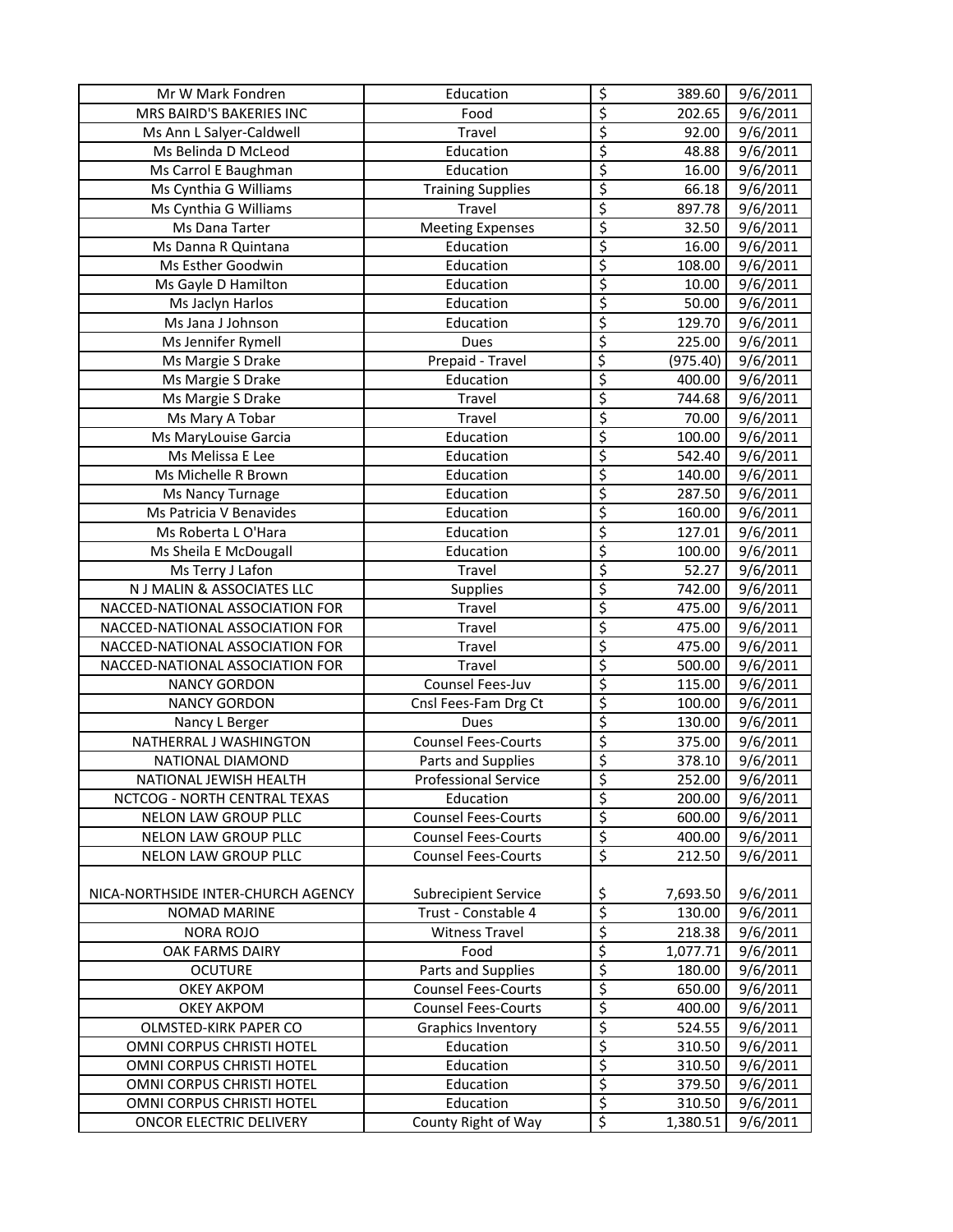| O'REILLY AUTO PARTS                 | Central Garage Inv          | \$                     | 68.38     | 9/6/2011              |
|-------------------------------------|-----------------------------|------------------------|-----------|-----------------------|
| O'REILLY AUTO PARTS                 | Parts and Supplies          | \$                     | 378.44    | 9/6/2011              |
| O'REILLY AUTO PARTS                 | <b>Small Tools</b>          | $\overline{\xi}$       | 63.62     | 9/6/2011              |
| OXFORD INSTRUMENTS AMERICA INC      | LV Computers (Mod)          | \$                     | 2,343.00  | 9/6/2011              |
| P MICHAEL SCHNEIDER LAW FIRM PC     | <b>Counsel Fees-Courts</b>  | \$                     | 250.00    | 9/6/2011              |
| PACE REALTY                         | <b>Utility Assistance</b>   | $\overline{\xi}$       | 58.29     | 9/6/2011              |
| PAMELA S FERNANDEZ                  | <b>Counsel Fees-Courts</b>  | \$                     | 800.00    | 9/6/2011              |
| PAMELA S FERNANDEZ                  | <b>Counsel Fees-Courts</b>  | \$                     | 300.00    | 9/6/2011              |
| PAMELA S FERNANDEZ                  | <b>Counsel Fees-Courts</b>  | \$                     | 925.00    | $\frac{1}{9}$ /6/2011 |
| PARKER ELECTRIC                     | <b>Building Maintenance</b> | \$                     | 157.00    | 9/6/2011              |
| PARKER ELECTRIC                     | A/C Maint Contract          | \$                     | 366.44    | 9/6/2011              |
| PATRICIA L SUMMERS                  | Counsel Fees - CPS          | \$                     | 100.00    | 9/6/2011              |
| PATRICIA MARGARET MCBRIDE           | Cnsl Fees-Crim Appls        | \$                     | 3,225.00  | 9/6/2011              |
| PATRICIA MARGARET MCBRIDE           | Crim Appeal-OthrCost        | \$                     | 506.59    | 9/6/2011              |
| <b>PATRICK CURRAN</b>               | <b>Counsel Fees-Courts</b>  | \$                     | 1,180.00  | 9/6/2011              |
| PATRICK R MCCARTY                   | <b>Counsel Fees-Courts</b>  | \$                     | 1,050.00  | 9/6/2011              |
| PATRICK R MCCARTY                   | <b>Counsel Fees-Courts</b>  | $\overline{\xi}$       | 400.00    | 9/6/2011              |
|                                     |                             |                        |           |                       |
| PATRICK S DOHONEY & ASSOCIATES PLLC | <b>Counsel Fees-Courts</b>  | \$                     | 100.00    | 9/6/2011              |
|                                     |                             |                        |           |                       |
| PATRICK S DOHONEY & ASSOCIATES PLLC | <b>Counsel Fees-Courts</b>  | \$                     | 1,200.00  | 9/6/2011              |
|                                     |                             |                        |           |                       |
| PATRICK S DOHONEY & ASSOCIATES PLLC | <b>Counsel Fees-Courts</b>  | \$                     | 375.00    | 9/6/2011              |
|                                     |                             |                        |           |                       |
| PATRICK S DOHONEY & ASSOCIATES PLLC | <b>Counsel Fees-Courts</b>  | \$                     | 75.00     | 9/6/2011              |
| PATTY TILLMAN                       | <b>Counsel Fees-Courts</b>  | \$                     | 400.00    | 9/6/2011              |
| PATTY TILLMAN                       | <b>Counsel Fees-Courts</b>  | \$                     | 510.00    | $\frac{1}{9}$ /6/2011 |
| PATTY TILLMAN                       | <b>Counsel Fees-Courts</b>  | \$                     | 1,950.00  | 9/6/2011              |
| PATTY TILLMAN                       | <b>Counsel Fees-Courts</b>  | $\overline{\xi}$       | 100.00    | $\frac{1}{9}$ /6/2011 |
| PATTY TILLMAN                       | Counsel Fees-Juv            | \$                     | 37.50     | $\frac{1}{9}$ /6/2011 |
| PAUL B ROTHBAND JR                  | <b>Counsel Fees-Courts</b>  | $\overline{\xi}$       | 122.50    | 9/6/2011              |
| PAUL CONNER                         | <b>Counsel Fees-Courts</b>  | \$                     | 2,190.00  | 9/6/2011              |
| PAUL CONNER                         | <b>Counsel Fees-Courts</b>  | \$                     | 4,062.00  | 9/6/2011              |
| PAUL V PREVITE                      | <b>Counsel Fees-Courts</b>  | \$                     | 825.00    | 9/6/2011              |
| PAUL V PREVITE                      | <b>Counsel Fees-Courts</b>  | \$                     | 250.00    | 9/6/2011              |
| PC MALL GOV INC                     | Non-Track Equipment         | \$                     | 1,141.33  | 9/6/2011              |
| PEGGY BALLEW                        | Reporter's Records          | \$                     | 92.00     | 9/6/2011              |
| PETER A VAN DALEN                   | Pest Control Service        | \$                     | 10.00     | 9/6/2011              |
| PETIT SERVICES                      | Lab Supplies                | $\overline{\varsigma}$ | 312.00    | 9/6/2011              |
| PHAMATECH INC                       | Lab Supplies                | \$                     | 6,300.00  | 9/6/2011              |
| PHAMATECH INC                       | Lab Supplies                | \$                     | 2,100.00  | 9/6/2011              |
| PHAMATECH INC                       | Lab Supplies                | \$                     | 2,100.00  | 9/6/2011              |
| PHAMATECH INC                       | Lab Supplies                | \$                     | 8,400.00  | 9/6/2011              |
| PHAMATECH INC                       | Laboratory Costs            | \$                     | 6,193.75  | 9/6/2011              |
| PHILLIP S BARKER                    | Travel                      | \$                     | 221.60    | 9/6/2011              |
| PHILLIPS LAWN SPRINKLER CO          | <b>Building Maintenance</b> | \$                     | 1,294.00  | 9/6/2011              |
| PHILLIPS LAWN SPRINKLER CO          | Landscaping Expense         | \$                     | 708.82    | 9/6/2011              |
| PHILLIPS LAWN SPRINKLER CO          | Landscaping Expense         | \$                     | 275.12    | 9/6/2011              |
| PHILLIPS LAWN SPRINKLER CO          | Landscaping Expense         | \$                     | 5,514.05  | 9/6/2011              |
| PIA R. RODRIGUEZ                    | <b>Counsel Fees-Courts</b>  | $\varsigma$            | 850.00    | 9/6/2011              |
| PIA R. RODRIGUEZ                    | <b>Counsel Fees-Courts</b>  | \$                     | 400.00    | 9/6/2011              |
| PITNEY BOWES INC                    | Equipment Maint             | \$                     | (870.33)  | 9/6/2011              |
| PITNEY BOWES INC                    | Capital Outlay-Furni        | $\varsigma$            | 18,363.10 | 9/6/2011              |
| PITNEY BOWES INC                    | Non-Track Equipment         | \$                     | 581.00    | 9/6/2011              |
| PMI SUPPLY INC                      | Medical Supplies            | \$                     | 609.12    | 9/6/2011              |
|                                     |                             |                        |           |                       |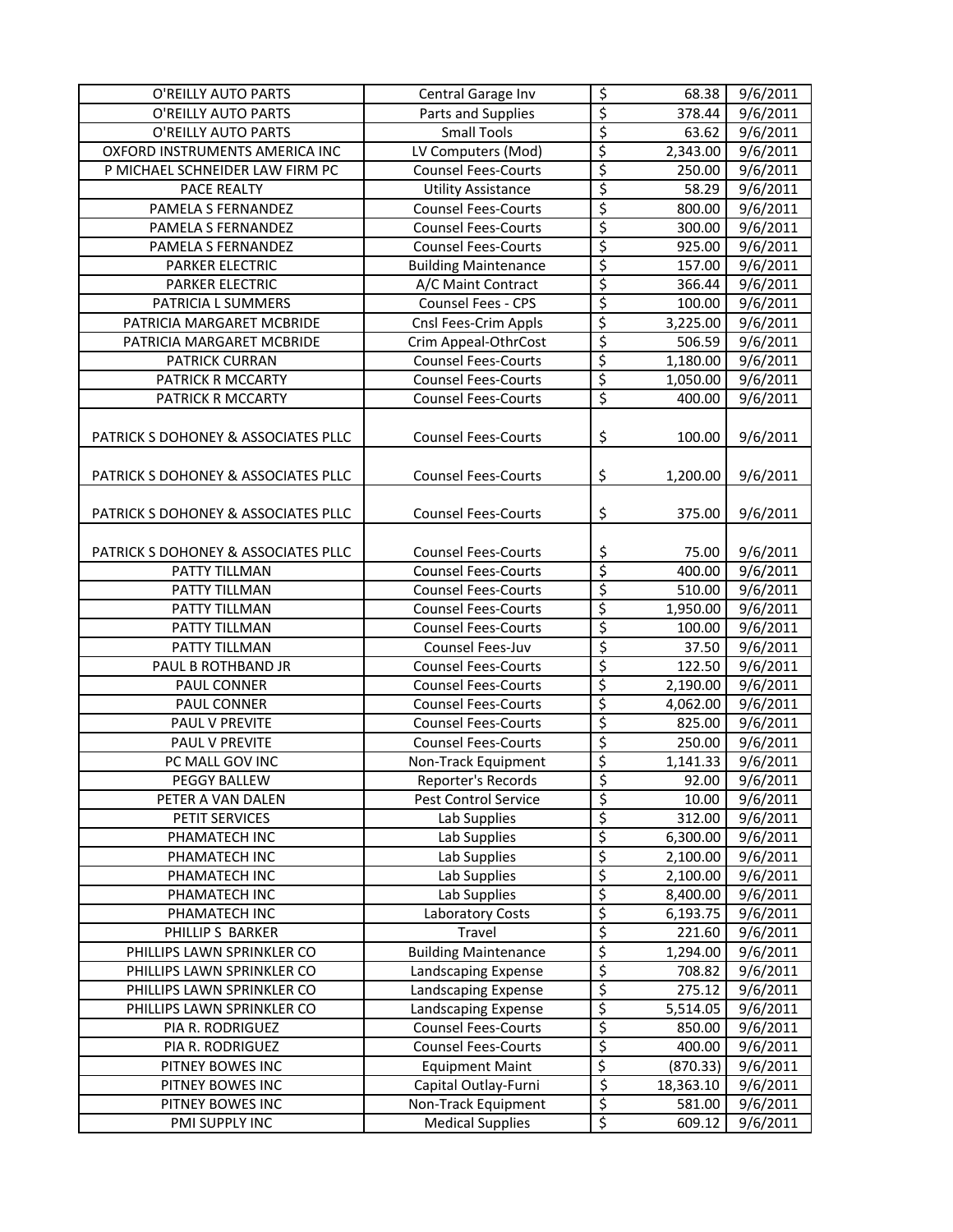| POLYGRAPH SCIENCE CENTER            | <b>Professional Service</b> | \$                       | 1,258.00  | 9/6/2011              |
|-------------------------------------|-----------------------------|--------------------------|-----------|-----------------------|
| PORT CITY MEDICAL                   | <b>Medical Supplies</b>     | $\overline{\varsigma}$   | 970.00    | 9/6/2011              |
| POTBELLY SANDWICH WORKS LLC         | Food                        | $\overline{\xi}$         | 54.10     | 9/6/2011              |
| POTTER COUNTY CLERK                 | Trust - Constable 8         | $\overline{\xi}$         | 350.09    | 9/6/2011              |
| PRACTICAL A/R SOLUTIONS INC         | <b>Medical Supplies</b>     | $\overline{\xi}$         | 136.80    | 9/6/2011              |
| PRACTICAL A/R SOLUTIONS INC         | <b>Medical Supplies</b>     | \$                       | 136.80    | $\frac{1}{9}$ /6/2011 |
| PRACTICAL A/R SOLUTIONS INC         | <b>Medical Supplies</b>     | \$                       | 136.80    | $\overline{9}/6/2011$ |
| PRAETORIAN OPERATING INC            | Sheriff Inventory           | \$                       | 216.15    | 9/6/2011              |
| PRECISION DELTA CORPORATION         | <b>Range Supplies</b>       | \$                       | 281.65    | 9/6/2011              |
| PRISCILLA THOMPSON                  | Clothing                    | \$                       | 177.35    | 9/6/2011              |
| PRODUCTS UNLIMITED INC              | Lab Supplies                | \$                       | 1,241.50  | 9/6/2011              |
| PROGRESSIVE CONCEPTS INC            | Supplies                    | $\overline{\varsigma}$   | 20.01     | 9/6/2011              |
| PSYCHOTHERAPY SERVICES & YOKEFELLOW | Psych Exam/Testimony        | \$                       | 1,320.00  | 9/6/2011              |
| PSYCHOTHERAPY SERVICES & YOKEFELLOW | Psych Exam/Testimony        |                          | 300.00    | 9/6/2011              |
| PUTT ALL LLC                        | <b>Rental Assistance</b>    | $rac{5}{5}$              | 475.00    | 9/6/2011              |
| <b>QUEST DIAGNOSTICS INC</b>        | <b>Professional Service</b> | \$                       | 251.00    | 9/6/2011              |
| <b>QUEST DIAGNOSTICS INC</b>        | <b>Professional Service</b> | \$                       | 106.00    | 9/6/2011              |
| <b>QUEST DIAGNOSTICS INC</b>        | <b>Professional Service</b> | \$                       | 11,910.16 | 9/6/2011              |
| <b>QUEST DIAGNOSTICS INC</b>        | Laboratory Costs            | \$                       | 272.25    | 9/6/2011              |
| <b>QUEST DIAGNOSTICS INC</b>        | <b>Laboratory Costs</b>     | \$                       | 64.25     | 9/6/2011              |
| R B EVERETT AND COMPANY             | Parts and Supplies          | $\overline{\xi}$         | 1,343.44  | 9/6/2011              |
| R B EVERETT AND COMPANY             | Parts and Supplies          | $\overline{\xi}$         | 190.00    | 9/6/2011              |
| R B EVERETT AND COMPANY             | Parts and Supplies          | \$                       | (381.18)  | 9/6/2011              |
| R B EVERETT AND COMPANY             | Parts and Supplies          | $\overline{\xi}$         | 57.18     | 9/6/2011              |
| R D HOWARD LLC                      | <b>Building Maintenance</b> | \$                       | 2,212.00  | 9/6/2011              |
| R MAUREEN TOLBERT                   | <b>Counsel Fees-Courts</b>  | $\overline{\xi}$         | 925.00    | 9/6/2011              |
| R MAUREEN TOLBERT                   | <b>Counsel Fees-Courts</b>  | $\overline{\mathcal{L}}$ | 500.00    | 9/6/2011              |
| R MAUREEN TOLBERT                   | <b>Counsel Fees-Courts</b>  | \$                       | 400.00    | $\frac{1}{9}$ /6/2011 |
| RACHEL LUNA                         | <b>Hith Dept Immu Fees</b>  | \$                       | 6.00      | $\frac{1}{9}$ /6/2011 |
| RADIOLOGY ASSOCIATES OF TARRANT     | <b>Professional Service</b> | \$                       | 1,034.31  | 9/6/2011              |
| RADIOLOGY ASSOCIATES OF TARRANT     | <b>Professional Service</b> | \$                       | 707.25    | 9/6/2011              |
| RANDY W BOWERS                      | <b>Counsel Fees-Courts</b>  | \$                       | 600.00    | 9/6/2011              |
| RANDY W BOWERS                      | <b>Counsel Fees-Courts</b>  | $\overline{\mathcal{L}}$ | 150.00    | 9/6/2011              |
| RANISHA SMITH                       | <b>Court Visitor</b>        | \$                       | 221.50    | 9/6/2011              |
| RASIX COMPUTER CENTER INC           | Supplies                    | \$                       | 41.43     | 9/6/2011              |
| RASIX COMPUTER CENTER INC           | <b>Supplies</b>             | $\overline{\mathcal{S}}$ | 124.29    | 9/6/2011              |
| RASIX COMPUTER CENTER INC           | <b>Supplies</b>             | $\overline{\mathcal{S}}$ | 58.13     | 9/6/2011              |
| RAY HALL JR                         | Counsel Fees-Juv            | \$                       | 280.00    | 9/6/2011              |
| RAY HALL JR                         | Counsel Fees - CPS          | \$                       | 100.00    | 9/6/2011              |
| RAY HALL JR                         | Cnsl Fees-Fam Drg Ct        | \$                       | 100.00    | 9/6/2011              |
| RAYMOND DANIEL PC                   | Counsel Fees - CPS          | \$                       | 100.00    | 9/6/2011              |
| <b>RAYMOND E WILLIBY</b>            | Rental Assistance           | \$                       | 595.00    | 9/6/2011              |
| Rebecca L Grassl-Petersen           | Education                   | \$                       | 15.00     | 9/6/2011              |
| Rebecca L Grassl-Petersen           | Travel                      | \$                       | 10.00     | 9/6/2011              |
| RECEPT PHARMACY LP                  | <b>Medical Supplies</b>     | \$                       | 219.60    | 9/6/2011              |
| REEDER DISTRIBUTORS INC             | Central Garage Inv          | \$                       | 2,499.20  | 9/6/2011              |
| REEDER DISTRIBUTORS INC             | Grease and Oil              | $\overline{\mathcal{L}}$ | 3,741.84  | 9/6/2011              |
| RELIANT ENERGY SERVICES             | <b>Utility Assistance</b>   | \$                       | 1,754.21  | 9/6/2011              |
| RELIANT ENERGY SERVICES             | <b>Utility Assistance</b>   | $\overline{\mathcal{L}}$ | 1,455.82  | 9/6/2011              |
| RELIANT ENERGY SERVICES             | <b>Utility Assistance</b>   | $\overline{\varsigma}$   | 2,703.95  | 9/6/2011              |
| RELIANT ENERGY SERVICES             | <b>Utility Assistance</b>   | \$                       | 775.79    | 9/6/2011              |
| Renee L Minnfee                     | Education                   | $\varsigma$              | 15.00     | 9/6/2011              |
| Renee L Minnfee                     | Travel                      | $\overline{\xi}$         | 10.00     | 9/6/2011              |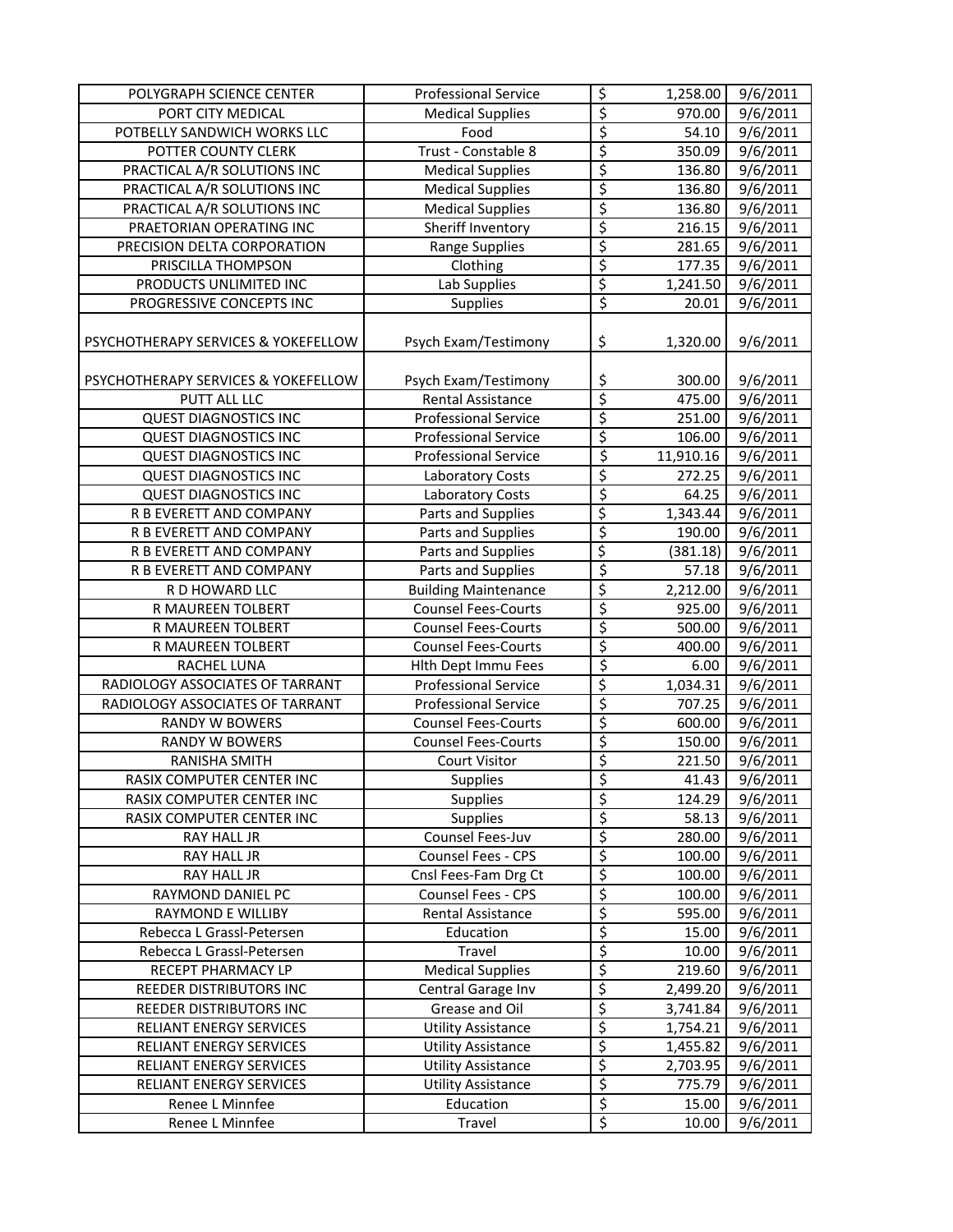| RESOLUTION VIDEO INC           | Education                   | $\overline{\mathcal{S}}$ | 895.00              | 9/6/2011              |
|--------------------------------|-----------------------------|--------------------------|---------------------|-----------------------|
| <b>REXEL SUMMERS</b>           | <b>Building Maintenance</b> | $\overline{\xi}$         | 202.74              | 9/6/2011              |
| <b>REXEL SUMMERS</b>           | <b>Building Maintenance</b> | \$                       | 715.44              | 9/6/2011              |
| <b>REXEL SUMMERS</b>           | <b>Building Maintenance</b> | \$                       | 2,339.25            | $\overline{9}/6/2011$ |
| <b>REXEL SUMMERS</b>           | <b>Building Maintenance</b> | \$                       | 65.43               | $\frac{1}{9}$ /6/2011 |
| <b>REXEL SUMMERS</b>           | <b>Building Maintenance</b> | \$                       | 443.35              | $\overline{9}/6/2011$ |
| REYNOLDS ASPHALT               | Asphalt-Rock/Hot Mix        | \$                       | 24,692.64           | 9/6/2011              |
| RICHARD A HENDERSON PC         | <b>Counsel Fees-Courts</b>  | \$                       | 450.00              | 9/6/2011              |
| RICHARD A HENDERSON PC         | <b>Counsel Fees-Courts</b>  | \$                       | 1,025.00            | 9/6/2011              |
| RICHARD A HENDERSON PC         | <b>Counsel Fees-Courts</b>  | \$                       | 100.00              | 9/6/2011              |
| RICHARD ALAN BROWN             | <b>Counsel Fees-Probate</b> | \$                       | 2,200.00            | 9/6/2011              |
| RICHARD ALLEY                  | <b>Counsel Fees-Courts</b>  | \$                       | 1,570.00            | 9/6/2011              |
| RICHARD GLADSTONE              | Counsel Fees-Juv            | \$                       | 200.00              | 9/6/2011              |
| RICHARD KLINE                  | <b>Counsel Fees-Courts</b>  | \$                       | 800.00              | 9/6/2011              |
| RICHARD KLINE                  | <b>Counsel Fees-Courts</b>  | \$                       | 4,000.00            | 9/6/2011              |
| RICHARD SCHMITT                | Psych Exam/Testimony        | \$                       | 1,000.00            | 9/6/2011              |
| RICHARD SCOTT WALKER           | <b>Counsel Fees-Courts</b>  | \$                       | 500.00              | 9/6/2011              |
| RICHARD SCOTT WALKER           | <b>Counsel Fees-Courts</b>  | \$                       | 2,775.00            | 9/6/2011              |
| RICHARD SCOTT WALKER           | <b>Counsel Fees-Courts</b>  | \$                       | 200.00              | 9/6/2011              |
| RICHARD WIGGINS                | <b>Professional Service</b> | $\overline{\xi}$         | 3,000.00            | 9/6/2011              |
| RICKIE J WILLIAMS              | Clothing                    | \$                       | 394.11              | 9/6/2011              |
| RICOH AMERICAS CORPORATION     | <b>Equipment Rentals</b>    | \$                       | 204.00              | 9/6/2011              |
| RIMAGE CORPORATION             | <b>Supplies</b>             | \$                       | 685.34              | 9/6/2011              |
| <b>ROBERT FORD</b>             | <b>Counsel Fees-Courts</b>  | \$                       | 350.00              | 9/6/2011              |
| <b>ROBERT FORD</b>             | <b>Counsel Fees-Courts</b>  | $\overline{\xi}$         | 400.00              | 9/6/2011              |
| <b>ROBERT FORD</b>             | <b>Counsel Fees-Courts</b>  | \$                       | 700.00              | 9/6/2011              |
| <b>ROBERT FORD</b>             | Cnsl Fees-Cap Murder        | \$                       | 5,250.00            | 9/6/2011              |
| <b>ROBERT FORD</b>             | Cnsl Fees-Crim Appls        | \$                       | 5,175.00            | 9/6/2011              |
| ROBERT FREEMAN                 | <b>Professional Service</b> | \$                       | 2,893.50            | 9/6/2011              |
| <b>ROBERT K OWENS</b>          | <b>Estray Livestock</b>     | \$                       | 1,374.89            | 9/6/2011              |
| ROBERTA WALKER                 | <b>Counsel Fees-Courts</b>  | \$                       | 200.00              | 9/6/2011              |
| <b>ROBIN E WORLEY</b>          | Reporter's Records          | \$                       | 476.00              | 9/6/2011              |
| <b>ROBINSON &amp; SMART PC</b> | <b>Counsel Fees-Courts</b>  | \$                       | 300.00              | 9/6/2011              |
| ROBYN M MCWILLIAMS             | Counsel Fees-Courts         | \$                       | 725.00              | 9/6/2011              |
| <b>RODNEY PRICE</b>            | Clothing                    | \$                       | 219.86              | 9/6/2011              |
| RONALD COUCH                   | Counsel Fees-Courts         | \$                       | 250.00              | 9/6/2011              |
| RONALD J KOVACH PC             | Cnsl Fees-Fam Drg Ct        | \$                       | 100.00              | 9/6/2011              |
| Rosalyn D Davis                | Transportation              | \$                       | 20.65               | 9/6/2011              |
| ROSE ANNA SALINAS              | <b>Counsel Fees-Courts</b>  | $\overline{\xi}$         | 600.00              | 9/6/2011              |
| ROSE ANNA SALINAS              | <b>Counsel Fees-Courts</b>  | \$                       | 1,600.00            | 9/6/2011              |
| ROSE ANNA SALINAS              | <b>Counsel Fees-Courts</b>  | \$                       | 500.00              | 9/6/2011              |
| ROSE ANNA SALINAS              | <b>Counsel Fees-Courts</b>  | \$                       | 600.00              | 9/6/2011              |
| <b>ROXANNE ROBINSON</b>        | <b>Counsel Fees-Courts</b>  | \$                       | 565.00              | 9/6/2011              |
| <b>ROYER &amp; SCHUTTS</b>     | Non-Track Equipment         | \$                       | 7,888.96            | 9/6/2011              |
| RP/KINETIC PARC 55 OWNER LLC   | Travel                      | \$                       | 585.60              | 9/6/2011              |
| Russell B. Casey               | Education                   | \$                       | 55.28               | 9/6/2011              |
| RUSSELL FEED & SUPPLY          | <b>Estray Livestock</b>     |                          |                     |                       |
| <b>RYAN E RAY</b>              | <b>Counsel Fees-Courts</b>  | \$<br>\$                 | 286.93<br>100.00    | 9/6/2011<br>9/6/2011  |
| SAF-T-GLOVE INC                | Parts and Supplies          | $\overline{\mathcal{L}}$ | 343.64              | 9/6/2011              |
| SAF-T-GLOVE INC                | Parts and Supplies          | $\overline{\xi}$         |                     |                       |
| SAGE GROUP CONSULTING INC      | <b>Professional Service</b> | \$                       | 200.80<br>12,960.00 | 9/6/2011<br>9/6/2011  |
|                                | <b>Counsel Fees-Courts</b>  | $\overline{\varsigma}$   |                     | 9/6/2011              |
| SAINT LEGAL PLLC               | <b>Counsel Fees-Courts</b>  | $\overline{\xi}$         | 200.00<br>175.00    |                       |
| SAINT LEGAL PLLC               | Counsel Fees - CPS          | \$                       |                     | 9/6/2011              |
| SAINT LEGAL PLLC               |                             | \$                       | 300.00              | 9/6/2011              |
| SALDANA INC                    | <b>County Burials</b>       |                          | 700.00              | 9/6/2011              |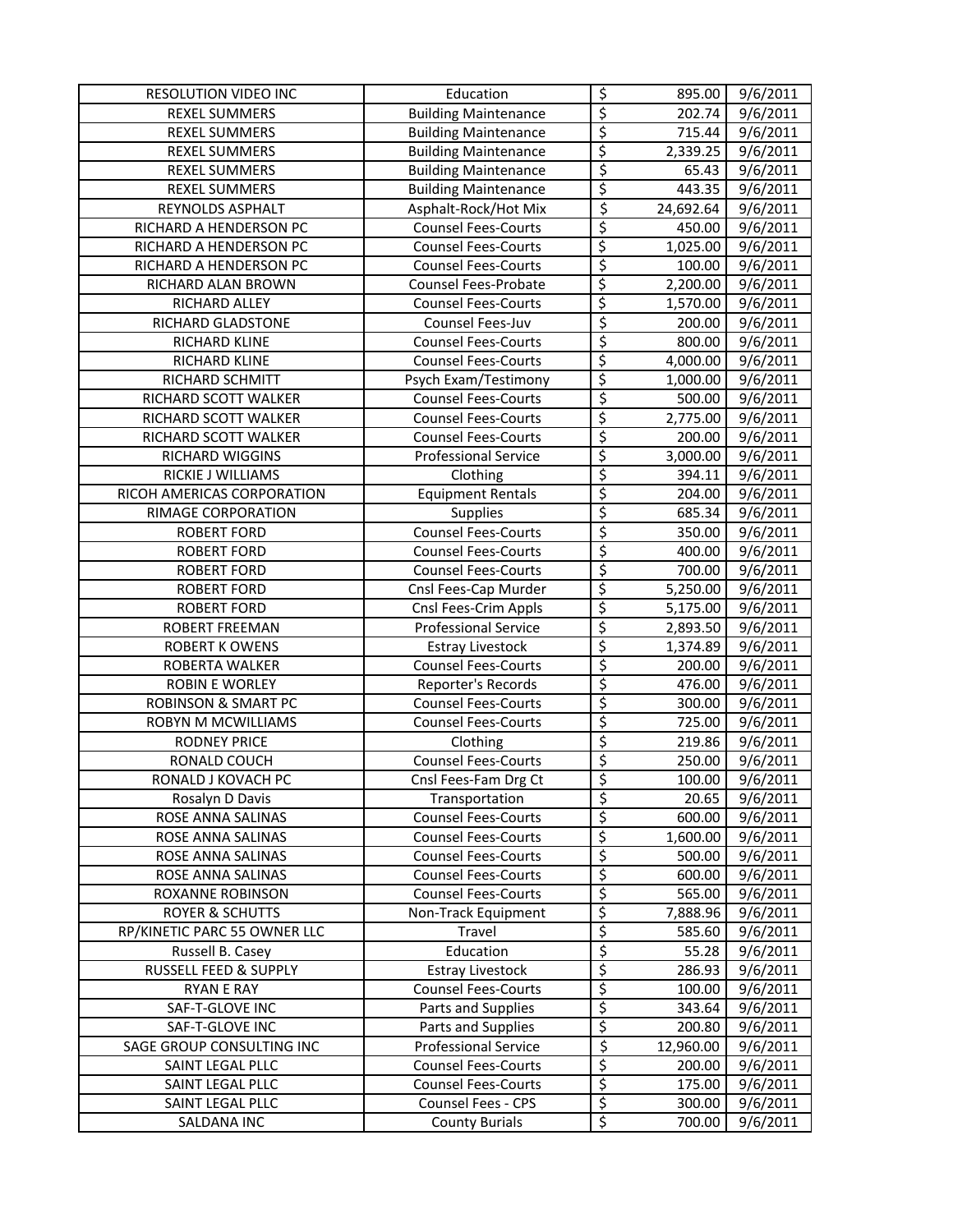| SAM HOUSTON STATE UNIVERSITY                         | Education                            | $\overline{\mathcal{S}}$ | 175.00             | 9/6/2011                          |
|------------------------------------------------------|--------------------------------------|--------------------------|--------------------|-----------------------------------|
| SAMANTHA K HILL                                      | <b>Counsel Fees-Courts</b>           | $\overline{\mathcal{S}}$ | 700.00             | 9/6/2011                          |
| SAMANTHA K HILL                                      | <b>Counsel Fees-Courts</b>           | $\overline{\xi}$         | 400.00             | 9/6/2011                          |
| SAMANTHA K HILL                                      | <b>Counsel Fees-Courts</b>           | $\overline{\xi}$         | 100.00             | $\frac{1}{9}$ /6/2011             |
| SAMANTHA K HILL                                      | <b>Litigation Expense</b>            | $\overline{\xi}$         | 10.00              | 9/6/2011                          |
| SANTIAGO SALINAS                                     | <b>Counsel Fees-Courts</b>           | \$                       | 3,120.00           | 9/6/2011                          |
| SANTIAGO SALINAS                                     | <b>Counsel Fees-Courts</b>           | \$                       | 3,380.00           | 9/6/2011                          |
| SANTIAGO SALINAS                                     | <b>Counsel Fees-Courts</b>           | \$                       | 520.00             | 9/6/2011                          |
| SANTIAGO SALINAS                                     | <b>Counsel Fees-Courts</b>           | \$                       | 900.00             | 9/6/2011                          |
| Santos Navarrette Jr.                                | Education                            | \$                       | 375.00             | 9/6/2011                          |
| SENTINEL THE ALARM COMPANY                           | <b>Building Maintenance</b>          | \$                       | 169.00             | 9/6/2011                          |
| SHAUNA LOPEZ                                         | Clothing                             | \$                       | 32.46              | 9/6/2011                          |
| SHAWN PASCHALL                                       | <b>Counsel Fees-Courts</b>           | $\overline{\xi}$         | 440.00             | 9/6/2011                          |
| SHAWN PASCHALL                                       | <b>Counsel Fees-Courts</b>           | $\overline{\xi}$         | 655.00             | 9/6/2011                          |
| SHAWN PASCHALL                                       | <b>Counsel Fees-Courts</b>           | $\overline{\xi}$         | 175.00             | 9/6/2011                          |
| SHAWN PASCHALL                                       | Cnsl Fees-Crim Appls                 | $\overline{\xi}$         | 37.50              | 9/6/2011                          |
| SHEILA WALKER                                        | Reporter's Records                   | \$                       | 1,380.00           | 9/6/2011                          |
| SHERIFF'S ASSOC. OF TEXAS                            | Dues                                 | \$                       | 25.00              | 9/6/2011                          |
| SHERIFF'S ASSOC. OF TEXAS                            | Dues                                 | $\overline{\xi}$         | 25.00              | 9/6/2011                          |
| SHERIFF'S ASSOC. OF TEXAS                            | Dues                                 | \$                       | 25.00              | 9/6/2011                          |
| <b>SHERRI SIDES</b>                                  | <b>Court Visitor</b>                 | \$                       | 403.00             | 9/6/2011                          |
| <b>SHERWIN WILLIAMS PAINT</b>                        | <b>Support Serv Supply</b>           | \$                       | 112.56             | 9/6/2011                          |
| SHERWIN WILLIAMS PAINT                               | <b>Support Serv Supply</b>           | \$                       | 658.12             | 9/6/2011                          |
| <b>SHERWIN WILLIAMS PAINT</b>                        | Non-Track Const/Bldg                 | \$                       | 33.60              | $\frac{1}{9}$ /6/2011             |
| SHI GOVERNMENT SOLUTIONS                             | <b>Computer Supplies</b>             | $\overline{\xi}$         | 431.00             | 9/6/2011                          |
| SHI GOVERNMENT SOLUTIONS                             | <b>Computer Supplies</b>             | $\overline{\varsigma}$   | 784.00             | 9/6/2011                          |
|                                                      | <b>Computer Supplies</b>             | $\overline{\xi}$         |                    | 9/6/2011                          |
| SHI GOVERNMENT SOLUTIONS                             |                                      | \$                       | 627.00             |                                   |
| SHI GOVERNMENT SOLUTIONS<br>SHI GOVERNMENT SOLUTIONS | <b>Computer Supplies</b><br>Supplies | $\overline{\xi}$         | 1,105.00<br>190.00 | 9/6/2011<br>$\frac{1}{9}$ /6/2011 |
| SHI GOVERNMENT SOLUTIONS                             | Software Maintenance                 | $\overline{\xi}$         | 2,000.00           | 9/6/2011                          |
|                                                      |                                      | \$                       |                    |                                   |
| SHI GOVERNMENT SOLUTIONS                             | Capital Outlay-Low V<br>Education    | \$                       | 436.00             | $\overline{9}/6/2011$             |
| SHORELINE HOTEL VENTURE LP                           |                                      |                          | 300.15             | 9/6/2011                          |
| SHORELINE HOTEL VENTURE LP                           | Education                            | \$                       | 300.15             | 9/6/2011                          |
| SID W SHAPIRO                                        | Counsel Fees - CPS                   | \$                       | 150.00             | 9/6/2011                          |
| SKYVUE MEMORIAL GARDENS                              | <b>County Burials</b>                | \$                       | 2,725.00           | 9/6/2011                          |
| SMITH TANK & EQUIPMENT CO.                           | Parts and Supplies                   | $\overline{\mathcal{L}}$ | 476.00             | 9/6/2011                          |
| SMITH TEMPORARIES INC                                | Contract Labor                       | \$                       | 1,398.03           | 9/6/2011                          |
| SMITH TEMPORARIES INC                                | Contract Labor                       | $\overline{\xi}$         | 8,987.31           | 9/6/2011                          |
| SMITH TEMPORARIES INC                                | Contract Labor                       | \$                       | 565.44             | 9/6/2011                          |
| SMITH TEMPORARIES INC                                | Contract Labor                       | \$                       | 1,333.50           | 9/6/2011                          |
| SMITH TEMPORARIES INC                                | Contract Labor                       | \$                       | 4,536.52           | 9/6/2011                          |
| SNELLING EMPLOYMENT LLC                              | Contract Labor                       | \$                       | 732.19             | 9/6/2011                          |
| SOCIETY FOR HUMAN RESOURCE                           | <b>Dues</b>                          | \$                       | 180.00             | 9/6/2011                          |
| <b>SOLAR SCAPE</b>                                   | Non-Track Equipment                  | \$                       | 165.00             | 9/6/2011                          |
| SORENSON FORENSICS LLC                               | Investigative                        | \$                       | 280.00             | 9/6/2011                          |
| SOUTHERN COMPUTER WAREHOUSE                          | <b>Computer Supplies</b>             | \$                       | 13,777.80          | 9/6/2011                          |
| SOUTHERN TIRE MART LLC                               | Central Garage Inv                   | \$                       | 2,852.68           | 9/6/2011                          |
| SOUTHERN TIRE MART LLC                               | <b>Tires and Tubes</b>               | $\overline{\xi}$         | 85.00              | 9/6/2011                          |
| SOUTHERN TIRE MART LLC                               | <b>Tires and Tubes</b>               | $\overline{\mathcal{L}}$ | 263.00             | 9/6/2011                          |
| SOUTHERN TIRE MART LLC                               | <b>Tires and Tubes</b>               | $\overline{\xi}$         | 96.50              | 9/6/2011                          |
| SOUTHWASTE DISPOSAL LLC                              | Kitchen Maintenance                  | $\overline{\xi}$         | 400.00             | 9/6/2011                          |
| SOUTHWEST INTERNATIONAL TRUCKS INC                   | Central Garage Inv                   | \$                       | 1,725.06           | 9/6/2011                          |
| SOUTHWEST INTERNATIONAL TRUCKS INC                   | Parts and Supplies                   | \$                       | 248.08             | 9/6/2011                          |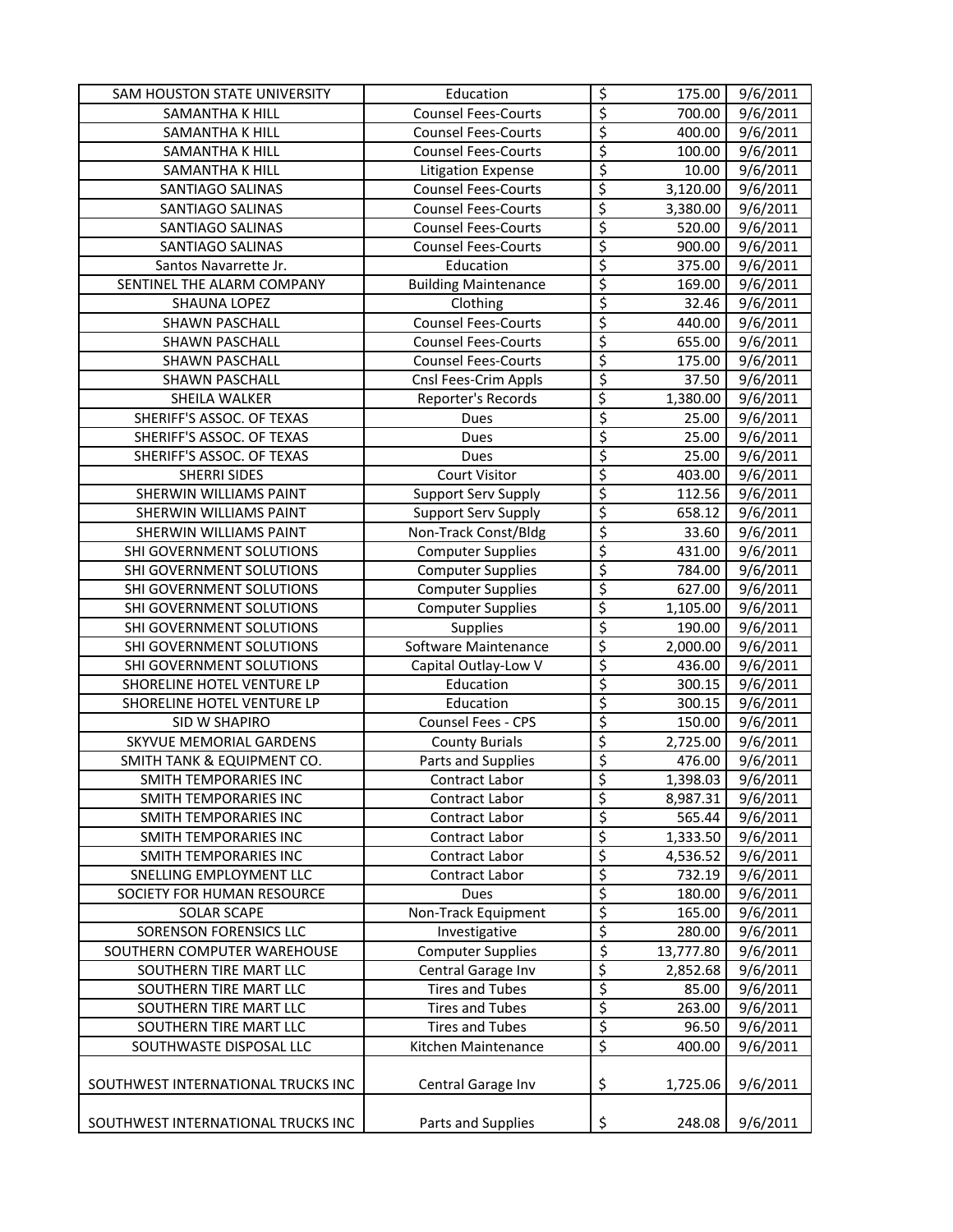| SOUTHWEST INTERNATIONAL TRUCKS INC | Parts and Supplies          | \$                      | 381.75   | 9/6/2011              |
|------------------------------------|-----------------------------|-------------------------|----------|-----------------------|
| SOUTHWEST WATER TREATMENT INC      | <b>Building Maintenance</b> | \$                      | 1,917.00 | 9/6/2011              |
| <b>SPARK ENERGY LP</b>             | <b>Utility Assistance</b>   | \$                      | 402.16   | 9/6/2011              |
| SPRING GLEN APARTMENTS             | <b>Rental Assistance</b>    | \$                      | 410.00   | 9/6/2011              |
| SPRING GLEN APARTMENTS             | <b>Utility Assistance</b>   | $\overline{\xi}$        | 20.87    | 9/6/2011              |
| <b>SPRINT</b>                      | Telephone - Mobile          | \$                      | 1,380.48 | 9/6/2011              |
| SPRINT NEXTEL                      | Data Transmiss Line         | \$                      | 38.50    | 9/6/2011              |
| SPRINT NEXTEL                      | Data Transmiss Line         | \$                      | 38.50    | $\frac{1}{9}$ /6/2011 |
| SQUARE 345 LIMITED PARTNERSHIP     | Travel                      | \$                      | 1,548.04 | 9/6/2011              |
| <b>STACY D HENDERSON</b>           | <b>Counsel Fees-Probate</b> | \$                      | 500.00   | $\frac{1}{9}$ /6/2011 |
| STANLEY DAVID SELF                 | Psych Exam/Testimony        | $\overline{\xi}$        | 2,500.00 | 9/6/2011              |
| STAPLES ADVANTAGE                  | Supplies                    | \$                      | 1,175.86 | 9/6/2011              |
| STAPLES ADVANTAGE                  | <b>Training Supplies</b>    | \$                      | 16.71    | 9/6/2011              |
| <b>STAPLES ADVANTAGE</b>           | <b>Training Supplies</b>    | \$                      | 21.56    | 9/6/2011              |
| <b>STAPLES ADVANTAGE</b>           | <b>Supplies</b>             | \$                      | 55.65    | 9/6/2011              |
| <b>STAPLES ADVANTAGE</b>           | Supplies                    | \$                      | 83.30    | 9/6/2011              |
| <b>STAPLES ADVANTAGE</b>           | Supplies                    | \$                      | 194.26   | 9/6/2011              |
| <b>STAPLES ADVANTAGE</b>           | <b>Supplies</b>             | \$                      | 133.07   | 9/6/2011              |
| <b>STAPLES ADVANTAGE</b>           | <b>Supplies</b>             | \$                      | 171.20   | 9/6/2011              |
| <b>STAPLES ADVANTAGE</b>           | Supplies                    | \$                      | 13.30    | 9/6/2011              |
| <b>STAPLES ADVANTAGE</b>           | <b>Supplies</b>             | \$                      | 22.20    | 9/6/2011              |
| STAPLES ADVANTAGE                  | <b>Supplies</b>             | \$                      | 77.05    | 9/6/2011              |
| STAPLES ADVANTAGE                  | <b>Supplies</b>             | \$                      | 58.26    | 9/6/2011              |
| <b>STAPLES ADVANTAGE</b>           | Supplies                    | \$                      | 38.00    | 9/6/2011              |
| <b>STAPLES ADVANTAGE</b>           | Sheriff Inventory           | \$                      | 11.52    | 9/6/2011              |
| <b>STAPLES ADVANTAGE</b>           | Sheriff Inventory           | \$                      | 166.92   | 9/6/2011              |
| <b>STAPLES ADVANTAGE</b>           | Sheriff Inventory           | \$                      | 1,601.80 | 9/6/2011              |
| <b>STAPLES ADVANTAGE</b>           | <b>Supplies</b>             | \$                      | 117.84   | 9/6/2011              |
| <b>STAPLES ADVANTAGE</b>           | <b>Supplies</b>             | \$                      | 26.29    | 9/6/2011              |
| <b>STAPLES ADVANTAGE</b>           | <b>Supplies</b>             | \$                      | 140.42   | 9/6/2011              |
| STAPLES ADVANTAGE                  | <b>Supplies</b>             | \$                      | 371.37   | 9/6/2011              |
| <b>STAPLES ADVANTAGE</b>           | <b>Supplies</b>             | \$                      | 19.76    | 9/6/2011              |
| STAPLES ADVANTAGE                  | <b>Supplies</b>             | \$                      | 48.16    | 9/6/2011              |
| STAPLES ADVANTAGE                  | Supplies                    | \$                      | 26.50    | 9/6/2011              |
| STAPLES ADVANTAGE                  | <b>Supplies</b>             | \$                      | 34.31    | $\frac{1}{9}$ /6/2011 |
| <b>STAPLES ADVANTAGE</b>           | <b>Supplies</b>             | $\overline{\mathsf{S}}$ | 246.82   | 9/6/2011              |
| STAPLES ADVANTAGE                  | <b>Supplies</b>             | \$                      | 219.64   | 9/6/2011              |
| <b>STAPLES ADVANTAGE</b>           | Supplies                    | \$                      | 135.39   | 9/6/2011              |
| STAPLES ADVANTAGE                  | <b>Supplies</b>             | \$                      | 435.29   | 9/6/2011              |
| STAPLES ADVANTAGE                  | <b>Supplies</b>             | \$                      | 53.34    | 9/6/2011              |
| STAPLES ADVANTAGE                  | <b>Supplies</b>             | \$                      | 44.65    | 9/6/2011              |
| STAPLES ADVANTAGE                  | <b>Supplies</b>             | \$                      | 188.18   | 9/6/2011              |
| STAPLES ADVANTAGE                  | <b>Supplies</b>             | \$                      | 284.63   | 9/6/2011              |
| STAPLES ADVANTAGE                  | <b>Supplies</b>             | \$                      | 185.23   | 9/6/2011              |
| STAPLES ADVANTAGE                  | <b>Supplies</b>             | \$                      | 123.69   | 9/6/2011              |
| STAPLES ADVANTAGE                  | <b>Supplies</b>             | \$                      | 27.52    | 9/6/2011              |
| STAPLES ADVANTAGE                  | Supplies                    | \$                      | 27.34    | 9/6/2011              |
| STAPLES ADVANTAGE                  | <b>Supplies</b>             | \$                      | 16.64    | 9/6/2011              |
| STAPLES ADVANTAGE                  | Supplies                    | \$                      | 97.85    | 9/6/2011              |
| STAPLES ADVANTAGE                  | Supplies                    | \$                      | 77.43    | 9/6/2011              |
| STAPLES ADVANTAGE                  | Supplies                    | \$                      | 93.32    | 9/6/2011              |
| <b>STAPLES ADVANTAGE</b>           | Supplies                    | \$                      | 144.01   | 9/6/2011              |
| <b>STAPLES ADVANTAGE</b>           | <b>Supplies</b>             | \$                      | 5.76     | 9/6/2011              |
| <b>STAPLES ADVANTAGE</b>           | <b>Supplies</b>             | \$                      | 103.38   | 9/6/2011              |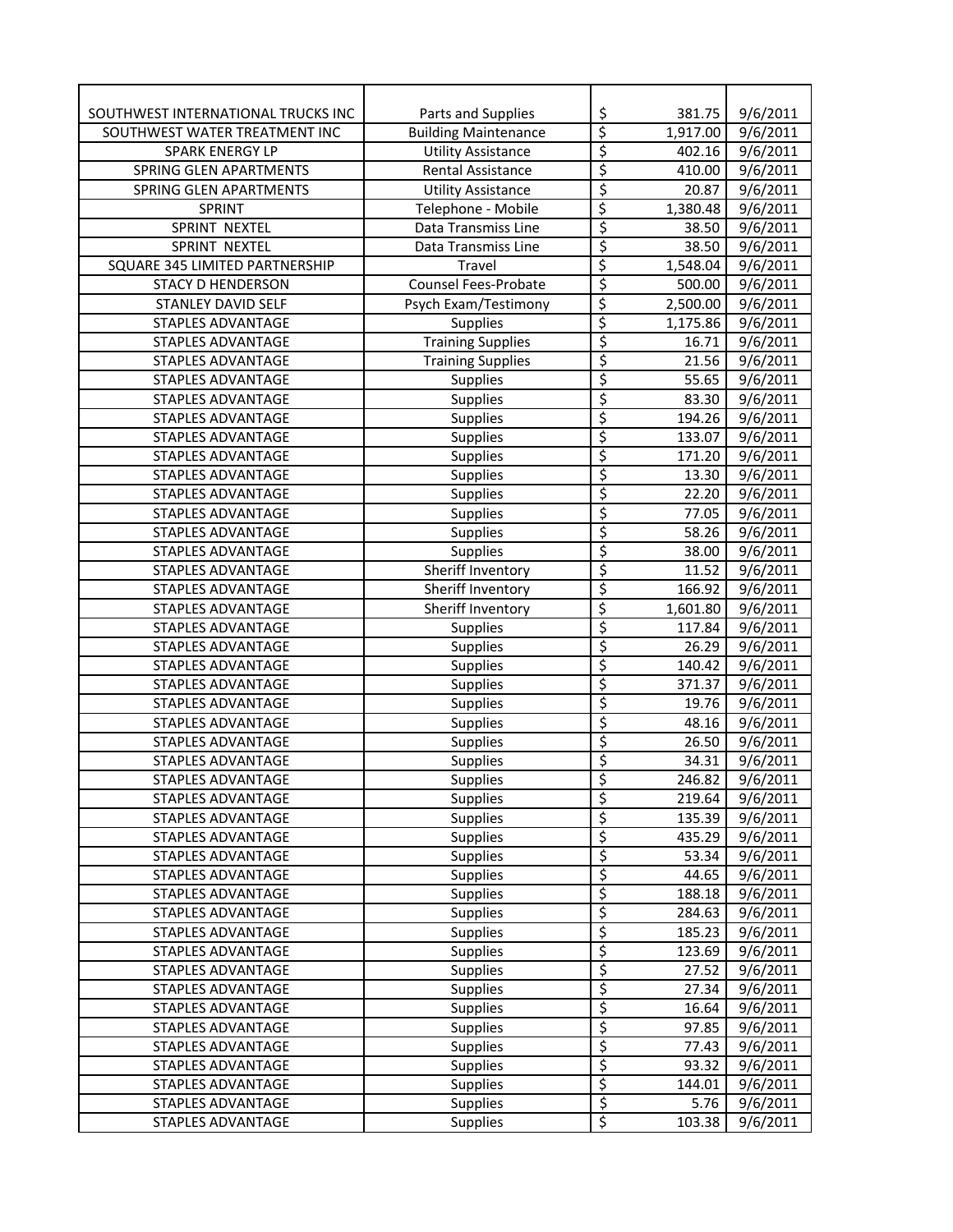| <b>STAPLES ADVANTAGE</b> | Supplies                 | \$<br>23.92                        | 9/6/2011              |
|--------------------------|--------------------------|------------------------------------|-----------------------|
| <b>STAPLES ADVANTAGE</b> | <b>Supplies</b>          | \$<br>1,412.72                     | 9/6/2011              |
| STAPLES ADVANTAGE        | <b>Supplies</b>          | \$<br>326.42                       | 9/6/2011              |
| STAPLES ADVANTAGE        | <b>Supplies</b>          | \$<br>16.80                        | 9/6/2011              |
| <b>STAPLES ADVANTAGE</b> | <b>Supplies</b>          | $\overline{\mathcal{L}}$<br>244.12 | 9/6/2011              |
| <b>STAPLES ADVANTAGE</b> | Supplies                 | \$<br>136.75                       | 9/6/2011              |
| STAPLES ADVANTAGE        | <b>Supplies</b>          | \$<br>265.41                       | 9/6/2011              |
| STAPLES ADVANTAGE        | Supplies                 | \$<br>598.72                       | 9/6/2011              |
| STAPLES ADVANTAGE        | <b>Supplies</b>          | \$<br>37.38                        | 9/6/2011              |
| STAPLES ADVANTAGE        | <b>Supplies</b>          | \$<br>80.39                        | 9/6/2011              |
| <b>STAPLES ADVANTAGE</b> | <b>Supplies</b>          | \$<br>91.98                        | 9/6/2011              |
| STAPLES ADVANTAGE        | Supplies                 | \$<br>39.36                        | 9/6/2011              |
| STAPLES ADVANTAGE        | Supplies                 | \$<br>57.04                        | 9/6/2011              |
| <b>STAPLES ADVANTAGE</b> | Supplies                 | \$<br>298.99                       | 9/6/2011              |
| <b>STAPLES ADVANTAGE</b> | Supplies                 | \$<br>27.27                        | 9/6/2011              |
| <b>STAPLES ADVANTAGE</b> | Supplies                 | \$<br>259.37                       | 9/6/2011              |
| <b>STAPLES ADVANTAGE</b> | <b>Supplies</b>          | \$<br>5.80                         | 9/6/2011              |
| <b>STAPLES ADVANTAGE</b> | <b>Supplies</b>          | \$<br>76.60                        | 9/6/2011              |
| STAPLES ADVANTAGE        | Supplies                 | \$<br>30.94                        | 9/6/2011              |
| STAPLES ADVANTAGE        | Supplies                 | \$<br>43.11                        | 9/6/2011              |
| <b>STAPLES ADVANTAGE</b> | Supplies                 | \$<br>69.40                        | 9/6/2011              |
| <b>STAPLES ADVANTAGE</b> | <b>Supplies</b>          | \$<br>9.32                         | 9/6/2011              |
| <b>STAPLES ADVANTAGE</b> | Supplies                 | \$<br>19.59                        | 9/6/2011              |
| <b>STAPLES ADVANTAGE</b> | <b>Supplies</b>          | \$<br>62.28                        | 9/6/2011              |
| STAPLES ADVANTAGE        | <b>Supplies</b>          | \$<br>4.94                         | 9/6/2011              |
| <b>STAPLES ADVANTAGE</b> | Supplies                 | \$<br>152.97                       | 9/6/2011              |
| <b>STAPLES ADVANTAGE</b> | <b>Supplies</b>          | \$<br>13.92                        | 9/6/2011              |
| STAPLES ADVANTAGE        | <b>Supplies</b>          | \$<br>731.85                       | 9/6/2011              |
| STAPLES ADVANTAGE        | <b>Supplies</b>          | \$<br>167.19                       | 9/6/2011              |
| STAPLES ADVANTAGE        | <b>Supplies</b>          | \$<br>65.28                        | 9/6/2011              |
| STAPLES ADVANTAGE        | <b>Supplies</b>          | $\overline{\xi}$<br>107.40         | 9/6/2011              |
| STAPLES ADVANTAGE        | <b>Supplies</b>          | \$<br>234.78                       | $\frac{1}{9}$ /6/2011 |
| STAPLES ADVANTAGE        | <b>Supplies</b>          | \$<br>59.56                        | 9/6/2011              |
| STAPLES ADVANTAGE        | <b>Supplies</b>          | \$<br>4.80                         | 9/6/2011              |
| <b>STAPLES ADVANTAGE</b> | <b>Supplies</b>          | \$<br>17.20                        | 9/6/2011              |
| <b>STAPLES ADVANTAGE</b> | <b>Supplies</b>          | \$<br>16.23                        | 9/6/2011              |
| <b>STAPLES ADVANTAGE</b> | <b>Supplies</b>          | Ś<br>28.58                         | 9/6/2011              |
| <b>STAPLES ADVANTAGE</b> | <b>Supplies</b>          | \$<br>128.24                       | 9/6/2011              |
| STAPLES ADVANTAGE        | <b>Supplies</b>          | \$<br>19.73                        | 9/6/2011              |
| STAPLES ADVANTAGE        | Supplies                 | \$<br>92.03                        | 9/6/2011              |
| <b>STAPLES ADVANTAGE</b> | <b>Supplies</b>          | \$<br>315.37                       | 9/6/2011              |
| STAPLES ADVANTAGE        | <b>Computer Supplies</b> | \$<br>100.60                       | 9/6/2011              |
| STAPLES ADVANTAGE        | <b>Computer Supplies</b> | \$<br>69.20                        | $\frac{1}{9}$ /6/2011 |
| STAPLES ADVANTAGE        | <b>Voting Supplies</b>   | \$<br>48.00                        | 9/6/2011              |
| STAPLES ADVANTAGE        | Volunteer Program        | \$<br>106.50                       | 9/6/2011              |
| STAPLES ADVANTAGE        | Supplies                 | \$<br>22.36                        | 9/6/2011              |
| STAPLES ADVANTAGE        | Supplies                 | \$<br>106.15                       | 9/6/2011              |
| STAPLES ADVANTAGE        | Shrff Commissary Inv     | \$<br>177.12                       | 9/6/2011              |
| <b>STAPLES ADVANTAGE</b> | <b>Supplies</b>          | \$<br>136.81                       | 9/6/2011              |
| STAPLES ADVANTAGE        | <b>Supplies</b>          | \$<br>58.21                        | 9/6/2011              |
| <b>STAPLES ADVANTAGE</b> | <b>Supplies</b>          | \$<br>122.83                       | 9/6/2011              |
| STAPLES ADVANTAGE        | Supplies                 | \$<br>59.37                        | 9/6/2011              |
| STAPLES ADVANTAGE        | <b>Supplies</b>          | \$<br>60.20                        | 9/6/2011              |
| STAPLES ADVANTAGE        | <b>Supplies</b>          | $\overline{\xi}$<br>28.75          | 9/6/2011              |
| STAPLES ADVANTAGE        | Supplies                 | \$<br>437.43                       | 9/6/2011              |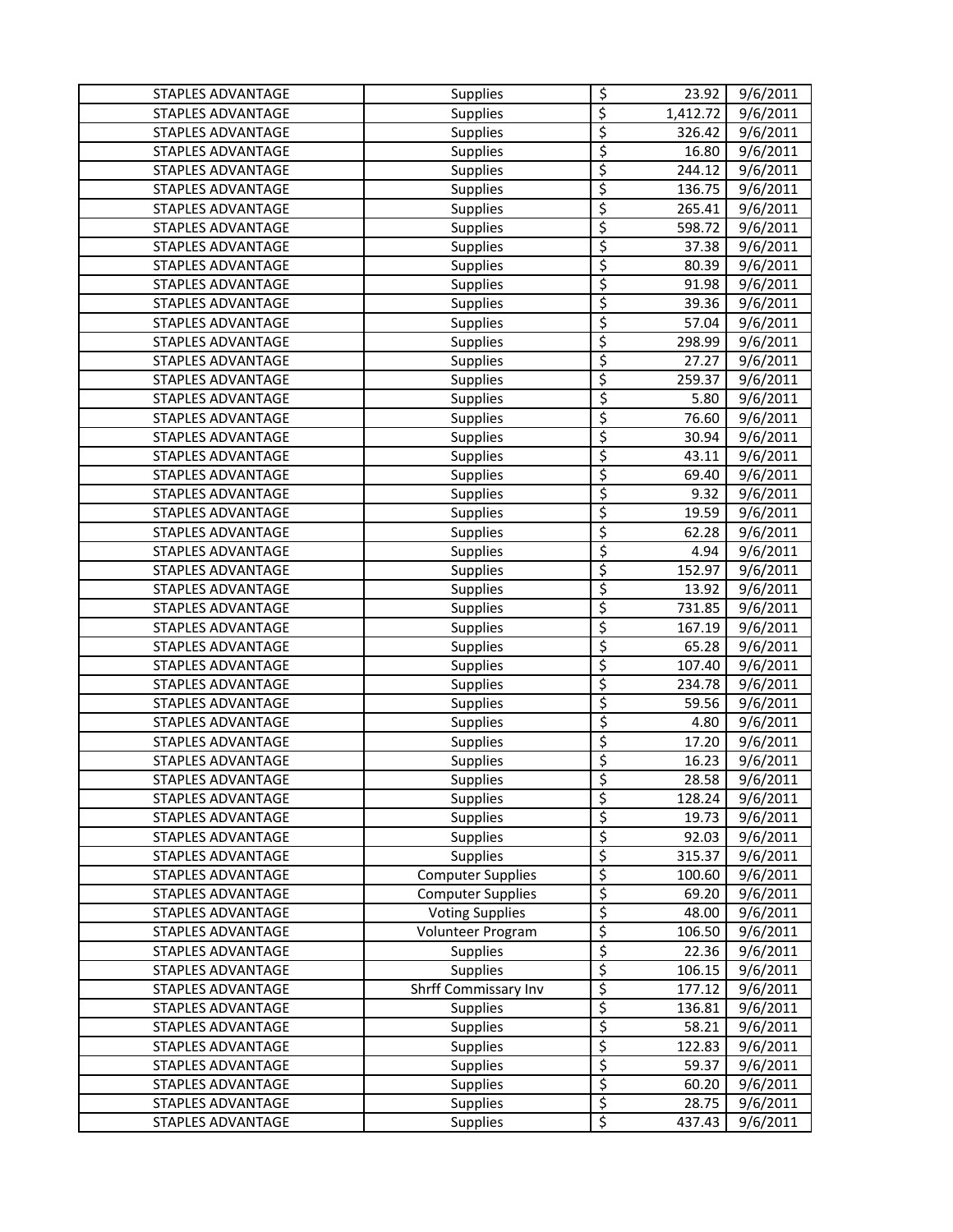| STATE CHEMICAL MANUFACTURE CO                                      | <b>Building Maintenance</b> | \$                                               | 1,156.45       | 9/6/2011              |
|--------------------------------------------------------------------|-----------------------------|--------------------------------------------------|----------------|-----------------------|
| STATLAB MEDICAL PRODUCTS                                           | Lab Supplies                | \$                                               | 974.40         | 9/6/2011              |
| <b>STATON &amp; TAYLOR PC</b>                                      | <b>Counsel Fees-Courts</b>  | \$                                               | 600.00         | 9/6/2011              |
| <b>STAY ONLINE CORP</b>                                            | <b>Computer Supplies</b>    | \$                                               | 301.00         | 9/6/2011              |
| STEPHANIE GONZALEZ                                                 | <b>Counsel Fees-Courts</b>  | \$                                               | 525.00         | 9/6/2011              |
| STEPHANIE GONZALEZ                                                 | <b>Counsel Fees-Courts</b>  | $\overline{\xi}$                                 | 275.00         | $\frac{1}{9}$ /6/2011 |
| STEPHANIE GONZALEZ                                                 | <b>Counsel Fees-Courts</b>  | \$                                               | 800.00         | 9/6/2011              |
| STEPHANIE GONZALEZ                                                 | <b>Counsel Fees-Courts</b>  | \$                                               | 900.00         | $\frac{1}{9}$ /6/2011 |
| STEPHANIE GONZALEZ                                                 | <b>Counsel Fees-Courts</b>  | \$                                               | 450.00         | 9/6/2011              |
| STEPHANIE GONZALEZ                                                 | <b>Counsel Fees-Courts</b>  | \$                                               | 250.00         | 9/6/2011              |
| <b>STEPHANIE PATTEN</b>                                            | <b>Counsel Fees-Courts</b>  | \$                                               | 450.00         | 9/6/2011              |
| STEPHEN D HANDY PLLC                                               | <b>Counsel Fees-Courts</b>  | \$                                               | 600.00         | 9/6/2011              |
| STEPHEN D HANDY PLLC                                               | <b>Counsel Fees-Courts</b>  | \$                                               | 250.00         | 9/6/2011              |
| STEPHEN D HANDY PLLC                                               | <b>Counsel Fees-Courts</b>  | \$                                               | 300.00         | 9/6/2011              |
| Stephen R. Raborn                                                  | Education                   | \$                                               | 105.20         | 9/6/2011              |
| <b>STEVE GORDON &amp; ASSOCIATES</b>                               | <b>Counsel Fees-Courts</b>  | $\overline{\varsigma}$                           | 350.00         | 9/6/2011              |
| <b>STEVE GORDON &amp; ASSOCIATES</b>                               | <b>Counsel Fees-Courts</b>  | \$                                               | 150.00         | 9/6/2011              |
| <b>STREAM ENERGY</b>                                               | <b>Utility Assistance</b>   | \$                                               | 4,377.98       | 9/6/2011              |
| <b>STREAM ENERGY</b>                                               | <b>Utility Assistance</b>   | \$                                               | 194.14         | 9/6/2011              |
| <b>STREAM ENERGY</b>                                               | <b>Utility Assistance</b>   | \$                                               | 293.62         | 9/6/2011              |
| STUART HOSE AND PIPE CO INC                                        | Parts and Supplies          | \$                                               | 34.34          | 9/6/2011              |
| STUART HOSE AND PIPE CO INC                                        | Landscaping Expense         | \$                                               | 30.03          | 9/6/2011              |
| <b>SUE S BROWNING</b>                                              | <b>Counsel Fees-Courts</b>  | \$                                               | 250.00         | 9/6/2011              |
| <b>SUNBELT RENTALS</b>                                             | <b>Equipment Rentals</b>    | \$                                               | 61.10          | 9/6/2011              |
| SUNGARD PUBLIC SECTOR INC                                          | Software Maintenance        | \$                                               | 333.33         | 9/6/2011              |
| Susan R Howe                                                       | Education                   | \$                                               | 100.00         | 9/6/2011              |
| <b>SUZANNE BALDON</b>                                              | <b>Professional Service</b> | \$                                               | 50.00          | 9/6/2011              |
|                                                                    |                             |                                                  |                |                       |
|                                                                    |                             |                                                  |                |                       |
|                                                                    |                             |                                                  |                |                       |
| SWMC - UNIV OF TEXAS SOUTHWESTERN                                  | <b>Professional Service</b> | \$                                               | 5,000.00       | 9/6/2011              |
| Syble S Davidson                                                   | Travel                      | $\overline{\varsigma}$                           | 50.00          | 9/6/2011              |
|                                                                    |                             |                                                  |                |                       |
| TADRO-TEXAS ASSOCIATION OF DOMESTIC                                | Education                   | \$                                               | 150.00         | 9/6/2011              |
|                                                                    |                             |                                                  |                |                       |
| TADRO-TEXAS ASSOCIATION OF DOMESTIC                                | Education                   | \$                                               | 150.00         | 9/6/2011              |
| <b>TAI NGUYEN</b>                                                  | <b>Restitution Payable</b>  | \$                                               | 100.00         | 9/6/2011              |
| <b>TARA ENERGY INC</b>                                             | <b>Utility Assistance</b>   | \$                                               | 236.08         | 9/6/2011              |
| <b>TARA V KERSH</b>                                                | <b>Counsel Fees-Courts</b>  | \$                                               | 725.00         | 9/6/2011              |
| <b>TARGET BANK</b>                                                 | Food                        | \$                                               | 446.81         | 9/6/2011              |
| <b>TARGET BANK</b>                                                 | <b>Meeting Expenses</b>     | \$                                               | 47.92          | 9/6/2011              |
| <b>TARGET BANK</b>                                                 | <b>Medical Supplies</b>     | \$                                               | 47.84          | $\frac{1}{9}$ /6/2011 |
| <b>TARGET BANK</b>                                                 | Supplies                    | \$                                               | 14.24          | 9/6/2011              |
| <b>TARGET BANK</b>                                                 | Clothing                    | \$                                               | 147.66         | 9/6/2011              |
| <b>TARGET BANK</b>                                                 | Clothing                    | \$                                               | 197.00         | 9/6/2011              |
| <b>TARGET BANK</b>                                                 | Clothing                    | \$                                               | 148.49         | 9/6/2011              |
| <b>TARGET BANK</b>                                                 | Volunteer Program           | \$                                               | 56.74          | 9/6/2011              |
| <b>TARGET BANK</b>                                                 | Volunteer Program           | \$                                               | 106.12         | 9/6/2011              |
| <b>TARGET BANK</b>                                                 | Health Promo Pgrm           | \$                                               | 5,000.00       | 9/6/2011              |
| TARRANT CO TAX ASSESSOR COLLECTOR                                  | Trust - Constable 7         | \$                                               | 52.80          | 9/6/2011              |
| <b>TARRANT COUNTY ACCESS</b>                                       | Subscriptions               | \$                                               | 79.80          | 9/6/2011              |
| <b>TARRANT COUNTY ACCESS</b>                                       | <b>Professional Service</b> | $\overline{\xi}$                                 | 48.00          | 9/6/2011              |
| TARRANT COUNTY BAR ASSOCIATION                                     | Dues                        | \$                                               | 105.00         | 9/6/2011              |
| TARRANT COUNTY BAR ASSOCIATION                                     | Dues                        | $\overline{\xi}$                                 | 90.00          | 9/6/2011              |
| TARRANT COUNTY INFANT MORTALITY                                    | Education                   | \$                                               | 20.00          | 9/6/2011              |
| TARRANT COUNTY INFANT MORTALITY<br>TARRANT COUNTY INFANT MORTALITY | Education<br>Education      | $\overline{\varsigma}$<br>$\overline{\varsigma}$ | 20.00<br>20.00 | 9/6/2011<br>9/6/2011  |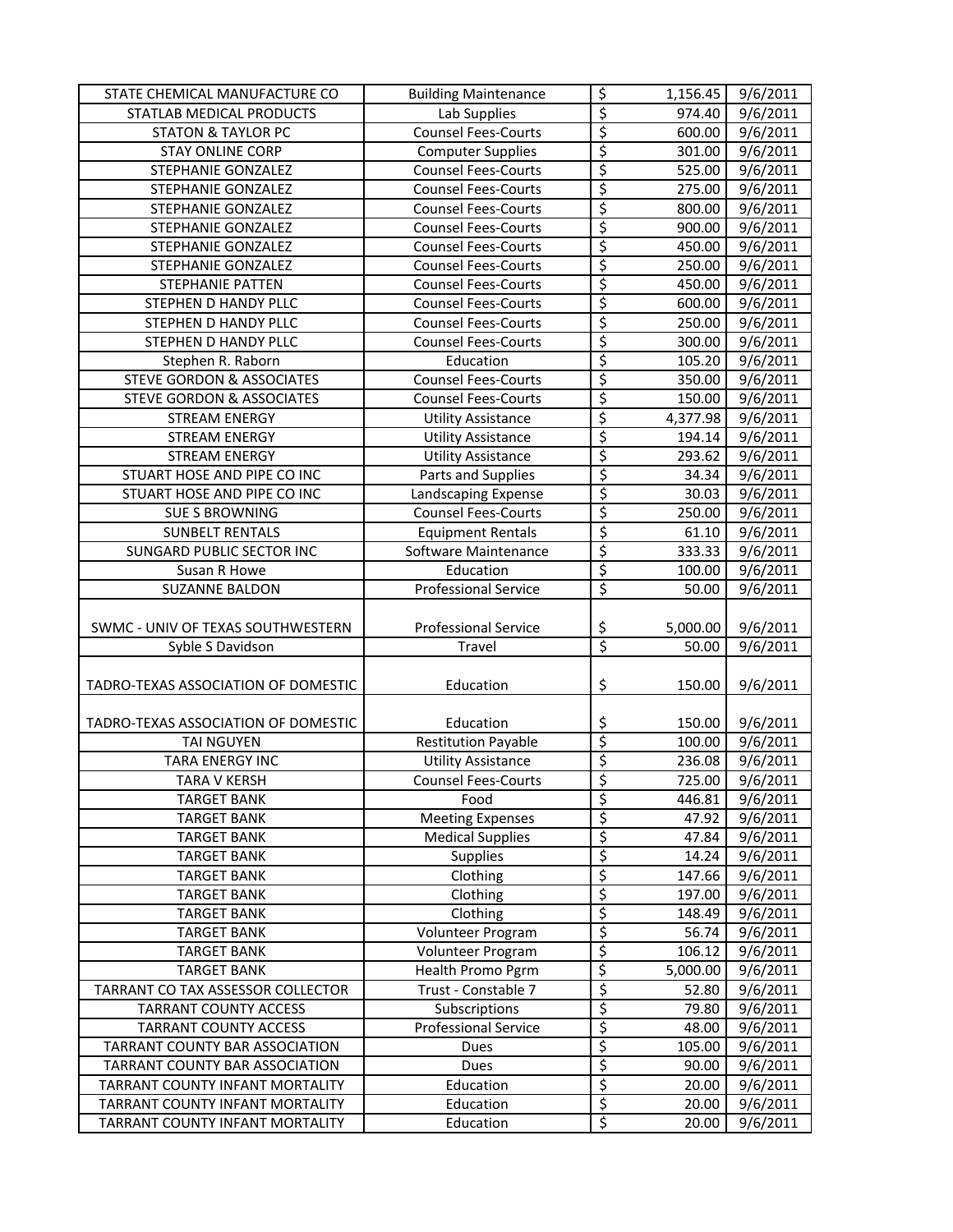| TARRANT COUNTY INFANT MORTALITY        | Education                   | $\varsigma$                     | 20.00     | 9/6/2011              |
|----------------------------------------|-----------------------------|---------------------------------|-----------|-----------------------|
| <b>TARRANT COUNTY INFANT MORTALITY</b> | Education                   | \$                              | 20.00     | 9/6/2011              |
| TARRANT COUNTY INFANT MORTALITY        | Education                   | \$                              | 20.00     | 9/6/2011              |
| TARRANT COUNTY INFANT MORTALITY        | Education                   | \$                              | 20.00     | 9/6/2011              |
| TARRANT COUNTY INFANT MORTALITY        | Education                   | \$                              | 20.00     | 9/6/2011              |
| TARRANT COUNTY NARCOTICS UNIT          | <b>Confidential Funds</b>   | \$                              | 795.98    | 9/6/2011              |
| TARRANT COUNTY PROBATE BAR             | Dues                        | \$                              | 150.00    | $\frac{1}{9}$ /6/2011 |
| <b>TARRANT COUNTY PROBATE BAR</b>      | Dues                        | \$                              | 150.00    | 9/6/2011              |
| <b>TARRANT COUNTY PROBATE BAR</b>      | Dues                        | \$                              | 150.00    | 9/6/2011              |
| TARRANT COUNTY SAMARITAN               | <b>Subrecipient Service</b> | \$                              | 12,997.59 | 9/6/2011              |
| <b>TARRANT COUNTY SHERIFF</b>          | Travel                      | \$                              | 1,124.62  | 9/6/2011              |
| TDCAA-TEXAS DISTRICT & COUNTY          | Law Books                   | \$                              | 8,500.00  | 9/6/2011              |
| TEAGUE NALL & PERKINS INC              | <b>Professional Service</b> | \$                              | 9,240.14  | 9/6/2011              |
| <b>TEKSYSTEMS INC</b>                  | <b>Professional Service</b> | \$                              | 2,400.00  | 9/6/2011              |
| <b>TELERIK INC</b>                     | <b>Computer Supplies</b>    | \$                              | 675.00    | 9/6/2011              |
| TELETOUCH COMMUNICATIONS INC           | Telephone - Mobile          | \$                              | 209.42    | 9/6/2011              |
| TELETOUCH COMMUNICATIONS INC           | Telephone - Mobile          | \$                              | 60.00     | 9/6/2011              |
| TELETOUCH COMMUNICATIONS INC           | Telephone - Mobile          | \$                              | 442.20    | 9/6/2011              |
| TELETOUCH COMMUNICATIONS INC           | Telephone - Mobile          | \$                              | 421.99    | 9/6/2011              |
| TELETOUCH COMMUNICATIONS INC           | Telephone - Mobile          | \$                              | 336.52    | 9/6/2011              |
| TELETOUCH COMMUNICATIONS INC           | Telephone - Mobile          | $\overline{\varsigma}$          | 60.00     | 9/6/2011              |
| TELETOUCH COMMUNICATIONS INC           | Telephone - Mobile          | $\overline{\xi}$                | 240.00    | 9/6/2011              |
| TELLER LAW FIRM PC                     | <b>Counsel Fees-Courts</b>  | $\overline{\xi}$                | 520.00    | 9/6/2011              |
| <b>TERRY BARLOW</b>                    | <b>Counsel Fees-Courts</b>  | $\overline{\xi}$                | 237.50    | 9/6/2011              |
| <b>TESSCO</b>                          | Central Garage Inv          | $\overline{\varsigma}$          | 281.51    | 9/6/2011              |
| TEXAS AGRILIFE EXTENSION SERVICE       | Education                   | \$                              | 25.00     | 9/6/2011              |
| TEXAS AGRILIFE EXTENSION SERVICE       | Education                   | \$                              | 25.00     | 9/6/2011              |
| TEXAS AGRILIFE EXTENSION SERVICE       | Education                   | \$                              | 25.00     | 9/6/2011              |
| TEXAS AGRILIFE EXTENSION SERVICE       | Education                   | \$                              | 25.00     | 9/6/2011              |
| TEXAS AIR SYSTEMS, INC                 | <b>Building Maintenance</b> | \$                              | 106.68    | 9/6/2011              |
| TEXAS AIR SYSTEMS, INC                 | A/C Maint Contract          | \$                              | 269.76    | 9/6/2011              |
| TEXAS AIR SYSTEMS, INC                 | A/C Maint Contract          | \$                              | 42.90     | 9/6/2011              |
| TEXAS AIR SYSTEMS, INC                 | A/C Maint Contract          | \$                              | 217.74    | 9/6/2011              |
| TEXAS AIR SYSTEMS, INC                 | A/C Maint Contract          | \$                              | 52.08     | 9/6/2011              |
| TEXAS AIR SYSTEMS, INC                 | A/C Maint Contract          | \$                              | 93.27     | 9/6/2011              |
| TEXAS AIR SYSTEMS, INC                 | A/C Maint Contract          | \$                              | 1,163.93  | 9/6/2011              |
| TEXAS AIR SYSTEMS, INC                 | A/C Maint Contract          | \$                              | 130.52    | 9/6/2011              |
| TEXAS ASSOC FOR COURT ADMINISTRAT      | Education                   | \$                              | 275.00    | 9/6/2011              |
| TEXAS ASSOC FOR COURT ADMINISTRAT      | Education                   | \$                              | 325.00    | 9/6/2011              |
| TEXAS ASSOCIATION OF LOCAL HEALTH      | Education                   | \$                              | 85.00     | 9/6/2011              |
| TEXAS DEPT OF STATE HEALTH SERVICES    | Education                   | \$                              | 100.00    | 9/6/2011              |
| TEXAS ECONOMIC DEVELOPMENT             | Travel                      | \$                              | 550.00    | 9/6/2011              |
| TEXAS FIRE PROTECTION SPECL'ST         | <b>Building Maintenance</b> | \$                              | 320.00    | 9/6/2011              |
| <b>TEXAS JAIL ASSOCIATION</b>          | Dues                        | \$                              | 30.00     | 9/6/2011              |
| <b>TEXAS POWER LP</b>                  | <b>Utility Assistance</b>   | \$                              | 245.98    | 9/6/2011              |
| TEXAS REENTRY SERVICES INC             | <b>Subrecipient Service</b> | \$                              | 7,408.48  | 9/6/2011              |
| TEXAS REEXCAVATION LLC                 | Non-Track Const/Bldg        | \$                              | 50,455.13 | 9/6/2011              |
| <b>TEXAS TOLLWAYS</b>                  | Travel                      | \$                              | 8.20      | 9/6/2011              |
| THE DECKER LAW FIRM PC                 | <b>Counsel Fees-Courts</b>  | \$                              | 700.00    | 9/6/2011              |
| THE DECKER LAW FIRM PC                 | Counsel Fees - CPS          | $\overline{\varsigma}$          | 775.00    | 9/6/2011              |
| THE HAMPTON LAW FIRM PLLC              | <b>Counsel Fees-Courts</b>  | \$                              | 300.00    | 9/6/2011              |
| THE HAMPTON LAW FIRM PLLC              | <b>Counsel Fees-Courts</b>  | $\overline{\boldsymbol{\zeta}}$ | 400.00    | 9/6/2011              |
| THE HAMPTON LAW FIRM PLLC              | <b>Counsel Fees-Courts</b>  | \$                              | 600.00    | 9/6/2011              |
| THE HOTEL CONTESSA                     | Education                   | \$                              | 347.91    | 9/6/2011              |
| THE HOTEL CONTESSA                     | Education                   | \$                              | 347.91    | 9/6/2011              |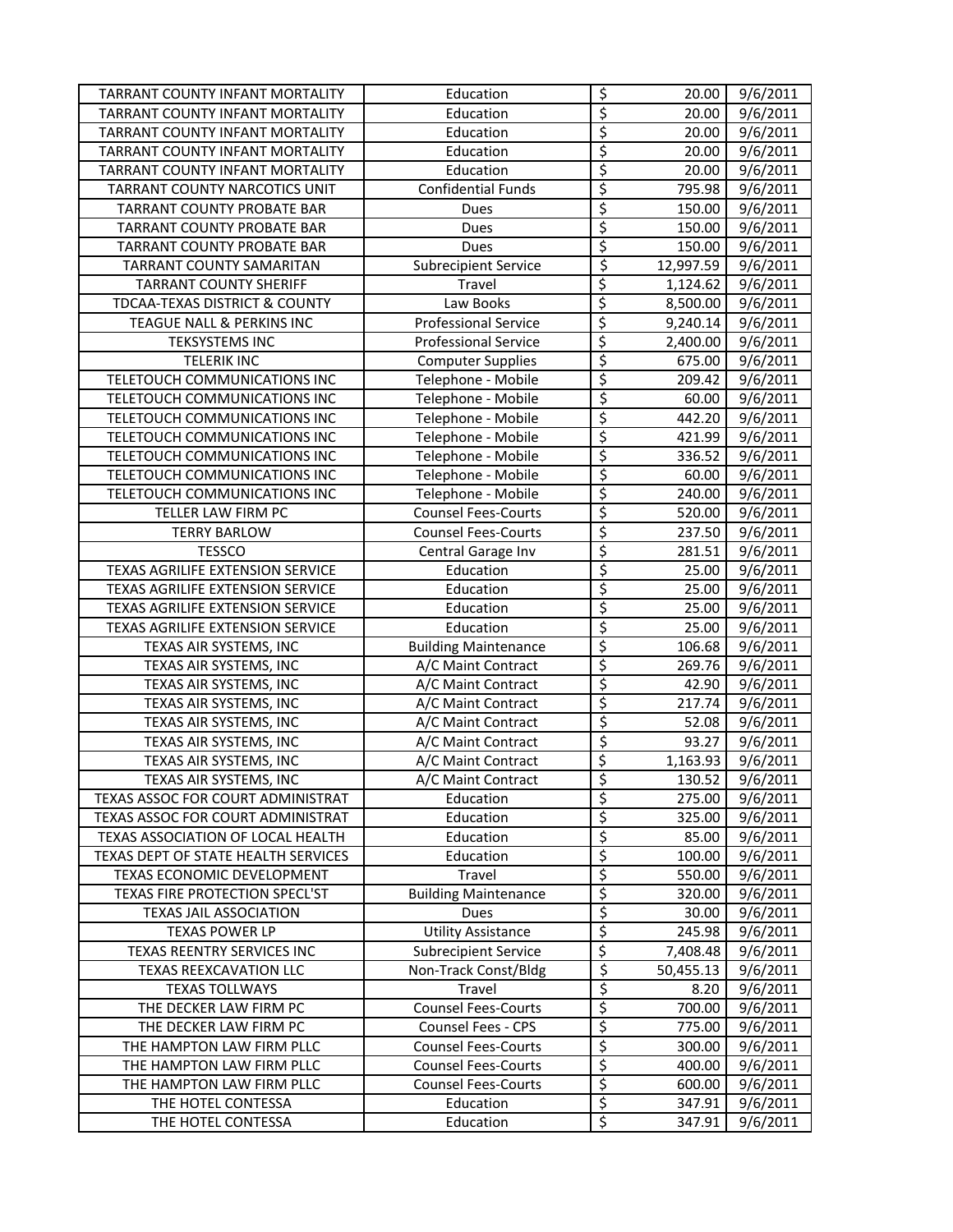| THE HOTEL CONTESSA                  | Education                  | $\overline{\mathcal{S}}$ | 347.91    | 9/6/2011              |
|-------------------------------------|----------------------------|--------------------------|-----------|-----------------------|
| THE HOTEL CONTESSA                  | Education                  | $\overline{\xi}$         | 347.91    | 9/6/2011              |
| THE HUSTON FIRM PC                  | <b>Counsel Fees-Courts</b> | $\overline{\mathcal{L}}$ | 1,310.00  | 9/6/2011              |
| THE HUSTON FIRM PC                  | <b>Counsel Fees-Courts</b> | \$                       | 250.00    | 9/6/2011              |
| THE HUSTON FIRM PC                  | <b>Counsel Fees-Courts</b> | \$                       | 920.00    | 9/6/2011              |
| THE HUSTON FIRM PC                  | <b>Counsel Fees-Courts</b> | \$                       | 50.00     | $\frac{1}{9}$ /6/2011 |
| THE HUSTON FIRM PC                  | Counsel Fees-Juv           | $\overline{\varsigma}$   | 200.00    | 9/6/2011              |
| THE HUSTON FIRM PC                  | Cnsl Fees-Juv Det&Tr       | \$                       | 870.00    | 9/6/2011              |
| THE LAW FIRM OF DAVID C JONES       | <b>Counsel Fees-Courts</b> | \$                       | 150.00    | 9/6/2011              |
| THE LAW FIRM OF DAVID C JONES       | <b>Counsel Fees-Courts</b> | \$                       | 2,700.00  | 9/6/2011              |
| THE LAW OFFICE OF ANGELA DOSKOCIL   | Counsel Fees - CPS         | \$                       | 100.00    | 9/6/2011              |
| THE LAW OFFICE OF ANGELA DOSKOCIL   | Cnsl Fees-Fam Drg Ct       | \$                       | 100.00    | 9/6/2011              |
|                                     |                            |                          |           |                       |
| THE LAW OFFICES OF MICHAEL POOL PLL | <b>Counsel Fees-Courts</b> | \$                       | 500.00    | 9/6/2011              |
| THE MULHOLLAND CO                   | Supplies                   | $\overline{\xi}$         | 8.00      | 9/6/2011              |
| THE MULHOLLAND CO                   | Supplies                   | \$                       | 7.00      | 9/6/2011              |
| THE MULHOLLAND CO                   | Supplies                   | $\overline{\xi}$         | 9.00      | 9/6/2011              |
| THE MULHOLLAND CO                   | Supplies                   | \$                       | 12.00     | 9/6/2011              |
| THE MULHOLLAND CO                   | Supplies                   | \$                       | 20.00     | 9/6/2011              |
| THE SOURCE FOR PUBLICDATA LP        | <b>On-Line Service</b>     | $\overline{\varsigma}$   | 75.00     | 9/6/2011              |
| THE SPOKEN WORD LLC                 | <b>Interpreter Fees</b>    | \$                       | 120.00    | 9/6/2011              |
| THE SPOKEN WORD LLC                 | <b>Interpreter Fees</b>    | \$                       | 270.00    | 9/6/2011              |
| THE X-RAY SALES & SERVICE CO        | Lab Supplies               | \$                       | 438.50    | 9/6/2011              |
| THERMOWORKS INC                     | Field Equip&Supplies       | \$                       | 212.66    | 9/6/2011              |
| THOMPSON SUPPLY INC                 | <b>Graphics Inventory</b>  | $\overline{\varsigma}$   | 657.00    | 9/6/2011              |
| TIC EXPRESS LLC                     | Supplies                   | \$                       | 98.00     | 9/6/2011              |
| TIC EXPRESS LLC                     | Supplies                   | \$                       | 27.00     | 9/6/2011              |
| TIC EXPRESS LLC                     | Supplies                   | $\overline{\mathcal{L}}$ | 299.68    | 9/6/2011              |
| TIC EXPRESS LLC                     | <b>Supplies</b>            | \$                       | 196.00    | $\frac{1}{9}$ /6/2011 |
| TIC EXPRESS LLC                     | <b>Equipment Maint</b>     | \$                       | 118.79    | $\overline{9}/6/2011$ |
| TIC EXPRESS LLC                     | <b>Equipment Maint</b>     | \$                       | 1,038.26  | 9/6/2011              |
| TIC EXPRESS LLC                     | <b>Supplies</b>            | \$                       | 94.00     | 9/6/2011              |
| TIC EXPRESS LLC                     | Supplies                   | \$                       | 315.00    | $\frac{1}{9}$ 6/2011  |
| TIC EXPRESS LLC                     | Supplies                   | \$                       | 378.00    | 9/6/2011              |
| <b>TIM MOORE</b>                    | <b>Counsel Fees-Courts</b> | \$                       | 1,000.00  | 9/6/2011              |
| <b>TIM MOORE</b>                    | <b>Counsel Fees-Courts</b> | \$                       | 300.00    | 9/6/2011              |
| TIM MOORE                           | Cnsl Fees-Cap Murder       | \$                       | 25,000.00 | 9/6/2011              |
| TIPTON GLOBAL SALES & SERVICES INC  | <b>Equipment Maint</b>     | $\overline{\xi}$         | 150.00    | 9/6/2011              |
| TOSHIBA BUSINESS SOLUTIONS          | <b>Equipment Maint</b>     | $\overline{\xi}$         | 2,208.00  | 9/6/2011              |
| <b>TRACIE KENAN</b>                 | <b>Counsel Fees-Courts</b> | \$                       | 600.00    | 9/6/2011              |
| <b>TRAVIS YOUNG</b>                 | <b>Counsel Fees-Courts</b> | \$                       | 175.00    | 9/6/2011              |
| TRIPLENET PRICING LLC               | <b>Supplies</b>            | \$                       | 305.00    | 9/6/2011              |
| TRIPLENET PRICING LLC               | <b>Supplies</b>            | \$                       | 247.00    | 9/6/2011              |
| TRIPLENET PRICING LLC               | <b>Supplies</b>            | \$                       | 58.05     | 9/6/2011              |
| TRIPLENET PRICING LLC               | Supplies                   | $\overline{\mathcal{L}}$ | 189.00    | 9/6/2011              |
| TRIPLENET PRICING LLC               | <b>Supplies</b>            | \$                       | 247.00    | 9/6/2011              |
| TRIPLENET PRICING LLC               | Sheriff Inventory          | $\overline{\xi}$         | 672.00    | 9/6/2011              |
| TRIPLENET PRICING LLC               | Sheriff Inventory          | $\overline{\mathcal{L}}$ | 1,827.60  | 9/6/2011              |
| TRIPLENET PRICING LLC               | Sheriff Inventory          | \$                       | 487.80    | 9/6/2011              |
| TRIPLENET PRICING LLC               | <b>Supplies</b>            | $\overline{\mathcal{S}}$ | 57.10     | 9/6/2011              |
| TRIPLENET PRICING LLC               | <b>Supplies</b>            | $\overline{\xi}$         | 114.20    | 9/6/2011              |
| TRIPLENET PRICING LLC               | <b>Supplies</b>            | \$                       | 131.60    | 9/6/2011              |
| TRIPLENET PRICING LLC               | <b>Supplies</b>            | $\overline{\xi}$         | 446.70    | 9/6/2011              |
| TRIPLENET PRICING LLC               | <b>Supplies</b>            | $\varsigma$              | 58.00     | 9/6/2011              |
| TRIPLENET PRICING LLC               | Supplies                   | \$                       | 127.20    | 9/6/2011              |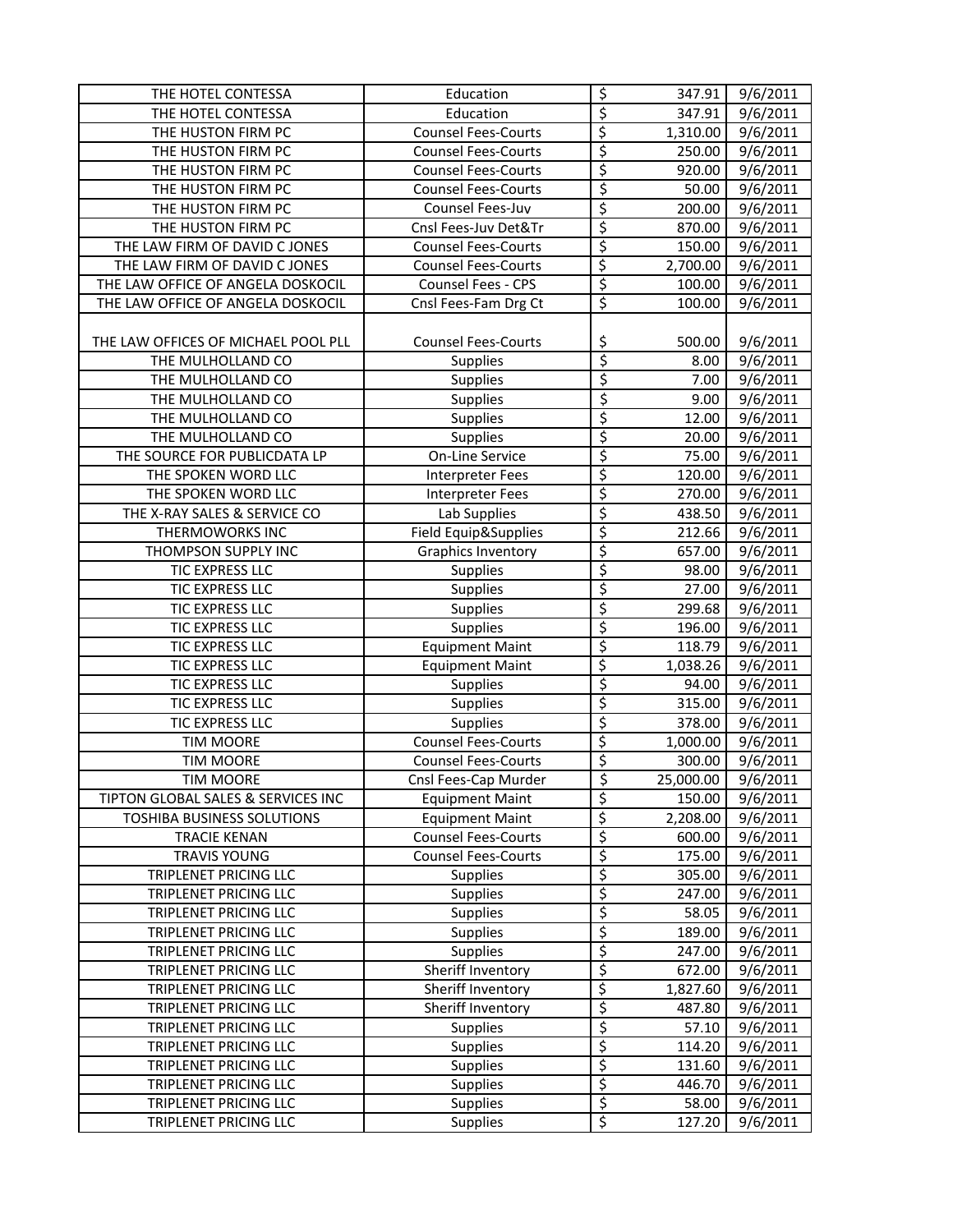| TRIPLENET PRICING LLC             | <b>Supplies</b>             | \$                       | 121.95    | 9/6/2011              |
|-----------------------------------|-----------------------------|--------------------------|-----------|-----------------------|
| TRIPLENET PRICING LLC             | <b>Supplies</b>             | \$                       | 888.00    | 9/6/2011              |
| TRIPLENET PRICING LLC             | <b>Supplies</b>             | \$                       | 863.50    | 9/6/2011              |
| TRIPLENET PRICING LLC             | <b>Supplies</b>             | \$                       | 552.00    | 9/6/2011              |
| TRIPLENET PRICING LLC             | <b>Supplies</b>             | \$                       | 217.70    | 9/6/2011              |
| TRIPLENET PRICING LLC             | Supplies                    | \$                       | 65.80     | $\frac{1}{9}$ /6/2011 |
| TRIPLENET PRICING LLC             | <b>Supplies</b>             | \$                       | 38.70     | 9/6/2011              |
| TRIPLENET PRICING LLC             | <b>Supplies</b>             | \$                       | 222.90    | $\frac{1}{9}$ /6/2011 |
| TRIPLENET PRICING LLC             | <b>Supplies</b>             | \$                       | 96.75     | $\frac{1}{9}$ /6/2011 |
| TRIPLENET PRICING LLC             | <b>Supplies</b>             | \$                       | 20.40     | 9/6/2011              |
| TRIPLENET PRICING LLC             | Supplies                    | \$                       | 65.80     | 9/6/2011              |
| TRIPLENET PRICING LLC             | <b>Supplies</b>             | \$                       | 763.20    | 9/6/2011              |
| TRIPLENET PRICING LLC             | Supplies                    | \$                       | 506.60    | 9/6/2011              |
| TRIPLENET PRICING LLC             | <b>Supplies</b>             | \$                       | 318.25    | 9/6/2011              |
| TRIPLENET PRICING LLC             | Supplies                    | \$                       | 870.80    | 9/6/2011              |
| TRIPLENET PRICING LLC             | Supplies                    | \$                       | 2,390.00  | 9/6/2011              |
| TRIPLENET PRICING LLC             | <b>Supplies</b>             | \$                       | 168.00    | 9/6/2011              |
| TRIPLENET PRICING LLC             | <b>Supplies</b>             | \$                       | 254.40    | 9/6/2011              |
| TRIPLENET PRICING LLC             | <b>Supplies</b>             | \$                       | 320.20    | 9/6/2011              |
| TRIPLENET PRICING LLC             | <b>Computer Supplies</b>    | \$                       | 40.80     | 9/6/2011              |
| TRIPLENET PRICING LLC             | Computer Supplies           | \$                       | 536.90    | 9/6/2011              |
| TRIPLENET PRICING LLC             | <b>Computer Supplies</b>    | \$                       | 1,707.60  | 9/6/2011              |
| TRIPLENET PRICING LLC             | <b>Computer Supplies</b>    | \$                       | 763.20    | 9/6/2011              |
| TRIPLENET PRICING LLC             | <b>Computer Supplies</b>    | \$                       | 763.20    | 9/6/2011              |
| TRIPLENET PRICING LLC             | <b>Supplies</b>             | \$                       | 278.00    | 9/6/2011              |
| TRIPLENET PRICING LLC             | Supplies                    | \$                       | 101.40    | 9/6/2011              |
| TRIPLENET PRICING LLC             | <b>Computer Supplies</b>    | \$                       | 216.40    | 9/6/2011              |
| TRIPLENET PRICING LLC             | <b>Supplies</b>             | \$                       | 254.40    | 9/6/2011              |
| TRIPLENET PRICING LLC             | <b>Supplies</b>             | \$                       | 383.20    | 9/6/2011              |
| TRIPLENET PRICING LLC             | <b>Supplies</b>             | \$                       | 115.90    | 9/6/2011              |
| TRUGREEN CHEMLAWN                 | Landscaping Expense         | \$                       | 52.00     | $\frac{1}{9}$ /6/2011 |
| TRUGREEN CHEMLAWN                 | Landscaping Expense         | \$                       | 195.00    | $\frac{1}{9}$ /6/2011 |
| TXU ELECTRIC COMPANY              | <b>Utility Assistance</b>   | \$                       | 1,513.88  | 9/6/2011              |
| TXU ELECTRIC COMPANY              | <b>Utility Assistance</b>   | \$                       | 3,662.71  | 9/6/2011              |
| TXU ELECTRIC COMPANY              | <b>Utility Assistance</b>   | \$                       | 10,993.02 | 9/6/2011              |
| TXU ELECTRIC COMPANY              | <b>Utility Assistance</b>   | \$                       | 2,396.67  | 9/6/2011              |
| <b>TXU ELECTRIC COMPANY</b>       | <b>Utility Assistance</b>   | \$                       | 6,810.98  | 9/6/2011              |
| ULTRA-CHEM INC                    | <b>Custodian Supplies</b>   | \$                       | 190.71    | 9/6/2011              |
| UNION GOSPEL MISSION              | Rental Assistance           | \$                       | 1,049.75  | 9/6/2011              |
| UNITED CHEMICAL TECHNOLOGIES INC  | Lab Supplies                | \$                       | 1,060.01  | 9/6/2011              |
| UNITED LABORATORIES               | Parts and Supplies          | \$                       | 209.00    | 9/6/2011              |
| UNITED PROCUREMENT                | <b>Building Maintenance</b> | \$                       | 340.07    | 9/6/2011              |
| UNIVERSITY OF N TX HEALTH SCIENCE | <b>Professional Service</b> | \$                       | 644.00    | 9/6/2011              |
| UNIVERSITY OF N TX HEALTH SCIENCE | <b>Professional Service</b> | \$                       | 644.00    | 9/6/2011              |
| UNIVERSITY OF N TX HEALTH SCIENCE | <b>Professional Service</b> | \$                       | 552.00    | 9/6/2011              |
| UNIVERSITY OF N TX HEALTH SCIENCE | <b>Professional Service</b> | \$                       | 2,090.00  | 9/6/2011              |
| UNIVERSITY OF N TX HEALTH SCIENCE | <b>Professional Service</b> | \$                       | 6,435.00  | 9/6/2011              |
| UNTHSC PACE OFFICE                | <b>Professional Service</b> | \$                       | 1,500.00  | 9/6/2011              |
| UNVERSITY OF CINCINNATI           | Tuition C/room Train        | \$                       | 7,000.00  | 9/6/2011              |
| UPS/UNITED PARCEL SERVICE         | Postage                     | \$                       | 101.35    | 9/6/2011              |
| UPS/UNITED PARCEL SERVICE         | Postage                     | \$                       | 10.80     | 9/6/2011              |
| USA CARPET CLEANING AND DYEING    | Trust - Constable 4         | \$                       | 3,019.97  | 9/6/2011              |
| UTAK LABORATORIES INC             | Lab Supplies                | \$                       | 161.75    | 9/6/2011              |
| <b>VALERIE ALLEN</b>              | Reporter's Records          | \$                       | 236.00    | 9/6/2011              |
| <b>VICKI E WILEY</b>              | <b>Counsel Fees-Courts</b>  | $\overline{\mathcal{S}}$ | 150.00    | 9/6/2011              |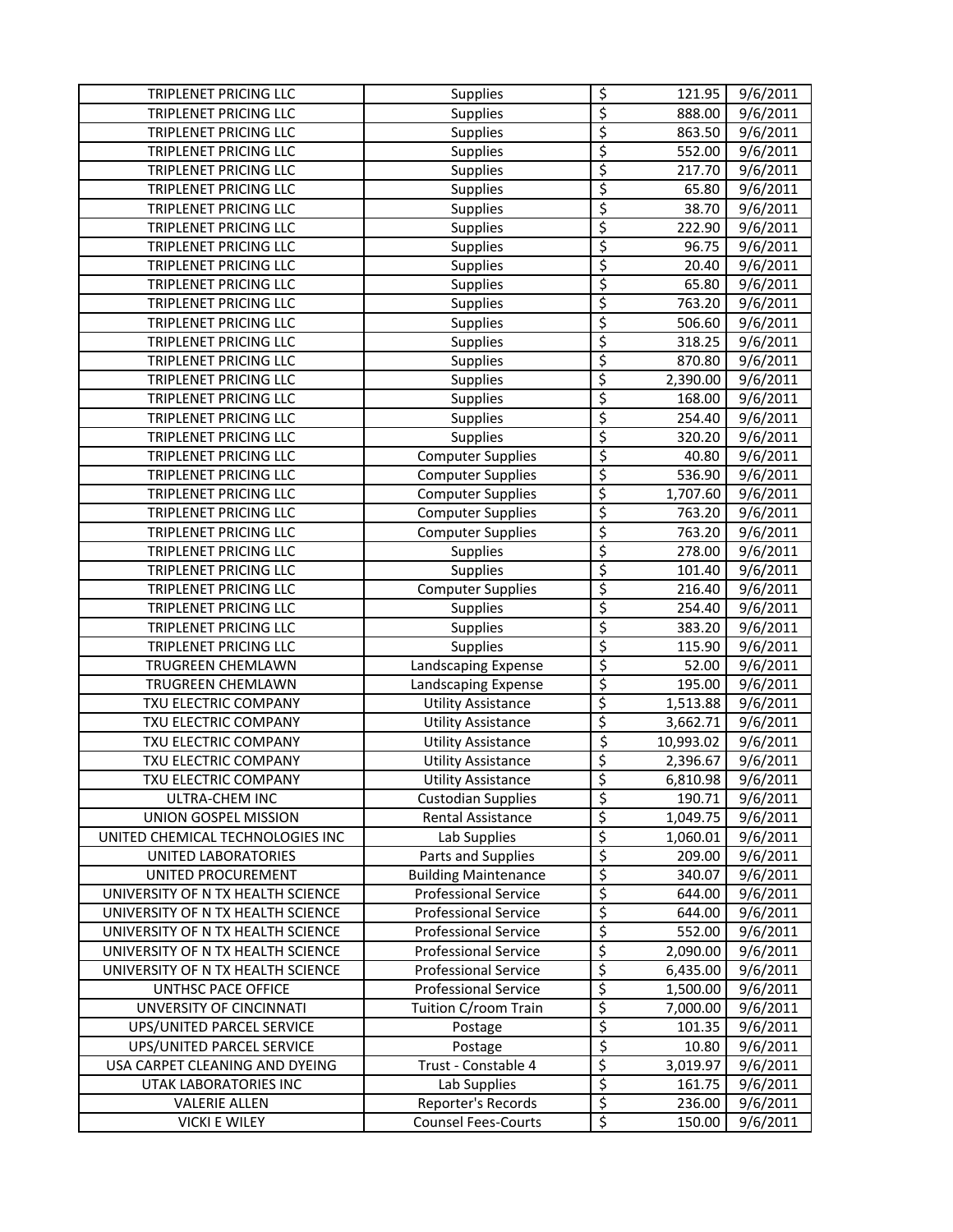| <b>VICKIE M MILLER</b>              | Clothing                    | \$                       | 585.52   | 9/6/2011              |
|-------------------------------------|-----------------------------|--------------------------|----------|-----------------------|
| VIENSONG MINO PHANYANOOVONG         | <b>Restitution Payable</b>  | $\overline{\xi}$         | 12.50    | 9/6/2011              |
| <b>VULCAN SIGNS</b>                 | Sign Shop Inventory         | \$                       | 362.70   | 9/6/2011              |
| <b>VWR SCIENTIFIC PRODUCTS</b>      | Lab Supplies                | \$                       | 242.40   | 9/6/2011              |
| W. TWO PLUS INC                     | Parts and Supplies          | \$                       | 302.98   | 9/6/2011              |
| WALDEN'S                            | Non-Track Const/Bldg        | \$                       | 2,006.39 | 9/6/2011              |
| WALT A CLEVELAND                    | <b>Counsel Fees-Courts</b>  | \$                       | 1,500.00 | $\frac{1}{9}$ /6/2011 |
| <b>WARREN ST JOHN</b>               | <b>Counsel Fees-Courts</b>  | \$                       | 550.00   | 9/6/2011              |
| <b>WENDY DOUGLAS</b>                | Clothing                    | \$                       | 200.00   | 9/6/2011              |
| <b>WENDY SNEED</b>                  | Clothing                    | \$                       | 99.95    | 9/6/2011              |
| <b>WEST GROUP</b>                   | Law Books                   | \$                       | 205.00   | 9/6/2011              |
| <b>WEST WIND APARTMENTS</b>         | <b>Utility Assistance</b>   | $\overline{\xi}$         | 26.37    | 9/6/2011              |
| WESTERN-BRW PAPER CO INC            | Sheriff Inventory           | \$                       | 1,460.00 | 9/6/2011              |
| WESTERN-BRW PAPER CO INC            | Supplies                    | \$                       | 365.00   | 9/6/2011              |
| WESTERN-BRW PAPER CO INC            | <b>Supplies</b>             | \$                       | 182.50   | 9/6/2011              |
| WESTERN-BRW PAPER CO INC            | Supplies                    | \$                       | 1,460.00 | 9/6/2011              |
| WESTERN-BRW PAPER CO INC            | Supplies                    | \$                       | 378.00   | 9/6/2011              |
| WESTERN-BRW PAPER CO INC            | Supplies                    | \$                       | 182.50   | 9/6/2011              |
| WESTERN-BRW PAPER CO INC            | <b>Supplies</b>             | $\overline{\varsigma}$   | 365.00   | 9/6/2011              |
| WESTERN-BRW PAPER CO INC            | <b>Supplies</b>             | \$                       | 318.00   | 9/6/2011              |
| WESTERN-BRW PAPER CO INC            | <b>Supplies</b>             | \$                       | 109.50   | 9/6/2011              |
| WESTERN-BRW PAPER CO INC            | Supplies                    | \$                       | 2,920.00 | 9/6/2011              |
| WESTERN-BRW PAPER CO INC            | Supplies                    | \$                       | 547.50   | 9/6/2011              |
| WESTERN-BRW PAPER CO INC            | <b>Supplies</b>             | $\overline{\mathcal{S}}$ | 365.00   | 9/6/2011              |
| WESTERN-BRW PAPER CO INC            | <b>Supplies</b>             | $\overline{\mathcal{S}}$ | 182.50   | 9/6/2011              |
| WESTERN-BRW PAPER CO INC            | Supplies                    | \$                       | 182.50   | 9/6/2011              |
| WESTERN-BRW PAPER CO INC            | <b>Supplies</b>             | $\overline{\mathcal{S}}$ | 182.50   | 9/6/2011              |
| <b>WILBARGER COUNTY CLERK</b>       | Crim Crt Mental Comp        | \$                       | 685.00   | 9/6/2011              |
| WILLIAM BARRY NORMAN                | Psych Exam/Testimony        | \$                       | 400.00   | 9/6/2011              |
| WILLIAM BARRY NORMAN                | Psych Exam/Testimony        | $\overline{\mathcal{L}}$ | 400.00   | 9/6/2011              |
| WILLIAM BARRY NORMAN                | Psych Exam/Testimony        | \$                       | 400.00   | 9/6/2011              |
| WILLIAM BARRY NORMAN                | Psych Exam/Testimony        | \$                       | 800.00   | $\frac{1}{9}$ /6/2011 |
| WILLIAM BARRY NORMAN                | Psych Exam/Testimony        | \$                       | 1,300.00 | 9/6/2011              |
| WILLIAM BRIAN GOZA                  | <b>Counsel Fees-Courts</b>  | \$                       | 300.00   | 9/6/2011              |
| <b>WILLIAM BRIAN GOZA</b>           | <b>Counsel Fees-Courts</b>  | $\overline{\xi}$         | 125.00   | 9/6/2011              |
| William F Stephens                  | Prepaid - Travel            | \$                       | (382.25) | 9/6/2011              |
| William F Stephens                  | Travel                      | \$                       | 433.63   | 9/6/2011              |
| WILLIAM H BILL RAY PC               | <b>Counsel Fees-Courts</b>  | \$                       | 275.00   | 9/6/2011              |
| WILLIAM H BILL RAY PC               | <b>Counsel Fees-Courts</b>  | \$                       | 3,800.00 | 9/6/2011              |
| WILLIAM H BILL RAY PC               | <b>Counsel Fees-Courts</b>  | \$                       | 300.00   | 9/6/2011              |
| WILLIAM H BILL RAY PC               | <b>Counsel Fees-Courts</b>  | \$                       | 137.50   | 9/6/2011              |
| WORLDPOINT ECC INC                  | Postage                     | \$                       | 12.95    | 9/6/2011              |
| WORLDPOINT ECC INC                  | <b>Educational Material</b> | \$                       | 240.95   | 9/6/2011              |
| WYCOM CORP                          | <b>Equipment Maint</b>      | \$                       | 452.00   | 9/6/2011              |
| XPEDX - DFW DIVISION                | Kitchen Supplies            | \$                       | 5.54     | 9/6/2011              |
| YELLOW CAB CO                       | Transportation              | \$                       | 64.70    | 9/6/2011              |
| YELLOW CAB CO                       | Transportation              | $\overline{\mathcal{S}}$ | 153.25   | 9/6/2011              |
| YELLOW CAB CO                       | Transportation              | \$                       | 129.50   | 9/6/2011              |
| YMCA OF METROPOLITAN FORT WORTH     | <b>Subrecipient Service</b> | \$                       | 1,907.66 | 9/6/2011              |
| YMCA OF METROPOLITAN FORT WORTH     | Health Promo Pgrm           | $\varsigma$              | 350.00   | 9/6/2011              |
| YMCA OF METROPOLITAN FORT WORTH     | Health Promo Pgrm           | \$                       | 1,178.00 | 9/6/2011              |
|                                     |                             |                          |          |                       |
| YOUNG WOMEN'S CHRISTIAN ASSOCIATION | Education                   | <u>\$</u>                | 50.00    | 9/6/2011              |
| YOUTH CENTER OF THE HIGH PLAINS     | Clothing                    | $\overline{\xi}$         | 147.41   | 9/6/2011              |
|                                     |                             |                          |          |                       |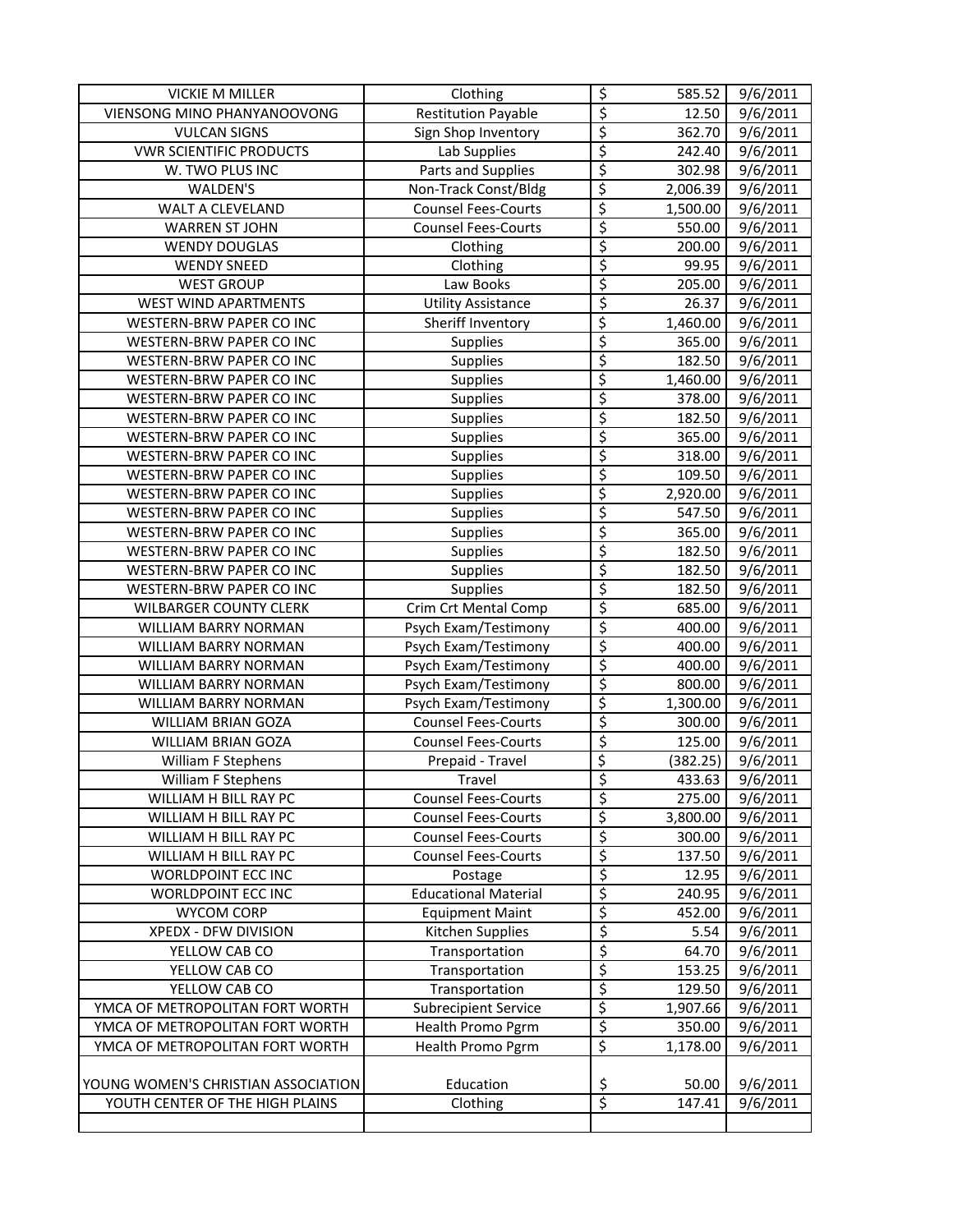| COMMISSIONERS' REPORT OF CLAIMS - Addendum |                                             |                                      |                      |                   |
|--------------------------------------------|---------------------------------------------|--------------------------------------|----------------------|-------------------|
| FOR THE WEEK ENEDED - September 6, 2011    |                                             |                                      |                      |                   |
|                                            |                                             |                                      |                      |                   |
|                                            |                                             |                                      |                      |                   |
| <b>VENDOR NAME</b>                         | <b>ITEM/DESCRIPTION</b>                     |                                      | <b>AMOUNT</b>        | <b>Check Date</b> |
| Alice Whitten                              | 5006 Chapter 13 Levy                        | $\overline{\mathcal{S}}$             | 4,087.54             | 9/6/2011          |
| American General Life Ins                  | Lifestyle, American General Co.             | $\overline{\xi}$                     | 90.00                | 9/6/2011          |
| Anthem Life Insurance Co                   | PGL/Anthem Life                             | $\overline{\xi}$                     | 35.00                | 9/6/2011          |
| Arkansas Office of Child                   | Child Support                               | $\overline{\xi}$                     | 201.23               | 9/6/2011          |
| <b>Automated Collection Serv</b>           | 5002 Student Loan Levy                      | \$                                   | 234.08               | 9/6/2011          |
| Baby Jack II Automotive Ltd                | Capital Outlay - Veh                        | \$                                   | 89,004.00            | 9/6/2011          |
| Bankston Ford of South Fort Worth          | Parts and Supplies                          | \$                                   | 24.60                | 9/6/2011          |
| <b>Barney Holland Oil Company</b>          | Fuel                                        | \$                                   | 179.10               | 9/6/2011          |
| <b>Barney Holland Oil Company</b>          | Fuel                                        | \$                                   | 104.16               | 9/6/2011          |
| <b>Barney Holland Oil Company</b>          | Fuel                                        | \$                                   | 147.73               | 9/6/2011          |
| <b>Barney Holland Oil Company</b>          | Fuel                                        | $\overline{\xi}$                     | 9,940.35             | 9/6/2011          |
| <b>Barney Holland Oil Company</b>          | Fuel                                        | $\overline{\varsigma}$               | 1,107.13             | 9/6/2011          |
| <b>Barney Holland Oil Company</b>          | Fuel                                        | $\overline{\xi}$                     | 43.32                | 9/6/2011          |
| <b>Barney Holland Oil Company</b>          | Fuel                                        | $\overline{\varsigma}$               | 120.61               | 9/6/2011          |
| <b>Barney Holland Oil Company</b>          | Fuel                                        | $\overline{\xi}$                     | 3,824.79             | 9/6/2011          |
| <b>Barney Holland Oil Company</b>          | Fuel                                        | $\overline{\xi}$                     | 3,792.97             | 9/6/2011          |
| <b>Barney Holland Oil Company</b>          | Fuel                                        | \$                                   | 11,861.00            | 9/6/2011          |
| <b>Barney Holland Oil Company</b>          | Fuel                                        | \$                                   | 195.40               | 9/6/2011          |
| <b>Barney Holland Oil Company</b>          | Fuel                                        | $\overline{\xi}$                     | 518.01               | 9/6/2011          |
| Barney Holland Oil Company                 | Fuel                                        | \$                                   | 1,071.08             | 9/6/2011          |
| <b>Barney Holland Oil Company</b>          | Fuel                                        | \$                                   | 94.04                | 9/6/2011          |
| <b>Barney Holland Oil Company</b>          | Fuel                                        | $\overline{\mathcal{S}}$             | 700.39               | 9/6/2011          |
| CLEAT                                      | <b>Union Dues</b>                           | $\overline{\xi}$                     | 5,634.00             | 9/6/2011          |
| California Sdu                             | Child Support                               | \$                                   | 342.33               | 9/6/2011          |
|                                            | Off-Cycle Payroll Funding-Aug               |                                      |                      |                   |
| Cash-Payroll                               | 2011                                        | \$                                   | 4,933.89             | 9/6/2011          |
| Chapter 13 Trustee                         | 5006 Chapter 13 Levy                        | $\overline{\xi}$                     | 534.25               | 9/6/2011          |
| <b>Charter Communications</b>              | Subscriptions                               | $\overline{\xi}$                     | 132.82               | 9/6/2011          |
| <b>Charter Communications</b>              | Subscriptions                               | \$                                   | 80.27                | 9/6/2011          |
| <b>Charter Communications</b>              | Subscriptions                               | \$                                   | 80.27                | 9/6/2011          |
| David E Dalzell                            | <b>Rental Assistance</b>                    | $\overline{\mathsf{s}}$              | 340.00               | 9/6/2011          |
| Delta Dental Insurance Co                  | <b>Dental Claims</b>                        | \$                                   | 16,705.60            | 9/6/2011          |
| Delta Dental Insurance Co                  | <b>Dental Claims</b>                        | \$                                   | 6,060.30             | 9/6/2011          |
| Delta Management Associat                  | 5002 Student Loan Levy                      | $\overline{\mathcal{L}}$             | 128.03               | 9/6/2011          |
| Directv Inc                                | Subscriptions                               | \$                                   | 55.99                | 9/6/2011          |
| Ellis County District Cle                  | Child Support                               | $\overline{\xi}$                     | 369.23               | 9/6/2011          |
| Florida, State of, Disbur                  | Child Support                               | $\overline{\xi}$                     | 64.38                | 9/6/2011          |
| Fort Worth Water Department                | Water                                       | $\overline{\xi}$                     | 8,911.49             | 9/6/2011          |
| Fort Worth Water Department                | Water                                       | $\overline{\xi}$                     | 5,477.46             | 9/6/2011          |
| Fraternal Order of Police                  | <b>Union Dues</b>                           | $\overline{\xi}$                     |                      | 9/6/2011          |
|                                            |                                             | $\overline{\xi}$                     | 1,858.36<br>5,163.24 |                   |
| Graybar Electric                           | Non-Track Equipment                         | \$                                   |                      | 9/6/2011          |
| Harris County Toll Road Authority          | Travel                                      |                                      | 37.50                | 9/6/2011          |
| Healthsmart                                | Medical Claims - AC & CO                    | $\overline{\xi}$<br>$\overline{\xi}$ | 10,000.00            | 9/6/2011          |
| Healthsmart                                | Medical Claims - RT<br>HUD 5007 Garnishment | \$                                   | 2,500.00             | 9/6/2011          |
| HUD, US Dept of                            |                                             |                                      | 75.00                | 9/6/2011          |
| Independent Environmental Serv             | <b>Disposal Service</b>                     | $\overline{\mathcal{S}}$             | 2,194.33             | 9/6/2011          |
| Internal Revenue Service                   | 5001 Tax Levy                               | \$                                   | 1,963.97             | 9/6/2011          |
| <b>IRS FICA EE</b>                         | FICA-Employee                               | $\overline{\xi}$                     | 338,936.87           | 9/6/2011          |
| <b>IRS FICA ER</b>                         | FICA-Employer                               | \$                                   | 500,336.40           | 9/6/2011          |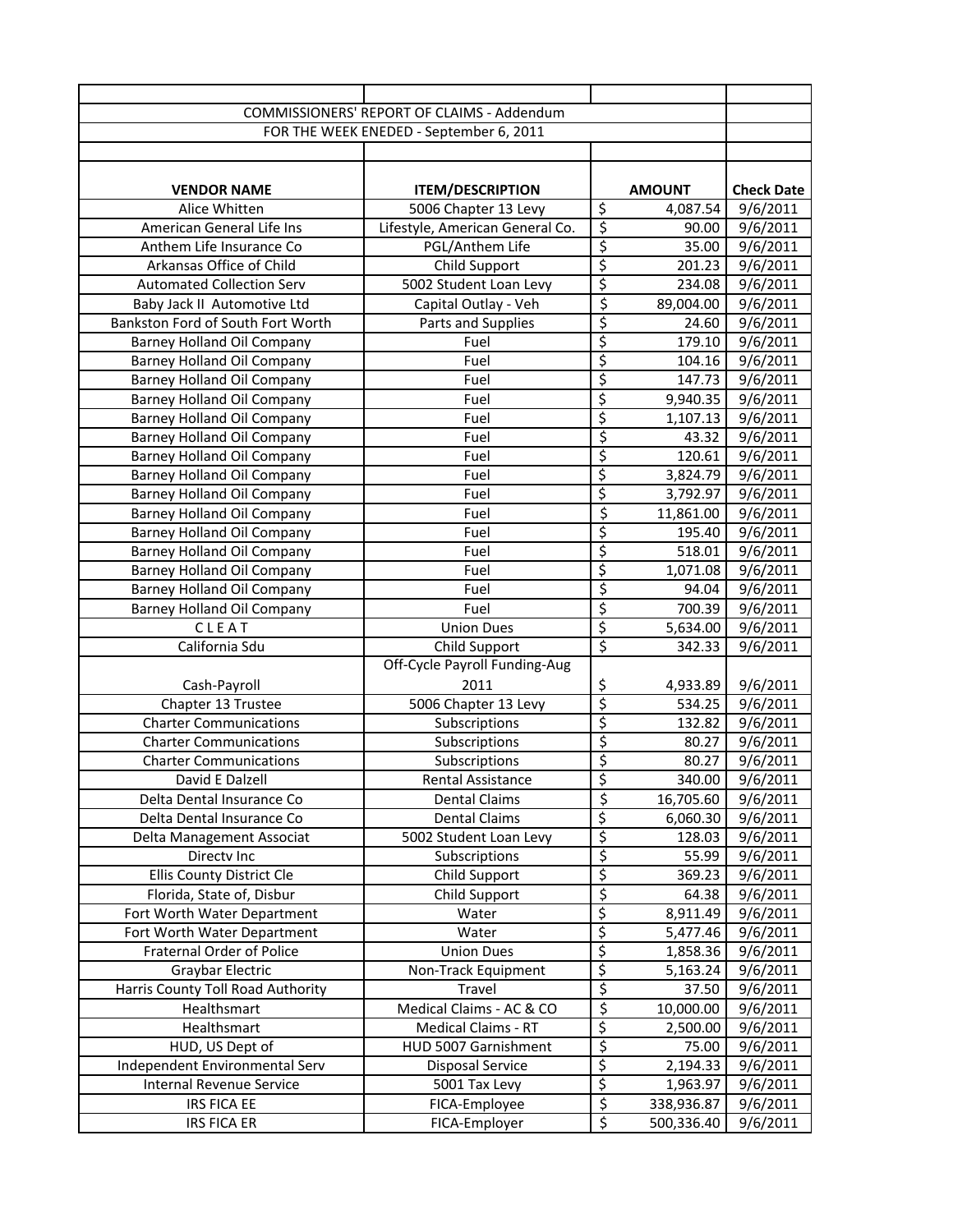| <b>IRS FIT</b>                    | FIT Withholding           | \$                              | 919,130.74            | 9/6/2011 |
|-----------------------------------|---------------------------|---------------------------------|-----------------------|----------|
| IRS MED EE                        | Medicare-Employee         | \$                              | 117,512.83            | 9/6/2011 |
| IRS MED ER                        | Medicare-Employer         | $\overline{\varsigma}$          | 117,512.83            | 9/6/2011 |
| <b>Jury Services</b>              | Cash-Jury                 | $\overline{\xi}$                | 100,000.00            | 9/6/2011 |
| Lincoln Financial Group           | Deferred Comp             | $\varsigma$                     | 16,583.08             | 9/6/2011 |
| Louisiana Department of S         | Child Support             | \$                              | 79.48                 | 9/6/2011 |
| Member's Building Maintenance Ltd | <b>Custodian Services</b> | \$                              | 813.74                | 9/6/2011 |
| Member's Building Maintenance Ltd | <b>Custodian Services</b> | \$                              | 928.50                | 9/6/2011 |
| Member's Building Maintenance Ltd | <b>Custodian Services</b> | \$                              | 4,300.20              | 9/6/2011 |
| Member's Building Maintenance Ltd | <b>Custodian Services</b> | \$                              | 1,832.20              | 9/6/2011 |
| Member's Building Maintenance Ltd | <b>Custodian Services</b> | \$                              | 1,905.50              | 9/6/2011 |
| Member's Building Maintenance Ltd | <b>Custodian Services</b> | \$                              | 1,346.88              | 9/6/2011 |
| Member's Building Maintenance Ltd | <b>Custodian Services</b> | \$                              | 2,202.71              | 9/6/2011 |
| Member's Building Maintenance Ltd | <b>Custodian Services</b> | \$                              | 3,233.92              | 9/6/2011 |
| Member's Building Maintenance Ltd | <b>Custodian Services</b> | \$                              | 1,574.87              | 9/6/2011 |
| Member's Building Maintenance Ltd | <b>Custodian Services</b> | \$                              | 8,565.32              | 9/6/2011 |
| Member's Building Maintenance Ltd | <b>Custodian Services</b> | \$                              | 3,529.75              | 9/6/2011 |
| Member's Building Maintenance Ltd | <b>Custodian Services</b> | \$                              | 2,296.25              | 9/6/2011 |
| Member's Building Maintenance Ltd | <b>Custodian Services</b> | \$                              | 353.25                | 9/6/2011 |
| Member's Building Maintenance Ltd | <b>Custodian Services</b> | \$                              | 14,401.79             | 9/6/2011 |
| Member's Building Maintenance Ltd | <b>Custodian Services</b> | \$                              | 448.96                | 9/6/2011 |
| Member's Building Maintenance Ltd | <b>Custodian Services</b> | \$                              | 6,587.09              | 9/6/2011 |
| Member's Building Maintenance Ltd | <b>Custodian Services</b> | \$                              | 2,631.75              | 9/6/2011 |
| Member's Building Maintenance Ltd | <b>Custodian Services</b> | \$                              | 3,339.14              | 9/6/2011 |
| Member's Building Maintenance Ltd | <b>Custodian Services</b> | \$                              | 1,318.82              | 9/6/2011 |
| Member's Building Maintenance Ltd | <b>Custodian Services</b> | \$                              | 1,094.34              | 9/6/2011 |
| Member's Building Maintenance Ltd | <b>Custodian Services</b> | $\overline{\mathcal{S}}$        | 631.35                | 9/6/2011 |
| Member's Building Maintenance Ltd | Contract Labor            | \$                              | 2,299.20              | 9/6/2011 |
| Member's Building Maintenance Ltd | Contract Labor            | \$                              | 2,295.61              | 9/6/2011 |
| Member's Building Maintenance Ltd | <b>Custodian Services</b> | $\overline{\boldsymbol{\zeta}}$ | 757.62                | 9/6/2011 |
| Member's Building Maintenance Ltd | <b>Custodian Services</b> | \$                              | 1,466.14              | 9/6/2011 |
| Metropolitan Life                 | Metlife                   | \$                              | 14,042.66             | 9/6/2011 |
| Michigan State Disburseme         | Child Support             | \$                              | 301.38                | 9/6/2011 |
| Missouri Family Support           | Child Support             | $\overline{\xi}$                | 367.84                | 9/6/2011 |
| National Data Services Inc        | Printing-Publication      | \$                              | $\overline{5,817.26}$ | 9/6/2011 |
| Nationwide Retirement Sol         | Deferred Comp             | \$                              | 93,097.62             | 9/6/2011 |
| NCO Financial Systems Inc         | 5002 Student Loan Levy    | \$                              | 668.15                | 9/6/2011 |
| Nizam Peerwani, M.D., P.A.        | Due to Med Examiner       | $\overline{\mathcal{S}}$        | 57,036.00             | 9/6/2011 |
| North Dakota Sdu                  | Child Support             | \$                              | 281.54                | 9/6/2011 |
| Oklahoma Dept of Human Se         | Child Support             | \$                              | 173.13                | 9/6/2011 |
| Paulette Williams                 | Williams 5007 Garnishment | $\overline{\varsigma}$          | 303.54                | 9/6/2011 |
| PayFlex                           | Dependent Care            | \$                              | 2,800.72              | 9/6/2011 |
| PayFlex                           | Medical                   | \$                              | 42,519.16             | 9/6/2011 |
| Pennsylvania-HEAA                 | 5002 Student Loan Levy    | \$                              | 501.09                | 9/6/2011 |
| Pioneer Credit Recovery I         | 5002 Student Loan Levy    | \$                              | 214.84                | 9/6/2011 |
| Police & Firefighters Ins         | <b>Union Dues</b>         | \$                              | 17,551.07             | 9/6/2011 |
| <b>Prepaid Legal Services</b>     | Prepaid Attorney          | \$                              | 4,000.00              | 9/6/2011 |
| Social Security Admin Lev         | SSA 5007 Garnishment      | \$                              | 25.00                 | 9/6/2011 |
| <b>Target Bank</b>                | Clothing                  | \$                              | 197.47                | 9/6/2011 |
| Tarrant Co Justice of Peace Pct 4 | Trust - Constable 4       | \$                              | 2,000.00              | 9/6/2011 |
| Tarrant Co. P/R Acct              | <b>Payroll Transfers</b>  | \$                              | 5,899,943.64          | 9/6/2011 |
| <b>Tarrant County Child Supp</b>  | Child Support             | \$                              | 144.92                | 9/6/2011 |
| <b>Tarrant County Deputy She</b>  | <b>Union Dues</b>         | \$                              | 1,394.00              | 9/6/2011 |
| <b>TCEQ-Texas Commission</b>      | Due to TNRCC P Fees       | $\overline{\mathcal{L}}$        | 380.00                | 9/6/2011 |
| <b>TCEQ-Texas Commission</b>      | Miscellaneous             | \$                              | 19.00                 | 9/6/2011 |
|                                   |                           |                                 |                       |          |